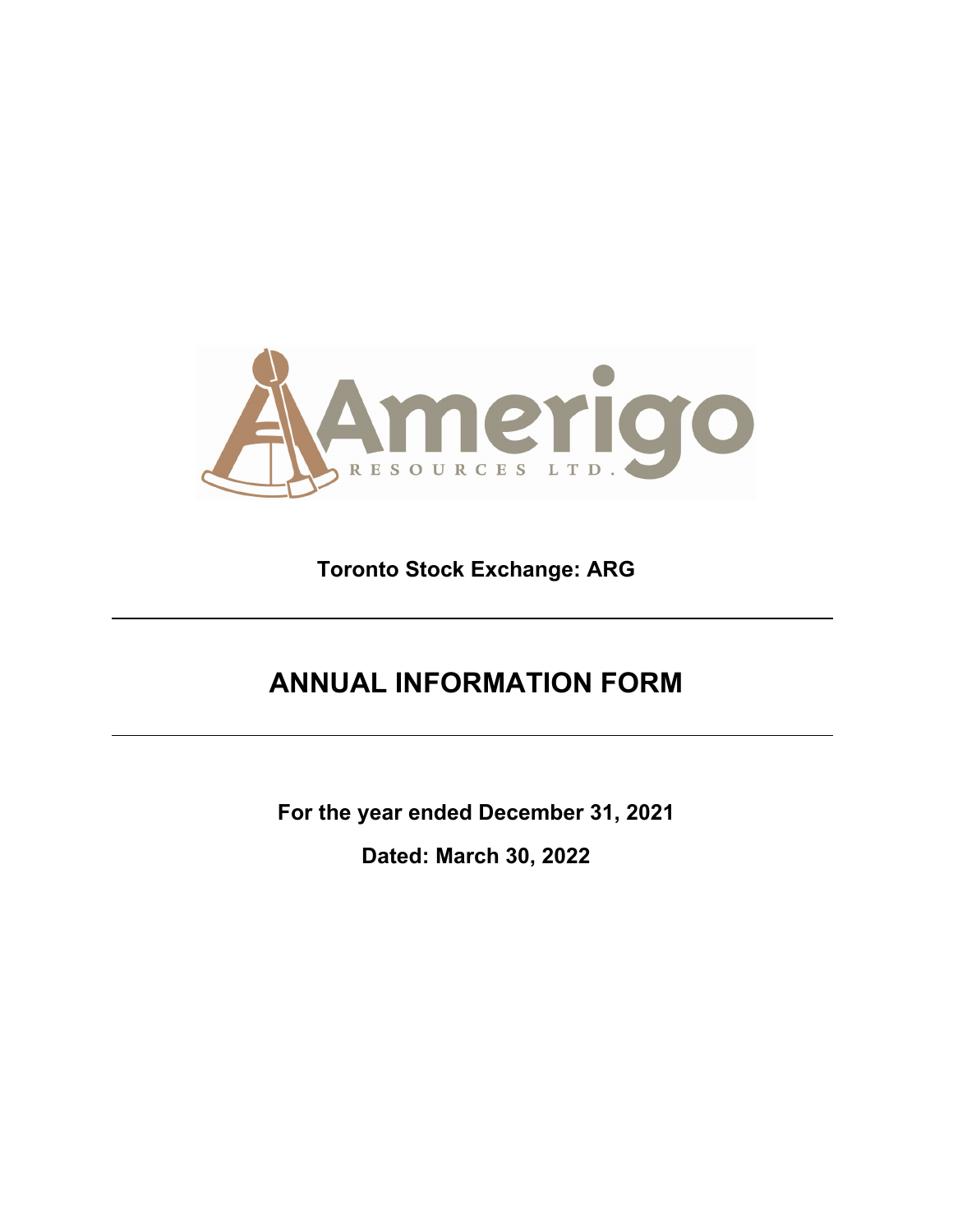## **TABLE OF CONTENTS**

## Page

| CAUTIONARY STATEMENT REGARDING FORWARD-LOOKING INFORMATION 1 |  |
|--------------------------------------------------------------|--|
|                                                              |  |
|                                                              |  |
|                                                              |  |
| GENERAL DEVELOPMENT OF THE BUSINESS-THREE-YEAR HISTORY 5     |  |
|                                                              |  |
|                                                              |  |
|                                                              |  |
|                                                              |  |
|                                                              |  |
|                                                              |  |
|                                                              |  |
|                                                              |  |
|                                                              |  |
|                                                              |  |
|                                                              |  |
|                                                              |  |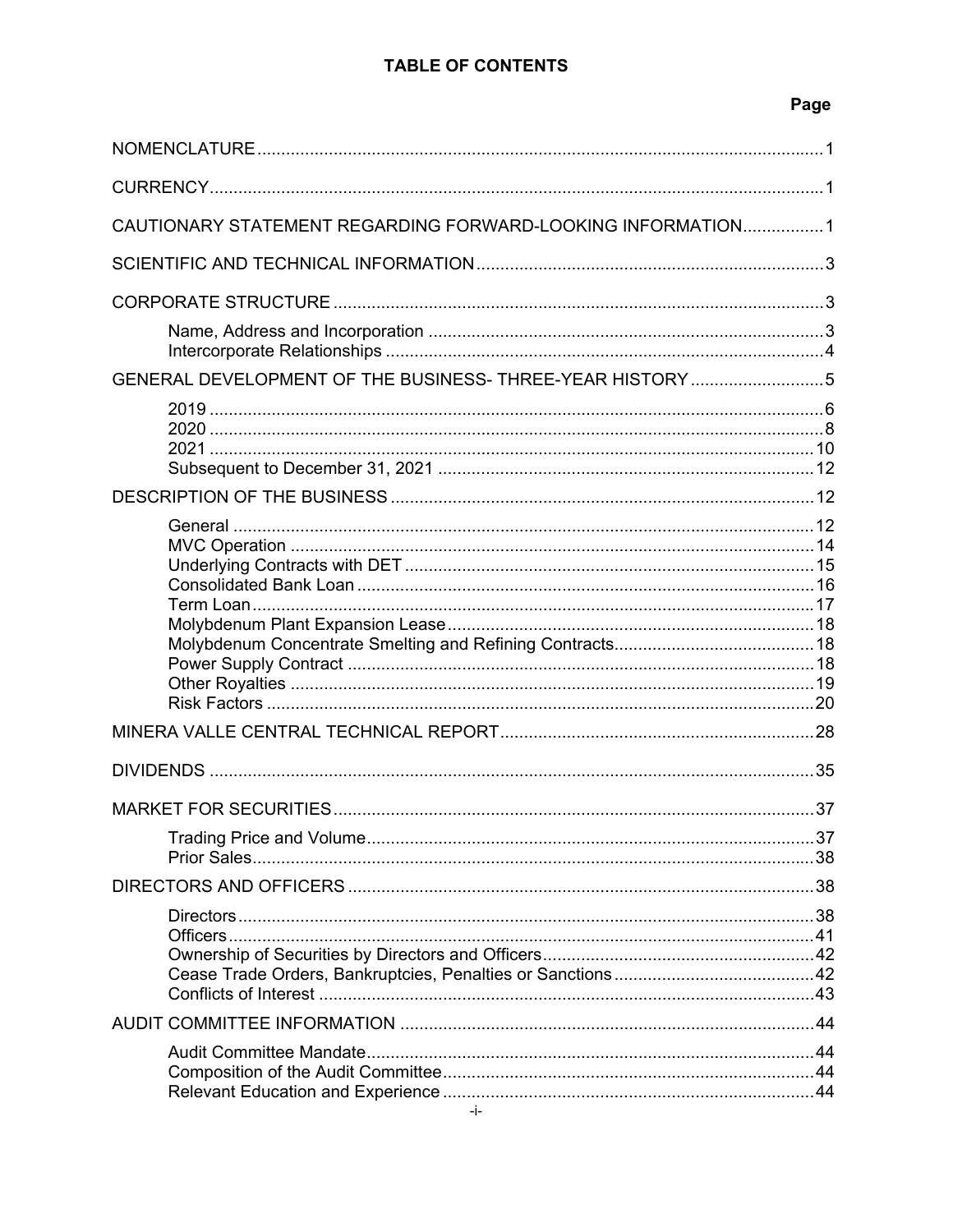## **TABLE OF CONTENTS**  $(cont.)$

## Page

| INTEREST OF MANAGEMENT AND OTHERS IN MATERIAL TRANSACTIONS 45 |  |
|---------------------------------------------------------------|--|
|                                                               |  |
|                                                               |  |
|                                                               |  |
|                                                               |  |
|                                                               |  |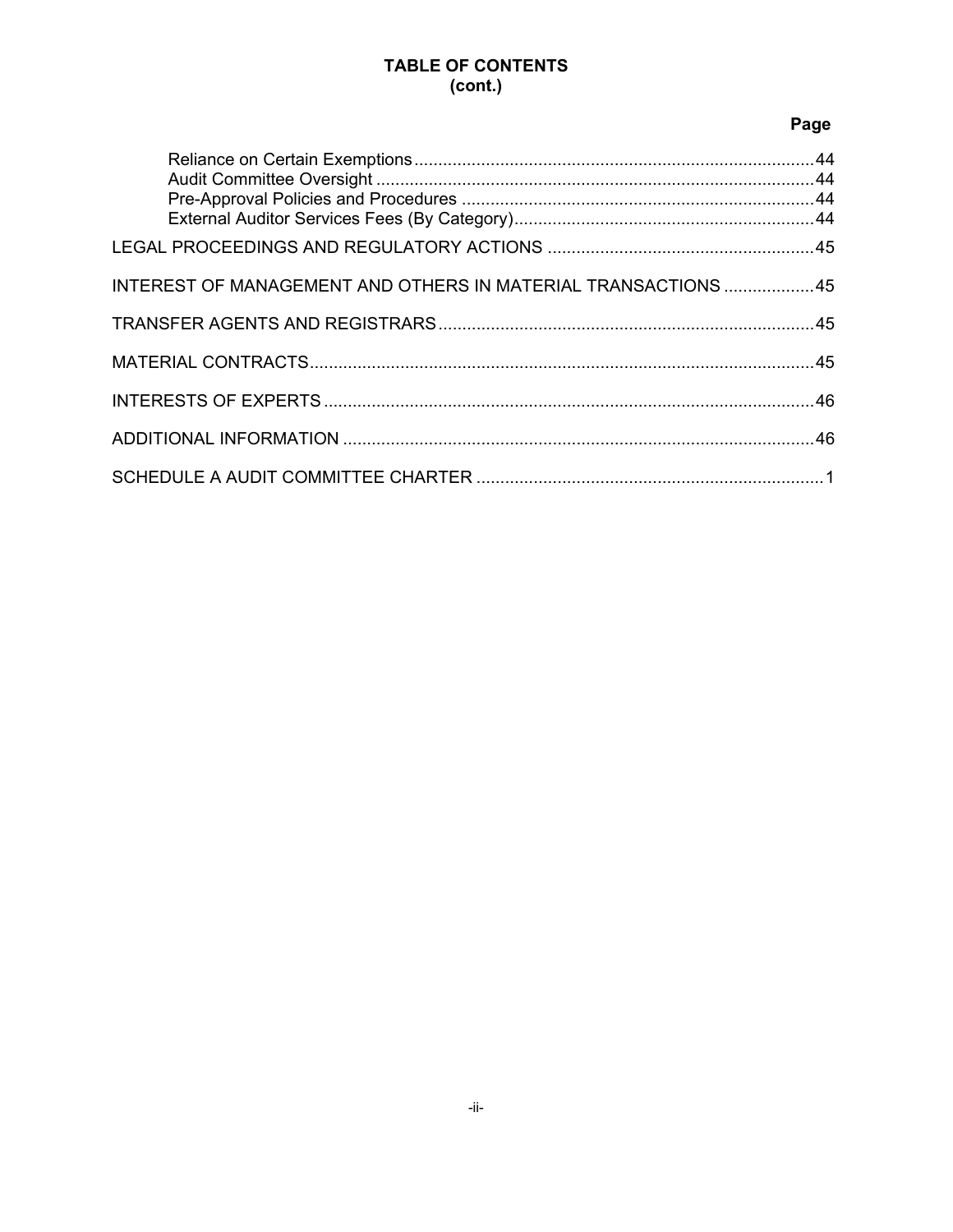## **NOMENCLATURE**

In this Annual Information Form ("AIF"), unless the context otherwise requires, "we", "Amerigo" or the "Company" refers to Amerigo Resources Ltd. and its subsidiaries, "Codelco" refers to Corporación Nacional del Cobre de Chile and "DET" refers to Codelco's El Teniente Division.

All information contained in this AIF is as at December 31, 2021, unless otherwise stated.

This AIF should be read in conjunction with the Company's audited consolidated financial statements and notes thereto (the "Financial Statements"), and the Company's Management's Discussion and Analysis ("MD&A") for the year ended December 31, 2021. The Financial Statements and MD&A are available at www.amerigoresources.com and under our SEDAR profile at www.sedar.com.

In this AIF, there are references to the terms "cash cost" and "total cost". Cash cost and total cost are non-IFRS measures which do not have a standardized meaning under International Financial Reporting Standards ("IFRS"). While the Company's cash cost and total cost are prepared on a basis consistent with the industry standard Brook Hunt definitions, they may not be comparable to similar measures presented by other issuers. Cash cost and total cost are commonly used as performance indicators in the mining industry and are an important performance metric for the Company. Cash cost is the aggregate of copper and molybdenum production and tolling costs, notional smelting and refining charges, administration and notional transportation costs, minus by-product credits. Total cost is the aggregate of cash cost, notional DET copper royalties and DET molybdenum royalties, depreciation and amortization.

#### **CURRENCY**

We report our financial results and prepare our financial statements in United States dollars. All currency amounts in this AIF are expressed in United States dollars, unless otherwise indicated. References to "Cdn\$" are to Canadian dollars and references to "CLP" are to Chilean pesos.

#### **CAUTIONARY STATEMENT REGARDING FORWARD-LOOKING INFORMATION**

This AIF contains certain forward-looking information and statements as defined in applicable securities laws (collectively referred to as "forward-looking statements"). These statements relate to future events or the Company's future performance. All statements other than statements of historical fact are forward-looking statements. The use of any of the words "anticipate", "plan", "continue", "estimate", "expect", "may", "will", "project", "predict", "potential", "should", "believe" and similar expressions is intended to identify forward-looking statements. These forward-looking statements include but are not limited to, statements concerning:

- forecasted production and operating costs;
- potential impact of COVID-19 on our business and operations;
- our strategies and objectives;
- our estimates of the availability and quantity of tailings, and the quality of our mine plan estimates;
- our estimates in respect of annual 2022 sustaining capital expenditures and other Capex projects, and the number of sustaining capital and other Capex projects to be completed during 2022;
- the sufficiency of water reserves of Colihues to maintain projected Cauquenes tonnage processing in 2022 and future years;
- prices and price volatility for copper, molybdenum, and other commodities and of materials we use in our operations;
- the demand for and supply of copper, molybdenum, and other commodities and materials that we produce, sell and use;
- sensitivity of our financial results and share price to changes in commodity prices;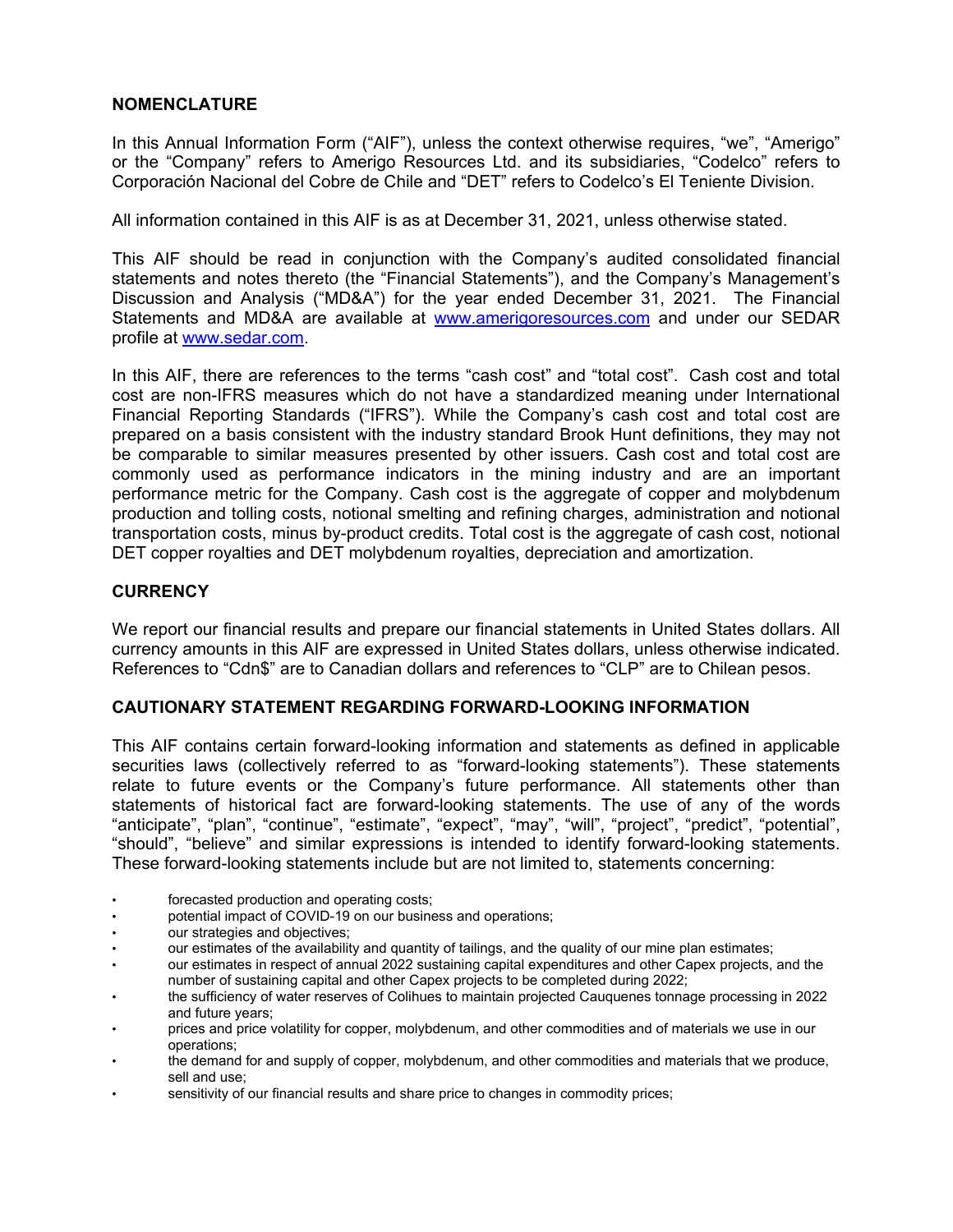- our financial resources and our expected ability to meet our obligations for the next 12 months;
- the expected amount of MVC's annual free cash flow that will become available for distribution to Amerigo shareholders each year during the term of the Term Loan;
- our assessment of the probabilities of DET exercising its early exit options under the DET Agreement as remote;
- interest and other expenses;
- domestic and foreign laws affecting our operations;
- our tax position and the tax rates applicable to us;
- our ability to comply with our loan covenants;
- the production capacity of our operations, our planned production levels and future production;
- hazards inherent in the mining industry causing personal injury or loss of life, severe damage to or destruction of property and equipment, pollution or environmental damage, claims by third parties and suspension of operations
- estimates of asset retirement obligations and other costs related to environmental protection;
- our future capital and production costs, including the costs and potential impact of complying with existing and proposed environmental laws and regulations in the operation and closure of our operations;
- repudiation, nullification, modification or renegotiation of contracts;
- our financial and operating objectives;
- our environmental, health and safety initiatives;
- the outcome of legal proceedings and other disputes in which we may be involved;
- the outcome of negotiations concerning metal sales, treatment charges and royalties;
- disruptions to the Company's information technology systems, including those related to cybersecurity;
- our dividend policy; and
- general business and economic conditions.

These forward-looking statements involve known and unknown risks, uncertainties and other factors that may cause actual results or events to differ materially from those anticipated in such statements. Inherent in forward-looking statements are risks and uncertainties beyond our ability to predict or control, including risks that may affect our operating or capital plans; risks generally encountered in the permitting and development of mineral projects such as unusual or unexpected geological formations, negotiations with government and other third parties, unanticipated metallurgical difficulties, delays associated with permits, approvals and permit appeals, ground control problems, adverse weather conditions, process upsets and equipment malfunctions; risks associated with labour disturbances and availability of skilled labour and management; risks related to the potential impact of global or national health concerns, including COVID-19, and the inability of employees to access sufficient healthcare; government or regulatory actions or inactions, fluctuations in the market prices of our principal commodities, which are cyclical and subject to substantial price fluctuations; risks created through competition for mining projects and properties; risks associated with lack of access to markets; risks associated with availability of and our ability to obtain both tailings from Codelco's Division El Teniente's current production and historic tailings from tailings deposits; risks with respect to the ability of the Company to draw down funds from bank facilities and lines of credit, and the availability of and ability of the Company to obtain adequate funding on reasonable terms for expansions and acquisitions; mine plan estimates; risks posed by fluctuations in exchange rates and interest rates, as well as general economic conditions; risks associated with environmental compliance and changes in environmental legislation and regulation; risks associated with our dependence on third parties for the provision of critical services; risks associated with nonperformance by contractual counterparties; title risks; social and political risks associated with operations in foreign countries; risks of changes in laws affecting our operations or their interpretation, including foreign exchange controls; and risks associated with tax reassessments and legal proceedings. Notwithstanding the efforts of the Company and MVC, there can be no guarantee that Amerigo's or MVC's staff will not contract COVID-19 or that Amerigo's and MVC's measures to protect staff from COVID-19 will be effective. Many of these risks and uncertainties apply not only to the Company and its operations, but also to Codelco and its operations. Codelco's ongoing mining operations provide a significant portion of the materials MVC processes and its resulting metals production, therefore these risks and uncertainties may also affect their operations and in turn have a material effect on the Company.

Actual results and developments are likely to differ, and may differ materially, from those expressed or implied by the forward-looking statements contained in this AIF. Such statements are based on a number of assumptions which may prove to be incorrect, including, but not limited to, assumptions about:

- general business and economic conditions;
- interest and currency exchange rates;
- changes in commodity and power prices;
- acts of foreign governments and the outcome of legal proceedings;
- the supply and demand for, deliveries of, and the level and volatility of prices of copper and other commodities and products used in our operations;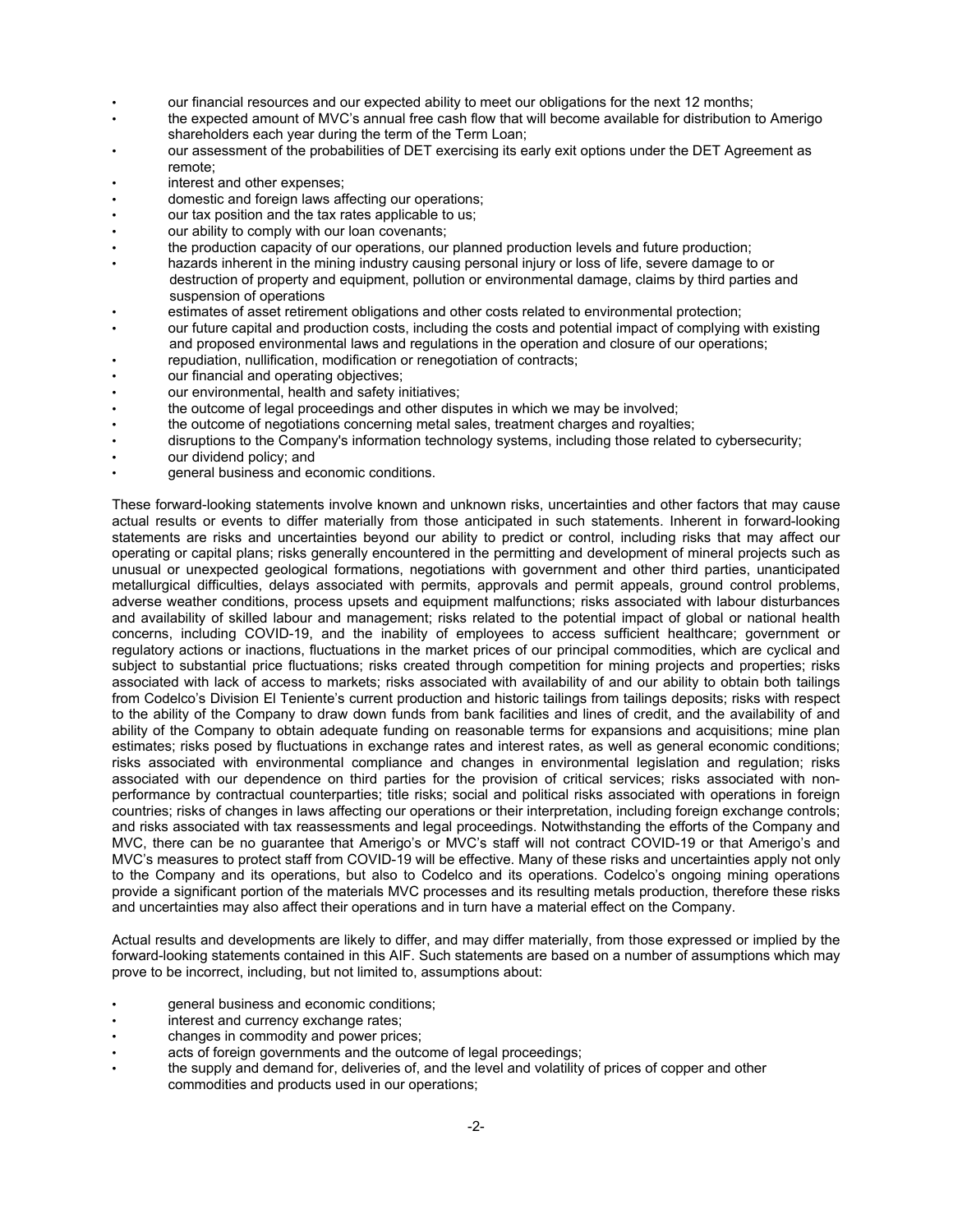- the ongoing supply of material for processing from Codelco's current mining operations;
- the grade and projected recoveries of tailings processed by MVC;
- the ability of the Company to profitably extract and process material from the Cauquenes tailings deposit;
- the timing of the receipt of and retention of permits and other regulatory and governmental approvals;
- our costs of production and our production and productivity levels, as well as those of our competitors;
- changes in credit market conditions and conditions in financial markets generally;
- our ability to procure equipment and operating supplies in sufficient quantities and on a timely basis;
- the availability of qualified employees and contractors for our operations;
- our ability to attract and retain skilled staff;
- the satisfactory negotiation of collective agreements with unionized employees;
- the impact of changes in foreign exchange rates and capital repatriation on our costs and results;
- costs of closure of various operations;
- market competition;
- tax benefits and tax rates;
- the outcome of our copper concentrate sales and treatment and refining charge negotiations;
- the resolution of environmental and other proceedings or disputes;
- the future supply of reasonably priced power;
- rainfall in the vicinity of MVC returning to normal levels;
- average recoveries for fresh tailings and Cauquenes tailings;
- our ability to obtain, comply with and renew permits and licenses in a timely manner; and
- our ongoing relations with our employees and entities with which we do business.

Future production levels and cost estimates assume there are no adverse mining or other events which significantly affect budgeted production levels.

Although the Company believes that these assumptions were reasonable when made, because these assumptions are inherently subject to significant uncertainties and contingencies which are difficult or impossible to predict and are beyond the Company's control, the Company cannot assure that it will achieve or accomplish the expectations, beliefs or projections described in the forward-looking statements.

We caution you that the foregoing list of important factors and assumptions is not exhaustive. Other events or circumstances could cause our actual results to differ materially from those estimated or projected and expressed in, or implied by, our forward-looking statements. You should also carefully consider the matters discussed under Risk Factors in Amerigo's Annual Information Form. The forward-looking statements contained herein speak only as of the date of the AIF and except as required by law, we undertake no obligation to update publicly or otherwise revise any forward-looking statements or the foregoing list of factors, whether as a result of new information or future events or otherwise.

#### **SCIENTIFIC AND TECHNICAL INFORMATION**

I, David Michaud, SME Registered Member 04207213, Director of 911 Metallurgy Corp., technical consultant to the Company and a Qualified Person under National Instrument 43-101, has reviewed and approved the scientific and technical information in this AIF.

## **CORPORATE STRUCTURE**

#### **Name, Address and Incorporation**

Amerigo Resources Ltd. was incorporated by registration of its memorandum and articles pursuant to the laws of the Province of British Columbia on January 23, 1984 under the name "Silent Canyon Resources Ltd." Effective April 27, 1988, the Company changed its name from "Silent Canyon Resources Ltd." to "Golden Adit Resources Ltd.", consolidated its share capital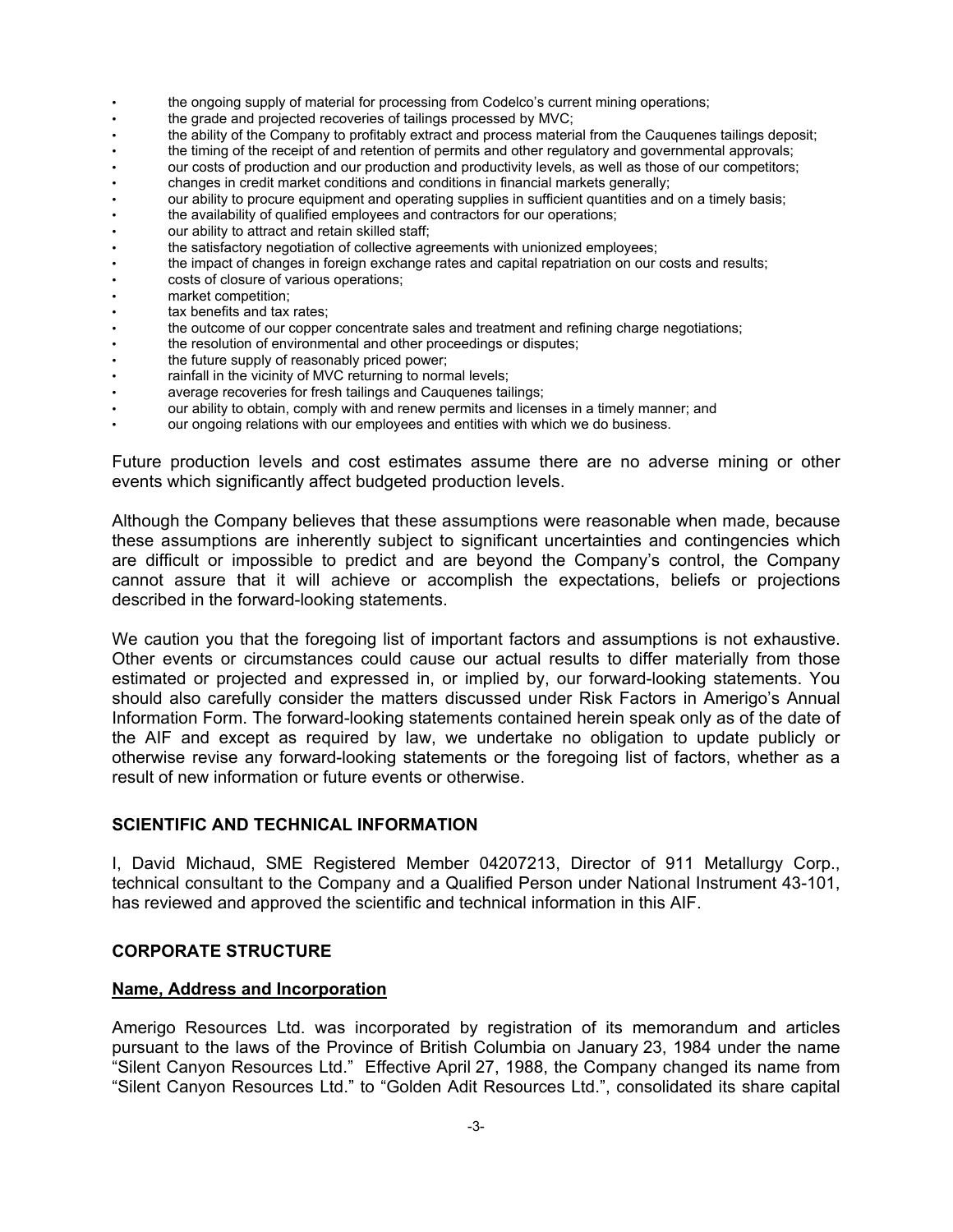on a 2:1 basis and subsequently increased its authorized capital to 20,000,000 common shares without par value. The Company changed its name effective June 8, 1990 from "Golden Adit Resources Ltd." to "First Northern Developments Inc." Effective September 20, 1993, the Company changed its name from "First Northern Developments Inc." to "Consolidated First Northern Developments Inc.", consolidated its share capital on a 2.65:1 basis and increased its authorized capital to 25,000,000 common shares without par value. Effective March 15, 1996, the Company changed its name from "Consolidated First Northern Developments Inc." to "Golden Temple Mining Corp.", consolidated its share capital on a 5:1 basis and increased its authorized capital to 25,000,000 common shares without par value. The Company increased its authorized capital to 100,000,000 common shares without par value effective August 5, 1997. Effective March 8, 2002, the Company changed its name from "Golden Temple Mining Corp." to "Amerigo Resources Ltd." and consolidated its share capital on a 4:1 basis. Effective September 11, 2002, the Company increased its authorized capital to 100,000,000 common shares without par value. Effective March 16, 2004, the Company increased its authorized capital to 200,000,000 common shares without par value and amended its articles to provide for a rotating board of directors, divided into Class I, II and III, each class having a three year term. On June 29, 2004, the Company transitioned to the *Business Corporations Act* (British Columbia), and on June 17, 2004 the shareholders of the Company approved the replacement of the Articles of the Company and an increase in the authorized capital to an unlimited number of common shares without par value. On May 9, 2011, the Company amended its articles so that the term of office of each director is of one year and expires every year at the Company's annual general meeting. On May 2, 2016, the Company amended its articles so that advance notice of director nominees from shareholders is required.

The Company's corporate head office is located at  $9<sup>th</sup>$  Floor 1021 West Hastings Street, Vancouver, B.C. V6E 0C3. The Company's registered and records office is located at Suite 2300 – 550 Burrard Street, P.O. Box 30, Vancouver, B.C. V6C 2B5.

#### **Intercorporate Relationships**

The Company owns 100% of the issued and outstanding Class B Common Shares in Amerigo International Holdings Corp. ("AIHC"), which represents approximately 90% of the issued and outstanding shares of AIHC. AIHC was incorporated in Canada.

The Company also owns, directly and indirectly, interests in companies in Chile (Minera Valle Central, S.A., Colihues Energía, S.A., Amerigo Resources Ltd. I Chile Limitada, Amerigo Resources Ltd. II Chile SPA and Servicios y Procesos Industriales S&PI SPA); St. Lucia (Amerigo Banking Corporation) and Barbados (Amerigo Investments Ltd.).

Minera Valle Central, S.A. ("MVC"), a Chilean producer of copper concentrates, is the Company's most significant subsidiary. MVC also produces molybdenum concentrates as a byproduct.

The following chart sets forth the intercorporate relationships amongst Amerigo and its subsidiaries, the jurisdiction of incorporation or formation of each subsidiary and Amerigo's voting and equity interest therein.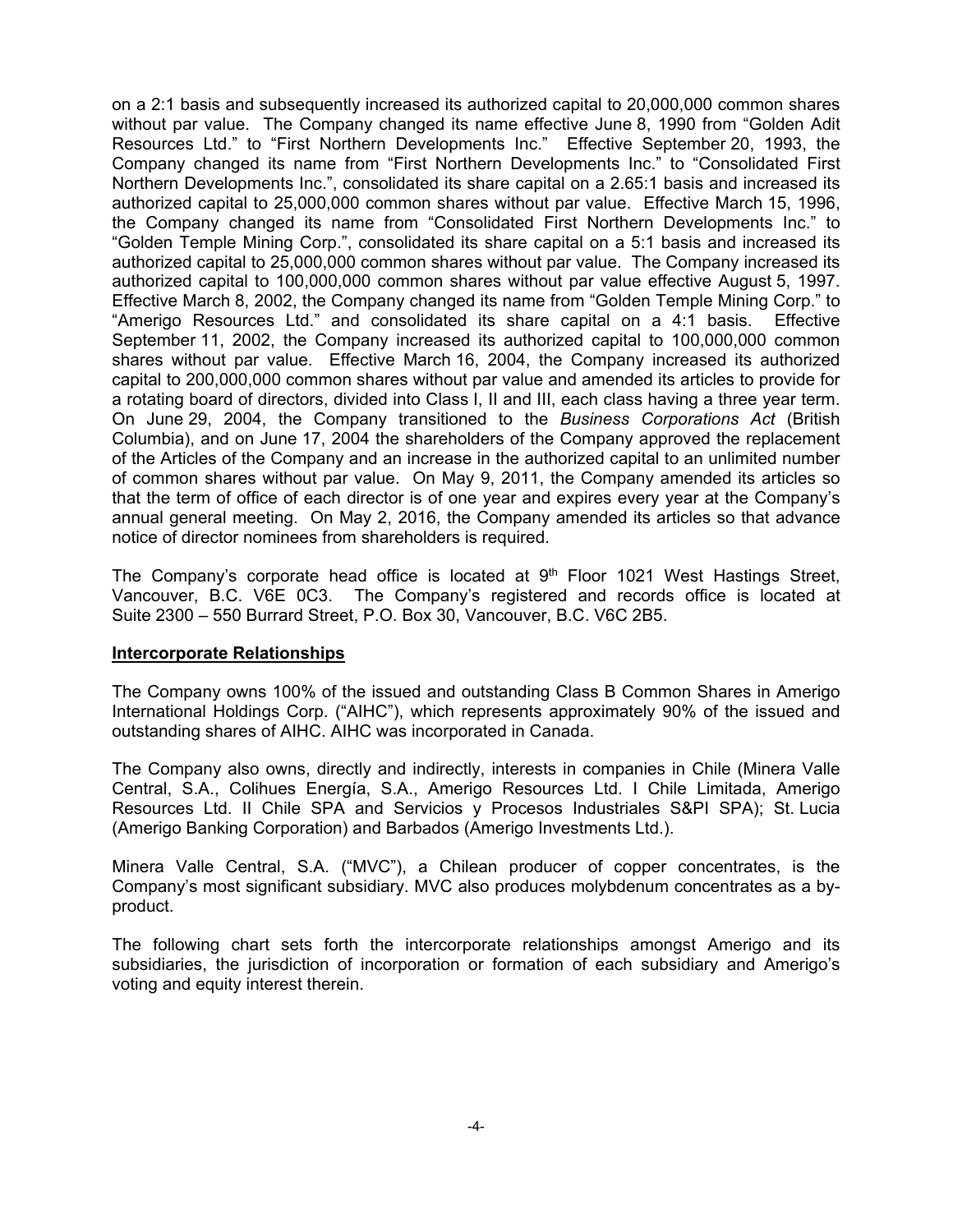

#### **GENERAL DEVELOPMENT OF THE BUSINESS- THREE-YEAR HISTORY**

Amerigo's 100% owned MVC operation in Chile has been producing copper concentrates since 1992 by processing fresh and historic tailings from Codelco's El Teniente mine, the world's largest underground copper mine.

MVC has a contract with DET to process the fresh tailings from El Teniente and the tailings from the Cauquenes historic tailings deposit ("Cauquenes") and Colihues historic tailings deposit ("Colihues"). The agreement with DET has a term to the earlier of 2033 or deposit depletion for Cauquenes, the earlier of 2037 or deposit depletion for Colihues and 2037 for fresh tailings (see Description of Business - Underlying Contracts with DET in this AIF).

In exchange for the tailings rights granted to MVC, El Teniente is entitled to royalties on the copper and molybdenum produced. The copper royalties are determined through a sliding scale formula tied to the London Metal Exchange ("LME") copper price.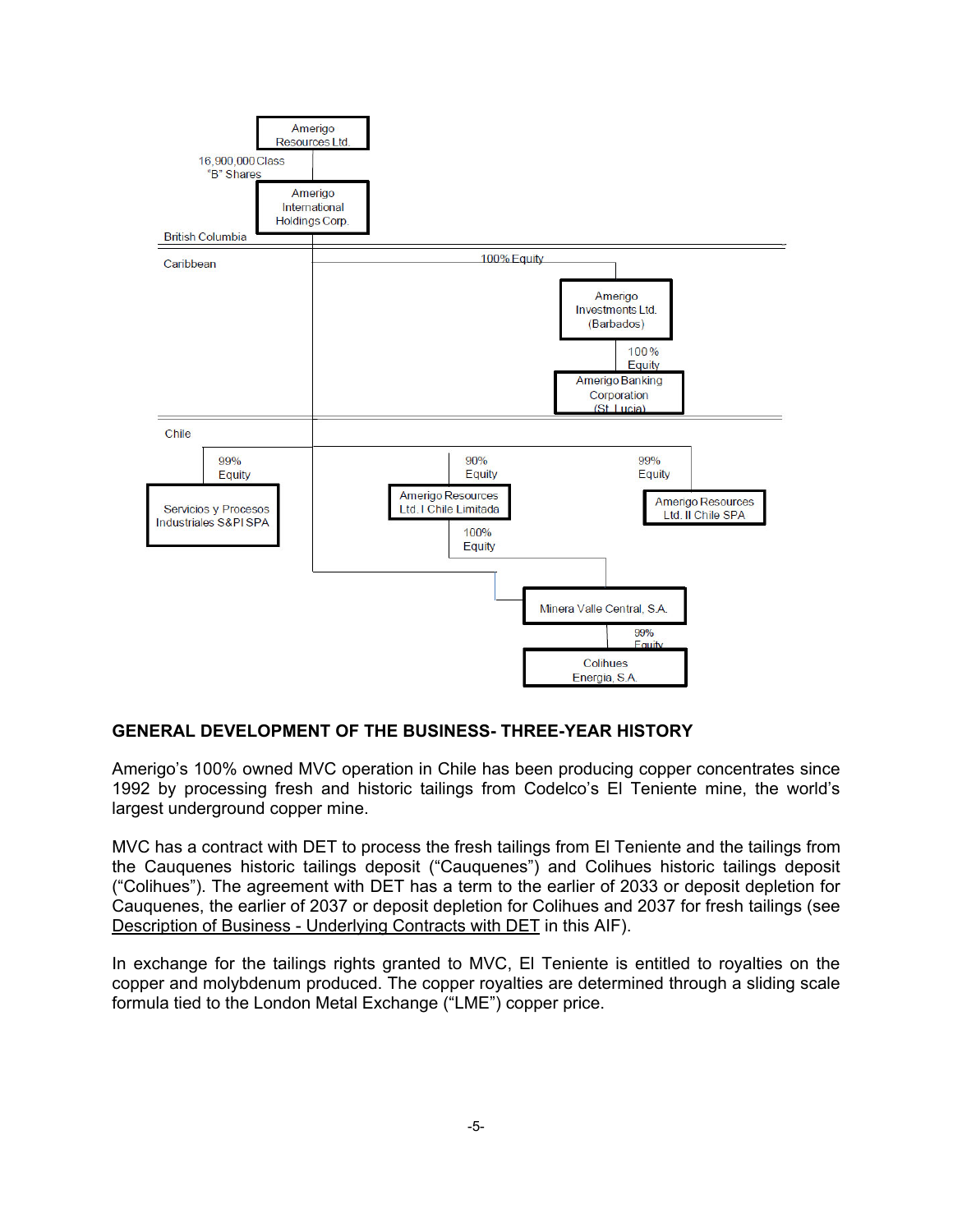## **2019**

2019 production was 69.8 million pounds ("M lbs") of copper, 7% higher than the 65.0 M lbs produced in 2018 and included 38.9 M lbs from Cauquenes tailings, 19.3 M lbs from fresh tailings and 11.6 M lbs from a slag processing contract under which MVC processed high-grade slag material from DET's smelter stockpile at its plant.

Molybdenum production during 2019 was 1.4 M lbs (2018: 1.9 M lbs).

H1-2019 production was affected by MVC's mine plan, as MVC processed lower grade and high fines material from Cauquenes. In July 2019, MVC completed a deeper sump that is providing access to better quality material, but production has been affected by low plant recoveries, partially due to an increase in density of fresh tailings as a result of DET's water preservation programs in response to severe drought conditions in central Chile, where DET and MVC operate. Higher densities negatively impact plant recoveries and contribute to a stressed process.

In March 2019, the Company commissioned a technical report prepared for MVC entitled "Minera Valle Central Operation Rancagua, Region VI, Chile 43-101 Technical Report", authored by the Company's former President and CEO, Robert D. Henderson, P. Eng., dated effective December 31, 2018, and SEDAR filed on March 29, 2019.

In August 2019, MVC started to process high-grade slag material from DET's smelter stockpile which contributed 11.6 M lbs of copper to MVC's 2019 production. MVC charged DET a flat processing fee per tonne processed, therefore the slag processing revenue was not exposed to changes in copper price. In 2019, revenue from slag processing was \$5.5 million and direct slag processing costs were \$1.7 million. MVC dedicated one of its eight mills to process slag material therefore foregoing some copper production from fresh tailings. Processing of slag material ended in January 2020.

Revenue was \$119.8 million (2018: \$136.8 million), including copper revenue of \$103.6 million (2018: \$118.4 million), molybdenum revenue of \$10.6 million (2018: \$18.4 million) and slag processing revenue of \$5.5 million (2018: \$nil).

Copper revenue was calculated from MVC's gross value of copper produced of \$159.0 million (2018: \$183.3 million) less notional items including DET royalties of \$33.8 million (2018: \$41.1 million), smelting and refining of \$19.8 million (2018: \$21.5 million) and transportation of \$1.8 million (2018: \$2.2 million).

In 2019, MVC's copper price was \$2.73/lb (2018: \$2.92/lb).

Tolling and production costs were \$119.4 million (2018: \$111.9 million), driven by higher direct labour costs, grinding media and other direct tolling and production costs. Unit tolling and production costs were \$2.05/lb (2018: \$1.75/lb).

Direct labour cost of \$12.4 million (2018: \$10.4 million) included \$2.1 million associated with signing bonuses paid or accrued to MVC's plant union workers on renewal of a three-year collective agreement (to October 21, 2022). The full cost of the bonuses was recognized as a direct labour cost on signing of the collective agreement in October 2019. 50% of the signing bonuses to plant workers were paid on signing and the balance is payable in March 2020.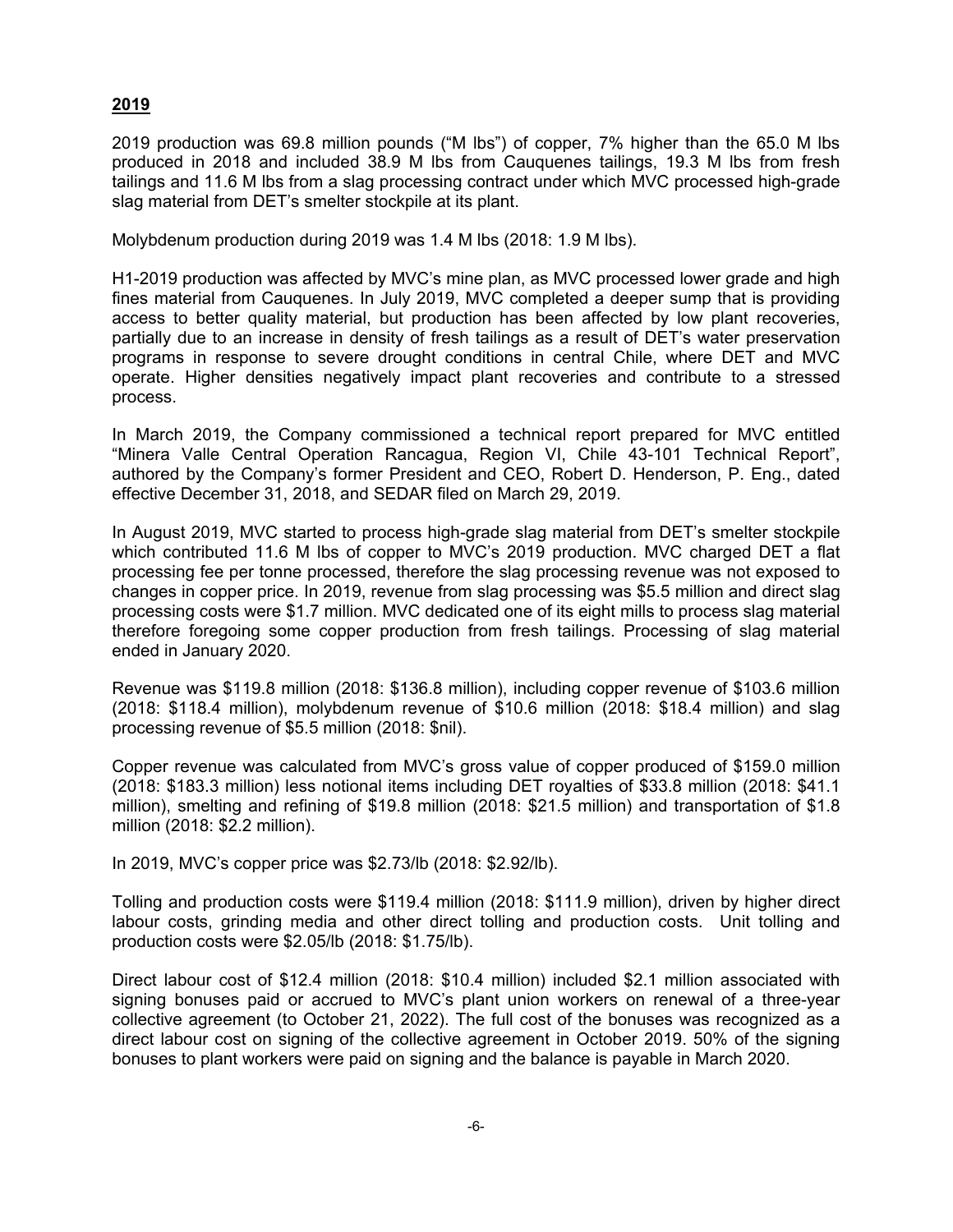Grinding media costs increased to \$9.0 million from \$8.2 million in 2018 due to higher steel costs.

In aggregate, other direct tolling costs increased by \$3.9 million or 14% in 2019, of which \$1.7 million was for direct slag processing costs (\$nil in 2018 as the slag processing contract was not in place). The normalized increase in other direct tolling costs was therefore \$2.2 million, of which \$1.4 million resulted from higher production costs inventoried in 2018 to account for lower shipments compared to production in that year and \$0.8 million resulted from actual industrial water cost increases in 2019, in response to drought conditions in central Chile.

Cash cost increased to \$1.82/lb (2018: \$1.56/lb) as a result of higher costs and lower production. By-product credits of \$0.28/lb remained unchanged from 2018's level despite lower molybdenum production and prices due to the incorporation of DET slag processing.

Total costs increased to \$2.74/lb (2018: \$2.47/lb), mostly due to higher cash cost.

Gross profit was \$0.4 million (2018: \$25.0 million). Net loss was \$9.4 million or \$0.05 loss per share (2018: net income of \$10.5 million or \$0.06 earnings per share), due to lower metal prices, lower production from fresh and Cauquenes tailings and higher tolling and production costs.

In 2019, the Company generated operating cash before changes in non-cash working capital of \$9.8 million (2018: \$27.8 million). Excluding the effect of changes in working capital, the Company generated cash of \$9.7 million (2018: \$27.2 million).

In 2019, the Company made debt repayments of \$11.3 million (2018: \$19.7 million), paid \$1.2 million in transaction costs associated with MVC's debt refinance (2018: received \$23.3 million in debt proceeds, net of transaction costs) and made lease repayments of \$1.2 million.

In 2019, the Company received \$0.5 million in proceeds from various exercises of stock options (2018: \$0.1 million).

In 2019, the Company used cash of \$10.0 million for payments of Capex (2018: \$35.3 million) and paid \$0.7 million in capitalized interest (2018: \$0.6 million). In 2019 the Company received \$0.1 million from the sale of investments (2018 \$nil). Capex payments in 2019 included final payments for the Phase Two Expansion and sustaining Capex. The most substantial item within 2019 sustaining Capex was the construction of a new Cauquenes sump (\$3.6 million).

In September 2019, MVC refinanced its debt facilities which included amending principal payments from five remaining semi-annual payments of \$11.3 million each to 7 new semiannual payments of \$4.7 million each (payable on March and September) and a final payment of \$23.5 million in September 2023. The new debt structure provides additional flexibility to MVC in low copper price environments.

In October 2019, MVC and the MVC union of plant workers renegotiated and entered into a 3 year collective agreement.

In November 2019, MVC completed a plant performance assessment to identify other areas of opportunity to improve recoveries. Further, a detailed plant audit was completed in February 2020 to identify additional areas of opportunity to improve operational performance.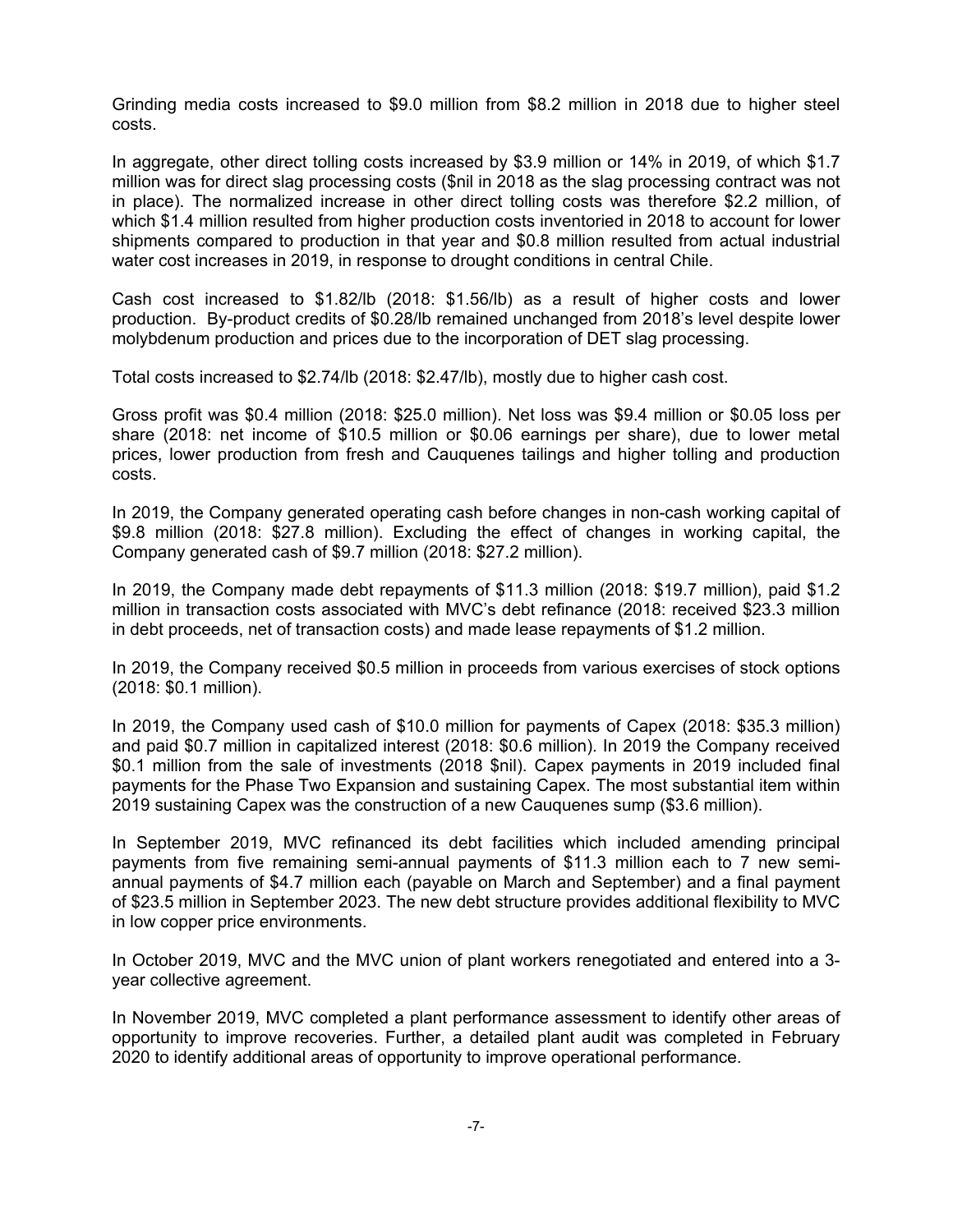In December 2019, the Company appointed Aurora Davidson as President and Chief Executive Officer of the Company.

At December 31, 2019, the Company's cash balance was \$7.2 million (2018: \$21.3 million including \$6.1 million held in a debt service reserve account (2018: \$13.4 million), and the Company had a working capital deficiency of \$15.1 million (2018: \$16.9 million).

## **2020**

2020 production was 56.2 million pounds of copper, 19.5% lower than the 69.8 M lbs produced in 2019 and included 29.3 M lbs from Cauquenes, 25.6 M lbs from fresh tailings and 1.2 M lbs from a slag processing contract under which MVC processed high-grade slag material from DET's smelter stockpile at its plant.

Molybdenum production during 2020 was 1.4 M lbs (2019: 1.4 M lbs).

MVC worked during most of 2020 in a plant optimization program, focused primarily on reducing copper losses in the classification stage at MVC. This work, together with improved water supply conditions during the year, resulted in consistent production increases quarter-on-quarter from 10.9 M lbs produced in Q1-2020 to 16.5 M lbs produced in Q4-2020.

In March 2020, the World Health Organization declared a global pandemic related to COVID-19. The current and expected impacts from the pandemic on the global economy could be far reaching. To date, there has been significant volatility in stock markets, commodity and foreign exchange markets and the global movement of people and some goods has become restricted. There is continued ongoing uncertainty surrounding COVID-19 and the extent and duration of the impact that it may have on the global economy and on global financial markets.

The Company's financial results were substantially negatively impacted in Q1-2020 and Q2- 2020 because of lower copper prices.

In May 2020, the Company appointed Mr. Michael Luzich and Ms. Aurora Davidson to the Company's board of directors.

In August 2020, the Company also appointed Ms. Carmen Amezquita as Chief Financial Officer of the Company.

MVC did not experience production interruptions or significant disruption to its supply chain because of the COVID-19 global pandemic in 2020.

Revenue was \$126.4 million (2019: \$119.8 million), including copper revenue of \$116.3 million (2019: \$103.6 million), molybdenum revenue of \$9.5 million (2019: \$10.6 million) and slag processing revenue of \$0.7 million (2019: \$5.5 million).

Copper tolling revenue is calculated from MVC's gross value of copper tolled of \$156.6 million (2019: \$158.7 million) and fair value adjustments to settlement receivables of \$11.6 million (2019: \$0.3 million), less notional items including DET royalties of \$33.5 million (2019: \$33.8 million), smelting and refining of \$16.7 million (2019: \$19.8 million) and transportation of \$1.8 million (2019: \$1.8 million).

In 2020, MVC's copper price was \$2.94/lb (2019: \$2.73/lb).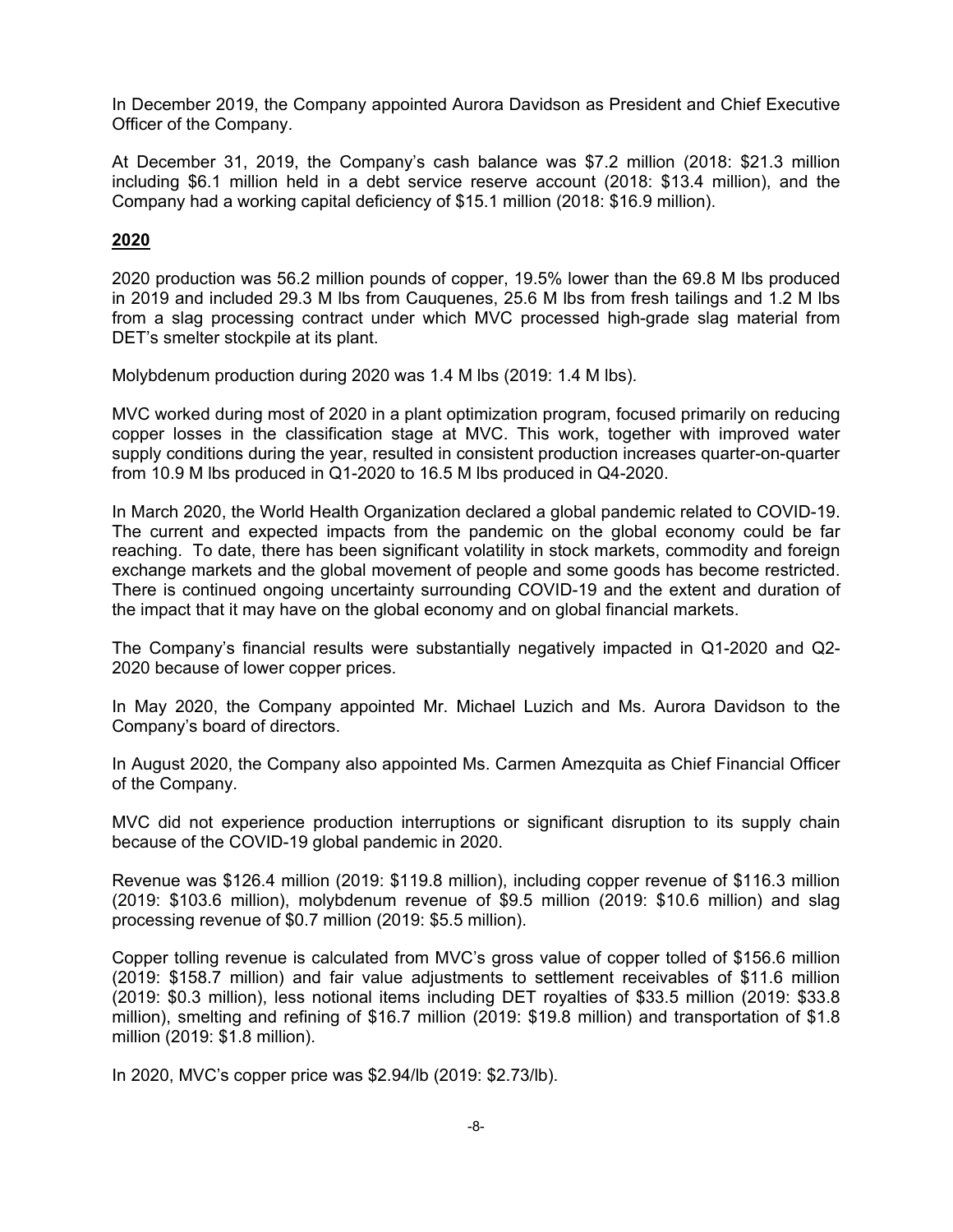Tolling and production costs decreased from \$119.4 million in 2019 to \$111.0 million in 2020, and other expenses decreased from \$5.3 million in 2019 to \$3.6 million in 2020.

Direct labour costs decreased to \$10.2 million (2019: \$12.4 million). Direct labour costs in 2019 included \$2.1 million associated with signing bonuses paid to MVC's plant union workers on renewal of a three-year collective agreement.

Lime cost decreased to \$7.5 million in 2020 from \$8.2 million in 2019 and grinding media costs decreased to \$7.6 million from \$9.0 million in 2019 due to lower copper production.

In aggregate, other direct tolling costs increased by \$0.9 million or 3% in 2020, due mostly to an \$0.8 million increase from industrial water cost in 2020 in response to drought conditions, and an increase in inventory adjustments of \$4.0 million, offset by decreases of \$1.0 in maintenance costs and \$1.4 million in direct slag processing costs.

MVC's components of cash cost decreased in 2020 (power, smelting & refining, grinding media) but by-product credits were less favourable in 2020 due to reduced slag processing revenue and lower molybdenum prices.

Total costs decreased to \$2.72/lb (2019: \$2.74/lb), mostly due to lower cash cost.

Gross profit was \$15.4 million (2019: \$0.4 million). Net income was \$6.1 million or \$0.03 earnings per share (2019: net loss of \$9.4 million or \$0.05 loss per share), due to higher metal prices in the second half of the year, lower tolling and production costs and lower expenses.

In 2020, the Company generated operating cash before changes in non-cash working capital of \$29.1 million (2019: \$9.8 million). Excluding the effect of changes in working capital, the Company generated cash of \$19.8 million (2019: \$9.7 million).

In 2020, the Company made debt repayments of \$9.4 million (2019: \$12.4 million) and made lease payments of \$1.4 million (\$1.2 million).

In 2020, the Company received \$0.1 million in proceeds from various exercises of stock options (2019: \$0.5 million).

In 2020, the Company used cash of \$2.8 million for payments of Capex (2019: \$10.0 million) and paid \$0.7 million in capitalized interest in 2019. Capex payments in 2019 included final payments for the Phase Two Expansion.

On December 31, 2020, the Company's cash and cash equivalents were \$14.1 million (December 31, 2019: \$7.2 million) and the Company had reduced its working capital deficiency to \$6.1 million (December 31, 2019: \$15.1 million).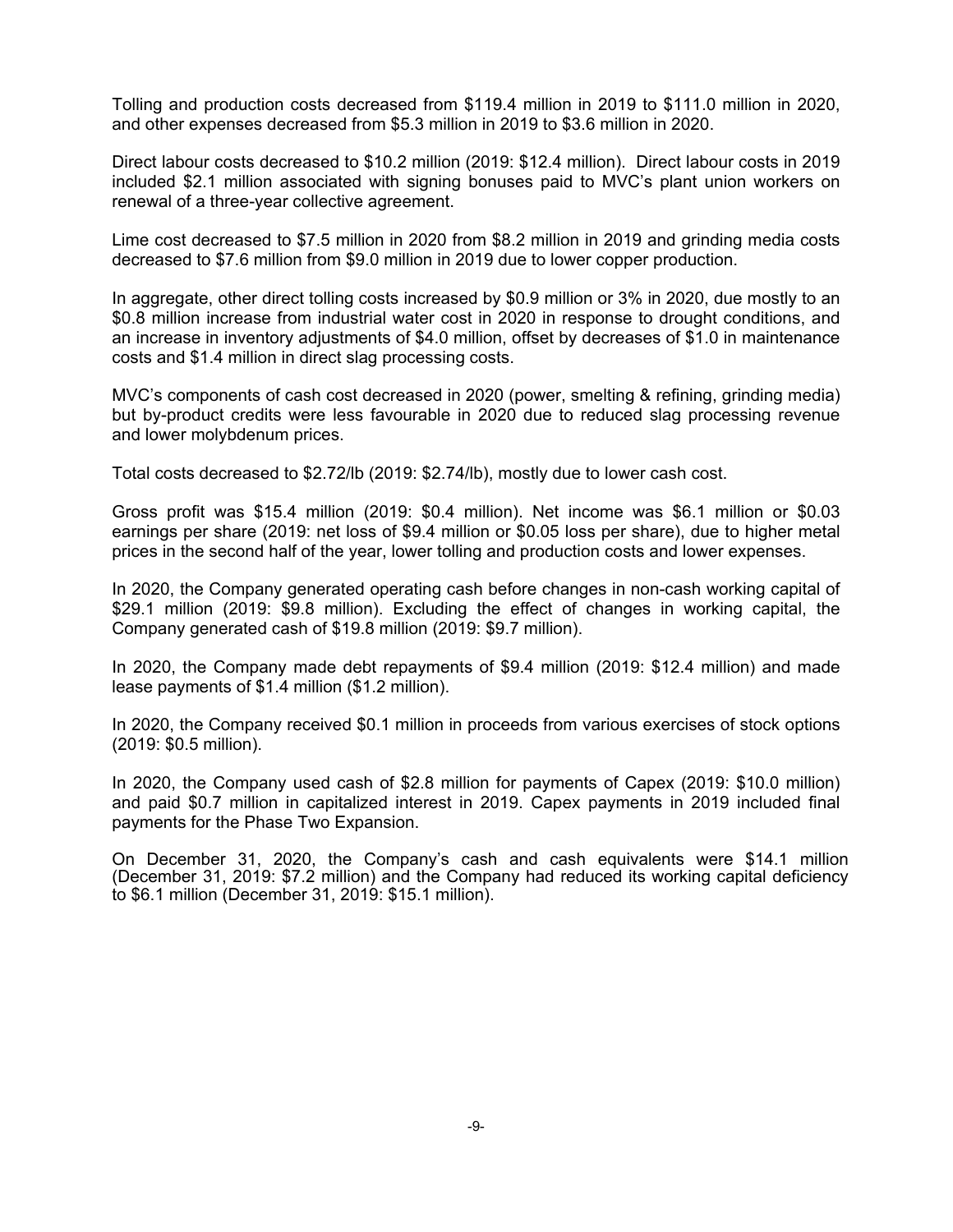## **2021**

2021 production was 63.4 M lbs of copper, higher than the 56.2 M lbs produced in 2020 and included 32.3 M lbs from fresh tailings and 31.1 M lbs from Cauquenes. The 13% copper production increase in 2021 was due to higher fresh tailings tonnage, grade, and recoveries as well as higher tonnage from Cauquenes.

Molybdenum production during 2021 was 1.3 M lbs (2020: 1.4 M lbs).

In 2021, MVC completed an optimization study and laboratory work initiated in 2020 which provided key recommendations such as reorganizing the plant to increase the processing of fresh tailings (without bypassing them without processing) and to abandon the prior thesis of pursuing high recoveries from the fines fraction of Cauquenes. The two main benefits from these recommendations were an increased current-term production as the throughput from fresh tailings increased, and lower long-term depletion from Cauquenes. MVC continues to have access to the technical consultants behind these optimization initiatives.

MVC's operations continued without any significant disruptions due to COVID-19.

MVC's average plant availability during 2021 was 98%.

In June 2021, the Company appointed Ms. Margot Naudie and Mr. David Thomas to the Company's board of directors. Regrettably, Mr. Thomas passed on November 2021.

On June 30, 2021, MVC completed a restructuring of its debt facilities, which included full repayment of \$42.2 million which remained outstanding under the Consolidated Loan and MVC entering into a new Term Loan. The Consolidated Loan and Term Loan are described in detail in this AIF under the headings Description of Business - Consolidated Bank Loan and Description of Business - Term Loan.

On September 29, 2021, the Company announced its intention to commence a substantial issuer bid (the "Substantial Issuer Bid") to purchase for cancellation from Amerigo shareholders who chose to participate up to Cdn\$25,000,000 in value of its common shares in the authorized share structure of the Company.

On November 1, 2021, the board of directors of the Company declared a quarterly dividend of Cdn\$0.02 per share, payable on December 20, 2021 to shareholders of record as of November 30, 2021. On November 21, 2021, the Company completed the Substantial Issuer Bid and took up and paid for 7,116,345 common shares at a price of Cdn\$1.30 per common share for an aggregate cost of \$7.4 million.

On December 2, 2021, the Company commenced a Normal Course Issuer Bid ("NCIB") under which the Company may purchase up to 10.75 million common shares over a period of twelve months. The NCIB will terminate no later than December 1, 2022. Under the NCIB, common shares may be purchased in open market transactions on the TSX at the prevailing market price at the time of such transaction. Pursuant to the rules of the TSX, the total number of common shares that the Company is permitted to purchase is subject to a daily purchase limit of 86,625 common shares, which represents 25% of the average daily trading volume of 346,502 common shares on the TSX for the six-month period ended October 31, 2021. However, the Company may make one block purchase per calendar week which exceeds the daily purchase restriction.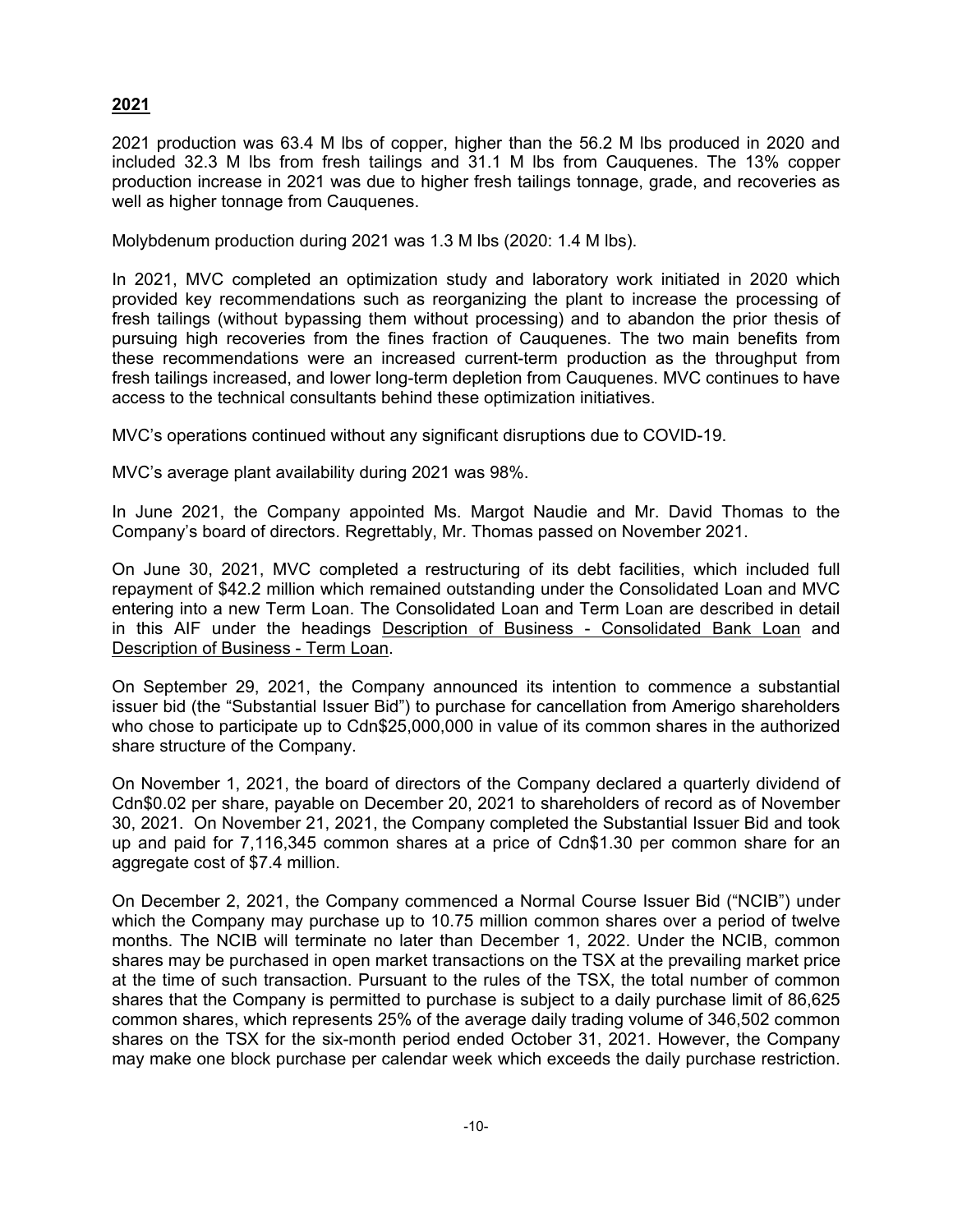During the year ended December 31, 2021, the Company repurchased for cancellation 1,376,425 shares under the NCIB at an aggregate cost of \$1.4 million.

Revenue was \$199.6 million (2020: \$126.4 million), including copper revenue of \$181.4 million (2020: \$116.3 million), molybdenum revenue of \$18.1 million (2020: \$9.5 million) and slag processing revenue of \$nil (2020: \$0.7 million).

Copper tolling revenue is calculated from MVC's gross value of copper tolled of \$269.4 million (2020: \$156.6 million) and fair value adjustments to settlement receivables of \$13.1 million (2020: \$11.6 million), less notional items including DET royalties of \$78.4 million (2020: \$33.5 million), smelting and refining of \$20.6 million (2020: \$16.7 million) and transportation of \$2.0 million (2020: \$1.8 million).

In 2021, MVC's copper price was \$4.25/lb (2020: \$2.94/lb).

Tolling and production costs increased 15% from \$111.0 million in 2020 to \$127.5 million in 2021.

In 2021, power costs increased \$2.8 million or 10% compared to 2020 due to an increase in power consumption driven by higher production. Power costs in 2021 were \$0.0919/kWh (2020: \$0.0953/kWh).

Direct labour costs in 2021 increased \$1.6 million or 15% compared to 2020 due to a \$0.5 million collective agreement signing bonus paid to MVC's supervisors on renewal of a 3-year agreement in January 2021 as well as a 4% appreciation of the CLP against the US dollar in 2021 compared to 2020.

Grinding media costs increased \$1.8 million or 24% compared to 2020 due to increased copper production and higher steel prices.

Lime cost decreased \$0.4 million or 5% in 2021 due to decreased consumption and lower lime prices.

In aggregate, other direct tolling costs increased by \$8.3 million or 25% in 2021, due mostly to a \$2.6 million increase in molybdenum production costs, a \$2.5 million increase in process control, environmental and safety costs, a \$2.4 million increase in maintenance costs and a \$1.9 million increase in historic tailings extraction. These cost increases were offset by a decrease in inventory adjustments of \$3.2 million due to lower differences between copper tolled and delivered in 2021 compared to 2020, a decrease in industrial water costs of \$0.2 million, and a decrease in direct slag processing costs of \$0.3 million as slag was not processed in 2021.

MVC's components of cash cost decreased in 2021 due to increased production compared to 2020 as well as higher by-product credits driven by stronger molybdenum prices.

Total costs increased to \$3.32/lb (2020: \$2.72/lb), due mostly to a \$0.65/lb increase in DET notional royalties from higher metal prices.

Gross profit was \$72.1 million (2020: \$15.4 million). Net income was \$39.8 million (2020: \$6.1 million), due to higher metal prices during the year and a 13% increase in copper production.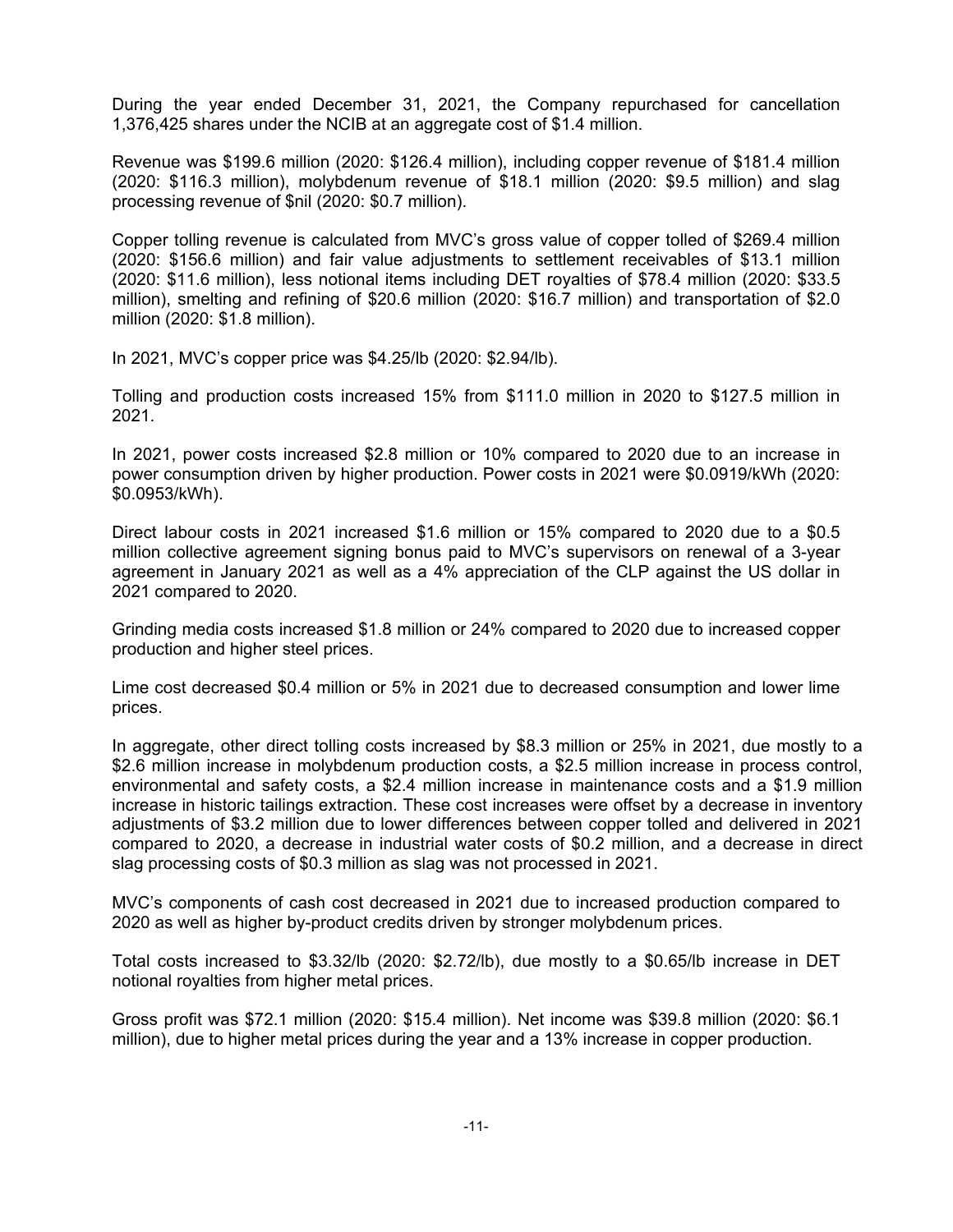The Company generated annual operating cash flow before changes in non-cash working capital of \$69.5 million (2020: \$29.1 million). Annual net operating cash flow was \$93.1 million (2020: \$19.8 million).

In 2021, the Company made debt repayments of \$57.8 million (2020: \$9.4 million) and received funds of \$33.8 million from a replacement term loan.

The Company paid \$8.8 million to purchase 8.5 million common shares for cancellation (7.1 million shares repurchased through a Substantial Issuer Bid completed on November 12, 2021, and 1.4 million shares repurchased through an ongoing Normal Course Issuer Bid) and paid a quarterly dividend of \$2.8 million (Cdn\$0.02 per share).

The Company also received \$0.1 million in proceeds from various exercises of stock options (2020: \$0.1 million) and made lease repayments of \$1.2 million (2020: \$1.4 million).

In 2021, the Company made payments of \$12.0 million (2020: \$2.8 million) which included \$9.4 million for Capex and \$2.6 million for capitalized maintenance.

In 2021, the Company received \$3.9 million from the sale of investments (2020: \$0.1 million) which were non-core investments and which had experienced an increase in fair market value.

In 2021 the Company returned \$11.6 million to shareholders. \$8.8 million was returned from the purchase of 8.5 million common shares for cancellation (7.1 million shares repurchased through a Substantial Issuer Bid and 1.4 million shares repurchased through the ongoing NCIB). \$2.8 million was returned through Amerigo's Q4-2021 quarterly dividend of Cdn\$0.02 per share.

At December 31, 2021, the Company held cash and cash equivalents of \$59.8 million (December 31, 2020: \$14.1 million), restricted cash of \$4.2 million (2020: \$nil) and had working capital of \$24.6 million (December 31, 2020: working capital deficiency of \$6.1 million).

#### **Subsequent to December 31, 2021**

On February 22, 2022, Amerigo's Board of Directors declared a quarterly dividend of Cdn\$0.03 per share, payable on March 21, 2022 to shareholders of record as of March 4, 2022. Amerigo designated the entire amount of this taxable dividend to be an "eligible dividend" for purposes of the Income Tax Act (Canada), as amended from time to time.

#### **DESCRIPTION OF THE BUSINESS**

#### **General**

Amerigo is a Canadian based company focused on the processing of mine tailings. Currently, Amerigo produces copper and molybdenum concentrates in Chile through its 100% ownership of MVC.

MVC has been producing copper concentrates since 1992 by processing fresh and historic tailings from Codelco's El Teniente mine, the world's largest underground copper mine. El Teniente has been in production since 1905.

Amerigo acquired MVC in 2003 and has undertaken a series of capital expansions at the MVC plant that have increased production from approximately 26.0 M lbs of copper in 2003 to 63.4 M lbs produced in 2021. In 2022, the Company expects to produce 61.9 M lbs of copper.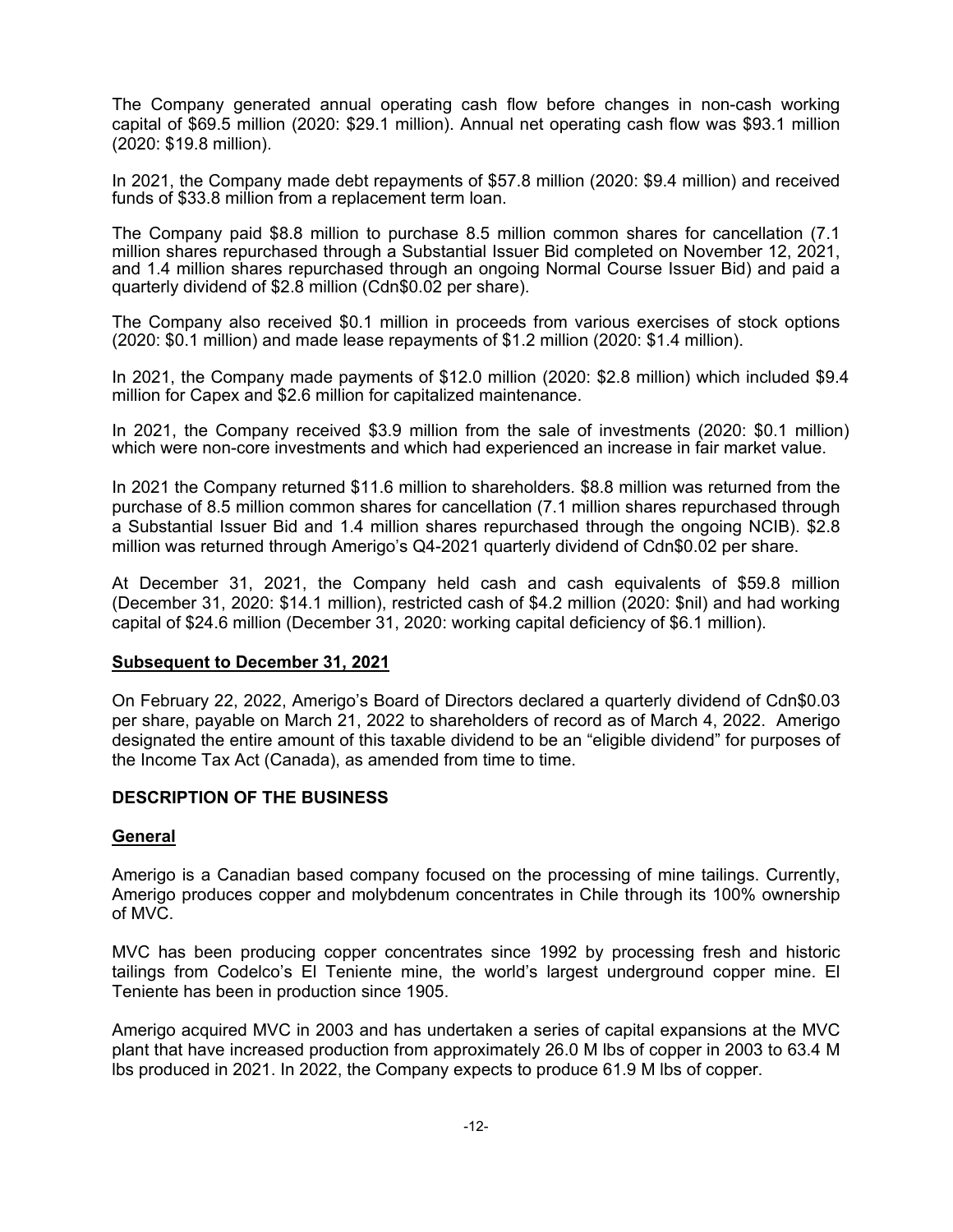Since 2005, MVC has also produced molybdenum concentrates as a by-product.

MVC completed a phased expansion of its operations to extract and process the high-grade historic Cauquenes tailings. The first phase of the Cauquenes Expansion ("Phase One") was completed in 2015, extending MVC's life to at least 2037. The Phase One Capex budget was \$71.1 million and actual Capex was \$66.6 million.

The second phase of the Cauquenes Expansion was undertaken to improve flotation recovery efficiency and was essentially completed in December 2018, allowing MVC to reach production of 65.0 M lbs of copper in that year. Installation of a regrind mill, originally part of the Phase Two Expansion, was completed in June 2019. The Phase Two Capex was \$39.9 million, compared to budget of \$35.3 million, primarily due to an appreciation of the Chilean peso during the key construction period compared to budget, and additional equipment installed during commissioning.

While metallurgical studies on Cauquenes in 2016 indicated that copper recovery could be increased from 34% to 49%, copper recoveries from Cauquenes achieved to date by MVC have been lower, averaging 33.6% in 2019, 34.2% in 2020 and 32.8% in 2021. In 2021, MVC completed an optimization study and laboratory work initiated in 2020 which provided key recommendations such as reorganizing the plant to increase the processing of fresh tailings (without bypassing them without processing) and to abandon the prior thesis of pursuing high recoveries from the fines fraction of Cauquenes. The two main benefits from these recommendations were an increased current-term production as the throughput from fresh tailings has increased, and lower long-term depletion from Cauquenes. MVC continues to have access to the technical consultants behind these optimization initiatives.

Effective January 1, 2015 and up to December 31, 2022, MVC's production of copper concentrates is being conducted under a tolling agreement with DET under which title to the copper concentrates produced by MVC remains with DET and MVC earns tolling revenue, calculated as the gross value of copper produced at applicable market prices, net of notional items (treatment and refining charges, DET copper royalties and transportation costs).

As of December 31, 2021, Amerigo had one employee and three contractors at its head office in Vancouver, Canada and MVC had 290 employees and contractors employing 736 employees at its operations in Chile.

All aspects of the Company's business require specialized skill and knowledge, particularly with respect to the areas of engineering and tailings processing, and legal and accounting services. The Company has been able to locate and retain employees and contractors with such specialized skills and knowledge.

#### **Bankruptcy and Similar Procedures**

There are no bankruptcy, receivership or similar proceedings against the Company, nor is the Company aware of any such pending or threatened proceedings. There have not been any voluntary bankruptcy, receivership or similar proceedings by the Company within the three most recently completed financial years or during or proposed for the current financial year.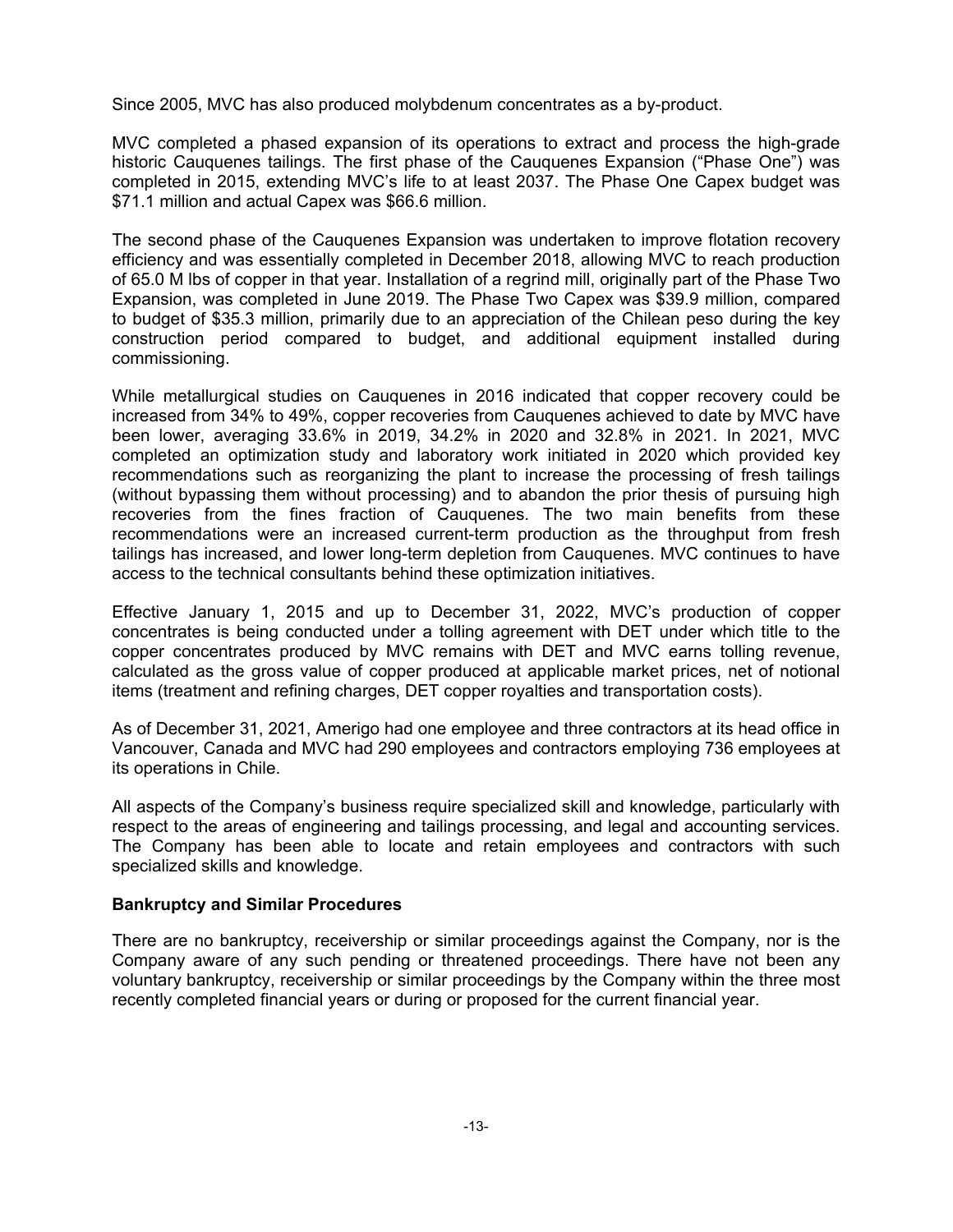## **MVC Operation**

MVC's processing facilities are located in Region VI (Libertador Bernardo O'Higgins Region) of central Chile. The site is 8 km east of the city of Rancagua and 90 km south of Chile's capital city of Santiago. Personnel and supplies are transported by road between the site and Rancagua or Santiago.



MVC has the right to process fresh tailings, historic tailings from the Colihues tailings deposit located south of the MVC plant and historic tailings from the Cauquenes tailings deposit located next to the Colihues deposit, as disclosed under Description of Business – Underlying Contracts with DET in this AIF.

Under its long-term contract with DET, MVC's life of operation spans from 1992 to at least 2037.

El Teniente delivers fresh tailings to MVC. In 2021, this occurred at a rate of 135,531 tonnes per day ("tpd") and a grade of 0.147% Cu. The fresh tailings are transported from El Teniente to MVC by gravity in a 36-kilometre-long concrete channel. Since 2015, MVC also mines the historic Cauquenes tailings deposit with hydraulic monitors at a rate of 52,209 tpd in 2021 and pumps them to the MVC processing facility. The historic Cauquenes tailings were deposited over the period 1936 to 1977 and in 2021 had a grade of 0.238% Cu.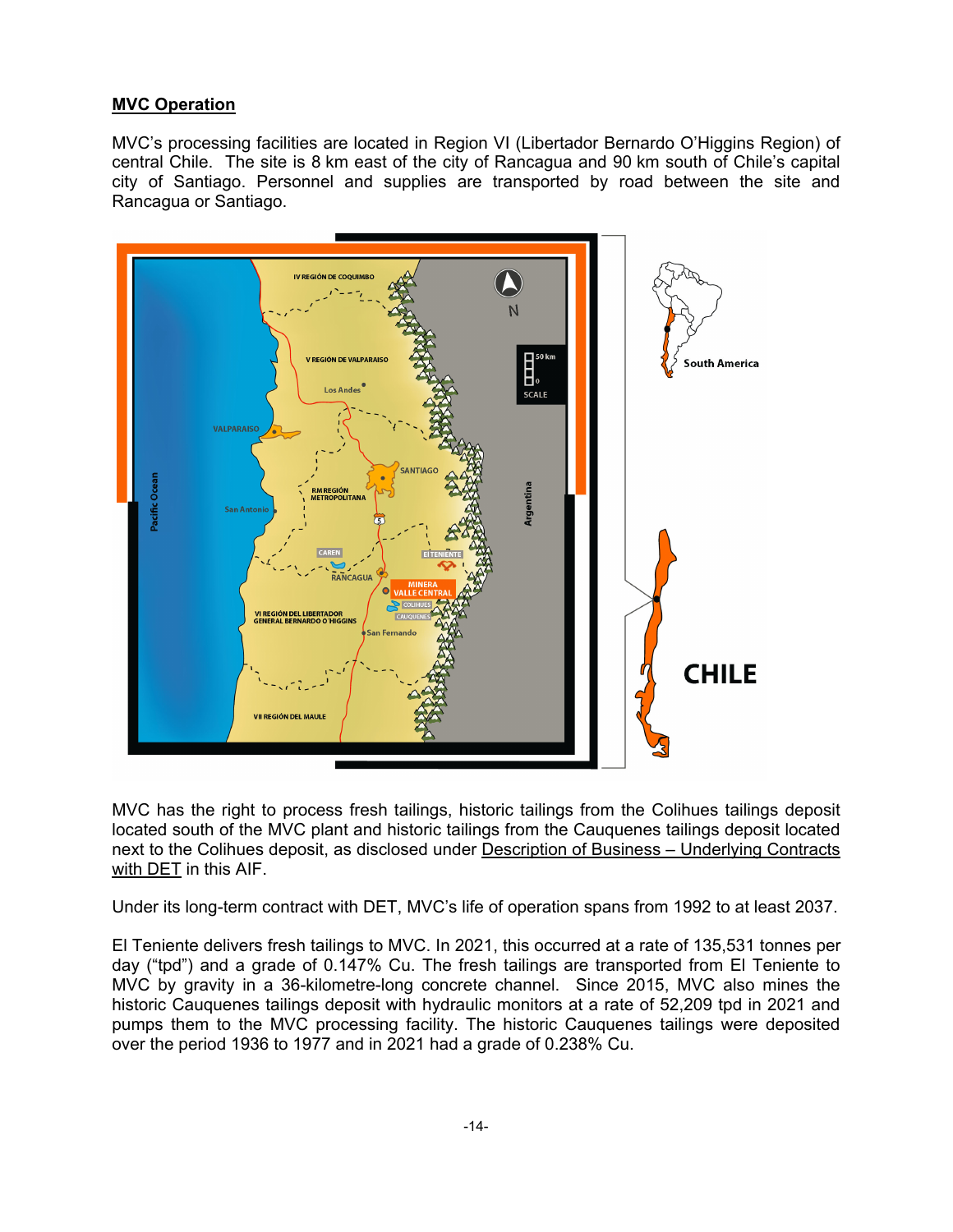The MVC processing facility has a nominal capacity of 185,000 tpd and consists of grinding and flotation plants to recover copper and molybdenum concentrates. Once the tailings have been reprocessed by MVC, they are returned to the DET tailings channel and deposited into DET's Carén tailings deposit located approximately 50 km to the west of the MVC site.

## **Underlying Contracts with DET**

In 1991, MVC entered into a contract with DET to process the fresh tailings from El Teniente for a term to 2021 (the "Fresh Tailings Contract"). In 2009, MVC and DET entered into an agreement to process the tailings from Colihues, one of DET's historic tailings deposits (the "Colihues Contract"). In 2014, MVC and DET entered into a contract (the "Master Agreement") for the purchase by MVC of the rights to process tailings from an additional historic tailings deposit, Cauquenes, for a term to the earlier of its depletion or 2033 and extending the Fresh Tailings Contract from 2021 to 2037 and the Colihues Contract to the earlier of its depletion or 2037.

Until December 31, 2014, royalties were payable to DET in respect of copper concentrates produced by MVC. DET royalties were calculated using the average LME copper price for the month of production of the concentrates and were recorded as components of production costs.

In 2015, MVC and DET entered into a modification to the Master Agreement which changed the legal relationship between the parties for the period from January 1, 2015 to December 31, 2022. During this period, production of copper concentrates by MVC has and will be conducted under a tolling agreement with DET. Title to the copper concentrates produced by MVC is retained by DET and MVC earns tolling revenue, calculated as the gross value of copper produced at applicable market prices, net of notional items (DET copper royalties, smelting and refining charges and transportation costs).

Notional royalties for copper concentrates produced from fresh tailings are determined through a sliding scale formula tied to copper prices ranging from \$1.95/lb (13.5%) to \$4.80/lb (28.4%).

Notional royalties for copper concentrates produced from Cauquenes historic tailings are determined through a sliding scale for copper prices ranging from \$1.95/lb (16%) to \$5.50/lb (39%).

Notional royalties for copper concentrates produced from Colihues historic tailings are determined through a sliding scale for copper prices ranging from \$0.80/lb (3%) to \$4.27lb (30%). The parties are required to review costs and potentially adjust notional royalty structures for copper production from Colihues tailings if the copper price remains below \$1.95/lb or over \$4.27/lb for three consecutive months.

MVC pays a sliding scale global molybdenum royalty for molybdenum prices between \$6.00/lb (3%) and \$40.00/lb (19.7%).

The Master Agreement contains provisions requiring the parties to meet and review cost and notional royalty/royalty structures in the event monthly average prices fall below certain ranges and projections indicate the permanence of such prices over time. The review of all notional royalty/royalty structures is to be carried out in a manner that gives priority to the viability of the Master Agreement and maintains the equilibrium of the benefits between the parties.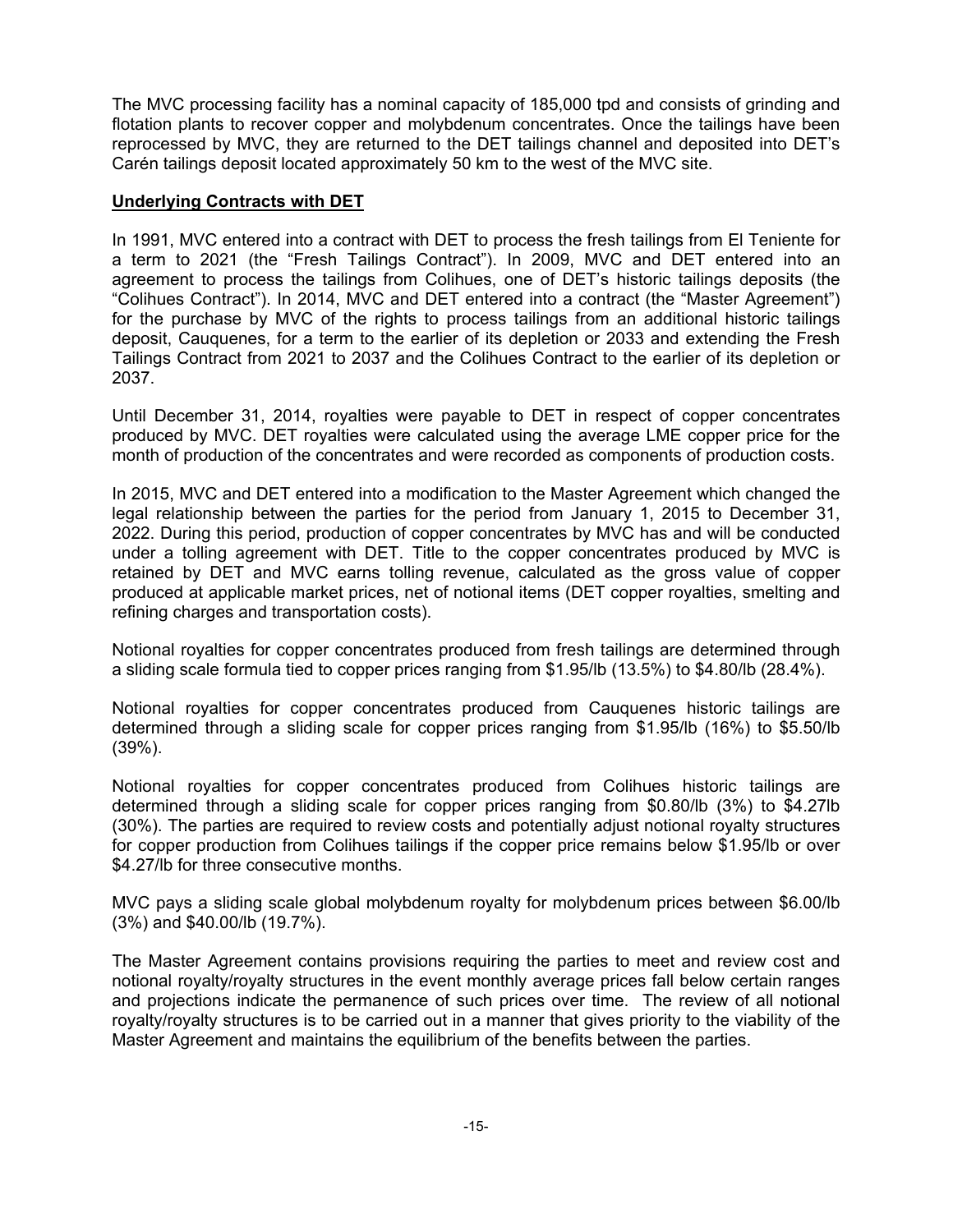The Master Agreement also contains three early exit options exercisable by DET within 2021 and every three years thereafter only in the event of changes unforeseen as of the date of the Master Agreement. A summary of the early exit options is set out in the following table:

| Exit<br>Option | <b>Notice</b><br><b>Date</b>                            | <b>Termination</b><br><b>Date</b> | <b>Terms of Exit</b>                                                 | <b>Consideration to MVC</b>                                                                                          |
|----------------|---------------------------------------------------------|-----------------------------------|----------------------------------------------------------------------|----------------------------------------------------------------------------------------------------------------------|
|                | During<br>2021                                          | 1 year from<br>notice date        | DET would acquire<br>100% of MVC's PPE                               | 90% of NPV of future cash flows                                                                                      |
| 2              | During<br>2024 <sup>1</sup>                             | 3 years from<br>notice date       | Termination of<br>contractual<br>relationship between<br>DET and MVC | MVC retains ownership of its<br>assets provided they are<br>removed from site within one<br>year of termination.     |
| 3              | During<br>$20241$ and<br>every 3<br>years<br>thereafter | 1 year from<br>notice date        | DET would acquire<br>100% of MVC's PPE                               | The lesser of 80% of the NPV of<br>future cash flows of MVC after<br>taxes and the commercial value<br>of the assets |

 $1$  For further clarity, during 2024, DET could pursue either Exit Option 2 or Exit Option 3.

The Company has currently judged the probabilities of DET exercising any of these early exit options as remote.

In 2015, DET provided to MVC a copper price support agreement of up to \$17.0 million (the "DET Facility"). The DET Facility was fully repaid by MVC in 2018.

In 2016, MVC and DET reached an agreement to defer DET notional copper royalties during a 4-month period, for a total deferral of \$5.4 million. The deferred royalties and accrued interest at a rate of 0.6% per month were paid by MVC in 2017.

#### **Consolidated Bank Loan**

On March 25, 2015, MVC obtained a \$64.4 million loan facility to finance the Cauquenes Phase One expansion and on August 3, 2017, MVC obtained a \$35.3 million facility to finance the Cauquenes Phase Two expansion. On September 26, 2019, MVC completed a refinance of the Cauquenes Phase One and Phase Two loans. Under the refinance provisions, the principal outstanding on the Cauquenes loans was structured as a senior secured term loan facility (the "Consolidated Bank Loan") of \$56.3 million, with a repayment term of 4 years to September 26, 2023.

Interest on the Consolidated Bank Loan was synthetically fixed through an interest rate swap ("IRS"), accounted for at fair value through profit or loss, at a rate of 5.70% per annum for 80% of the facility. The remaining 20% of the facility was subject to a variable rate based on the US Libor six-month rate plus a margin of 2.85% per annum. The IRS had a term to September 26, 2023.

MVC had provided security on the Consolidated Bank Loan in the form of a charge on all of MVC's assets.

On June 29, 2021, MVC repaid the remaining outstanding principal amount of \$42.2 million on the Consolidated Bank Loan, along with accrued interest of \$0.3 million and an IRS break fee of \$2.3 million equal to the value of the IRS on June 29, 2021.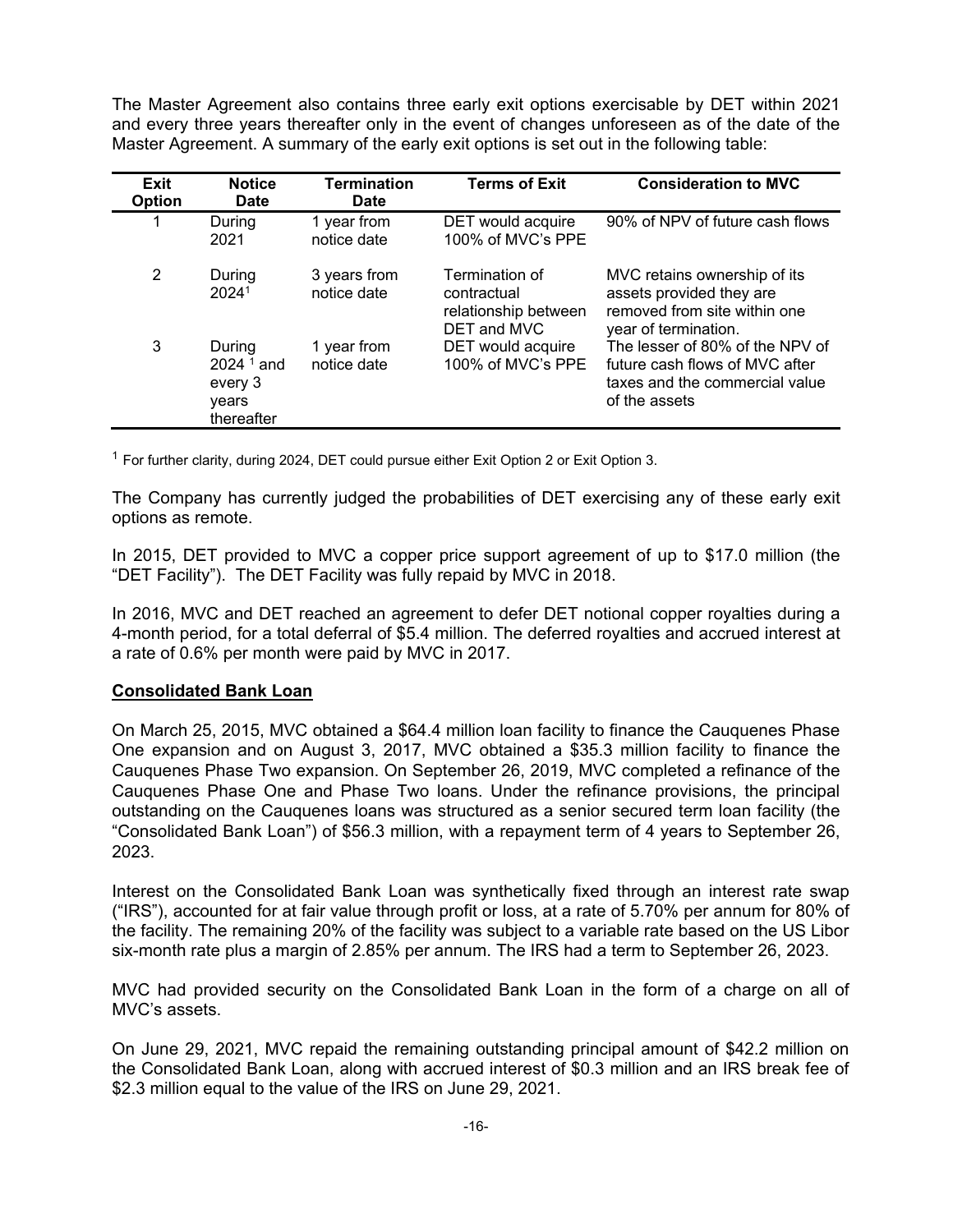## **Term Loan**

On June 30, 2021, MVC entered into a new finance agreement (the "Finance Agreement") with a syndicate of two banks domiciled in Chile, pursuant to which MVC has been provided with a replacement term loan (the "Term Loan") in the amount of \$35.0 million and a working capital line of credit (the "Line of Credit") of up to \$15.0 million.

The Term Loan has a 5-year term to June 30, 2026, with ten semi-annual installments of \$3.5 million each commencing on December 31, 2021, together with accrued interest. MVC may make early repayments without penalty in accordance with the provisions of the Finance Agreement. Interest on the Term Loan is synthetically fixed through an IRS, accounted for at fair value through profit or loss, at a rate of 5.48% per annum for 75% of the facility. The remaining 25% of the facility is subject to a variable rate based on the US Libor six-month rate, which on December 31, 2021 was 0.35438% per annum plus a margin of 3.90%. The IRS has a term to June 30, 2026. On December 31, 2021, the balance of the Term Loan was \$30.4 million.

The Line of Credit can be drawn in multiple disbursements and has an availability period until June 30, 2023. The repayment terms are of up to two years for each disbursement, counted from each disbursement date, and would consist of 4 equal semi-annual payments, with the first payments due six months from each disbursement date. The interest rate will be based on the US Libor six-month rate plus a margin to be defined on each disbursement date. At the date that US Libor is discontinued, the interest rate will be based on the ISDA 2020 IBOR Fallbacks Protocol. As of December 31, 2021, MVC has not drawn funds from the Line of Credit.

MVC is required to have a debt service reserve account to be funded monthly with 1/6 of the next debt payment (principal and interest) such that semi-annual debt payments are fully funded a month prior to the payment date, and a second reserve account of \$3.5 million to be released on January 1, 2025. On December 31, 2021, MVC held the required reserved funds in the amount of \$0.7 million and \$3.5 million, respectively, shown as restricted cash on Amerigo's statement of financial position.

MVC is required to meet two bank covenants semi-annually on June 30 and December 31: debt/EBITDA ratio (requirement =< 3) and net worth (requirement => \$100.0 million) which were met on December 31, 2021.

Upon entering into the Finance Agreement, MVC's cash in excess of \$15 million became available for distribution to Amerigo shareholders. Going forward, MVC will be able to do one annual distribution to Amerigo shareholders, provided that MVC has a debt service coverage ratio of at least 1.4x in respect of its preceding year annual financial statements (met in respect of 2021), MVC maintains cash of at least \$15 million after the distribution, and the amount to be distributed does not exceed 60% of free cash flow generated in the preceding year, which is defined as earnings before interest, taxes, depreciation and administration, less tax payments, less Capex, plus or minus changes in working capital less debt service.

MVC has provided security on the Finance Agreement in the form of a charge on all of MVC's assets.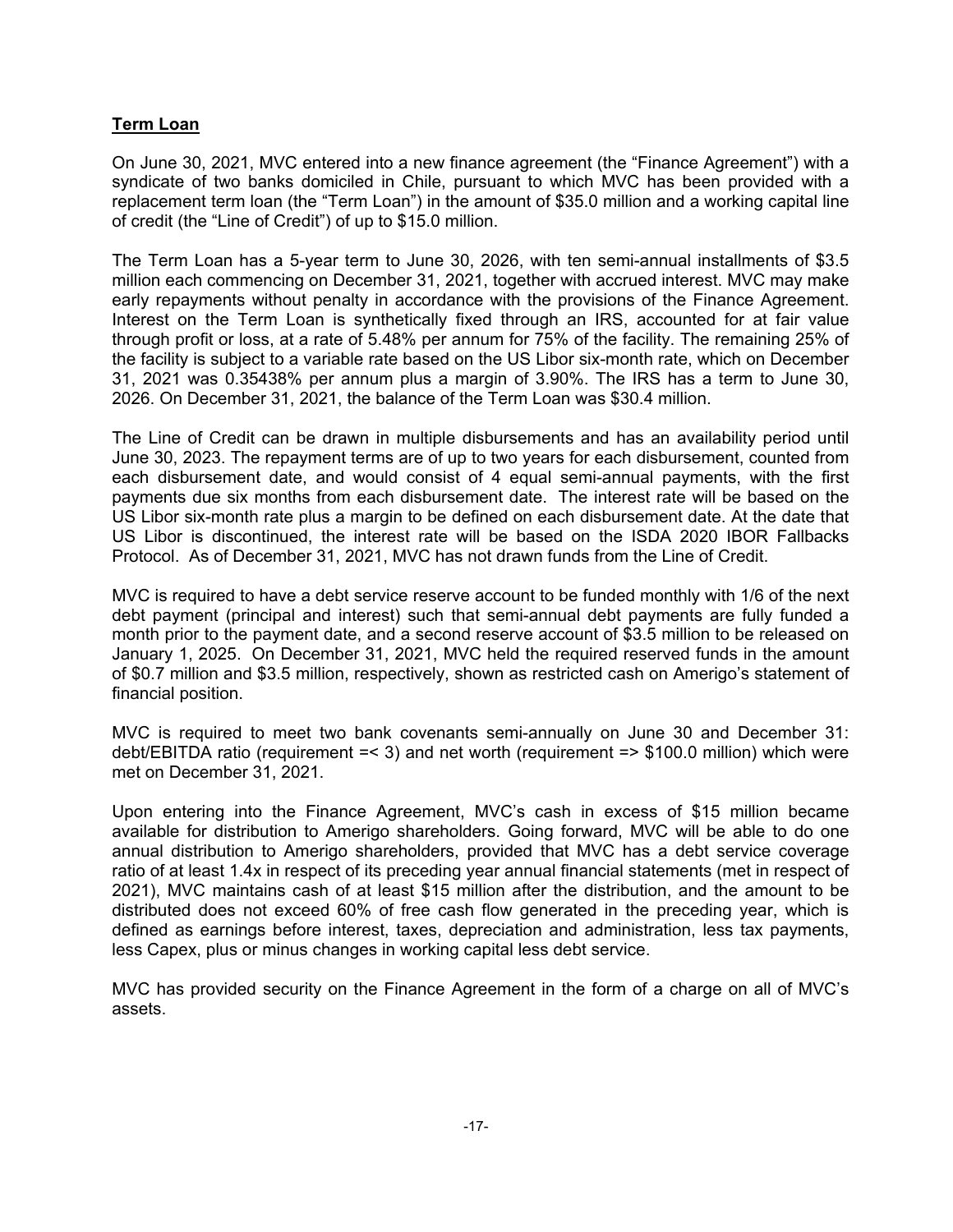## **Molybdenum Plant Expansion Lease**

In 2018, MVC entered into a lease of 201,903 Chilean Unidades de Fomento to finance the expansion of MVC's molybdenum plant. Terms of the lease include a term to November 2023, monthly capital payments of approximately \$0.1 million, a balloon payment at the end of the lease term of approximately \$1.5 million and interest at a rate of 0.45% per month. The lease can be prepaid without penalty. At December 31, 2021, the lease obligation was \$3.4 million (December 31, 2020: \$5.6 million).

## **Molybdenum Concentrate Smelting and Refining Contracts**

MVC and Molibdenos y Metales S.A. ("Molymet") entered into a three-year evergreen sales agreement on January 1, 2020 pursuant to which MVC sells a portion of its molybdenum concentrates to Molymet, with an initial term extending to December 31, 2022. The term of the contract will be renewed automatically on an annual basis unless either of MVC or Molymet notify the counterparty of their decision not to renew the contract, notice of which needs to be provided in writing by the latest on June 30 of each year. For example, if notice not to renew the contract is not provided by June 30, 2022, the term of the contract will be extended automatically to December 31, 2023.

MVC and Glencore Chile SpA ("Glencore") entered into a three-year sales agreement effective January 1, 2020 pursuant to which MVC sells a portion of its molybdenum concentrates to Glencore, with an initial term extending to December 31, 2022. The term of the contract will be renewed automatically if twelve months before the original expiry date, or any extension thereafter, neither MVC or Glencore notify the counterparty of their decision not to renew the contract. During 2021, MVC notified Glencore of its decision not to renew this sales agreement, so the term of the sales agreement will expire on December 31, 2022.

#### **Power Supply Contract**

Ensuring reliable and cost-effective power supply to operations is a strategic issue for the Chilean mining industry and for MVC. Power is MVC's largest single operating cost.

MVC has a long-standing relationship with Empresa Electrica Pehuenche S.A. ("Pehuenche"), a subsidiary of the Enel Group, a multinational energy company and one of the world's leading integrated electricity and gas operators.

From October 1, 2008 to December 31, 2017, MVC had a series of contracts in place with Pehuenche for the supply of 100% of MVC's power requirements.

Effective January 1, 2018, MVC had a single contract in place with Pehuenche for the supply of 100% of MVC's power requirements up to December 31, 2032 (the "Power Supply Contract"). The Power Supply Contract provided for a fixed rate per MWh (July 2017 rate, April 2017 United States Consumer Price Index ("US CPI")), subject to price adjustments based on the US CPI, plus pass-through charges as levied by Chile's National Energy Commission. The Power Supply Contract had minimum billing provisions for 56% of MVC's estimated annual power consumption of 350 GwH/year.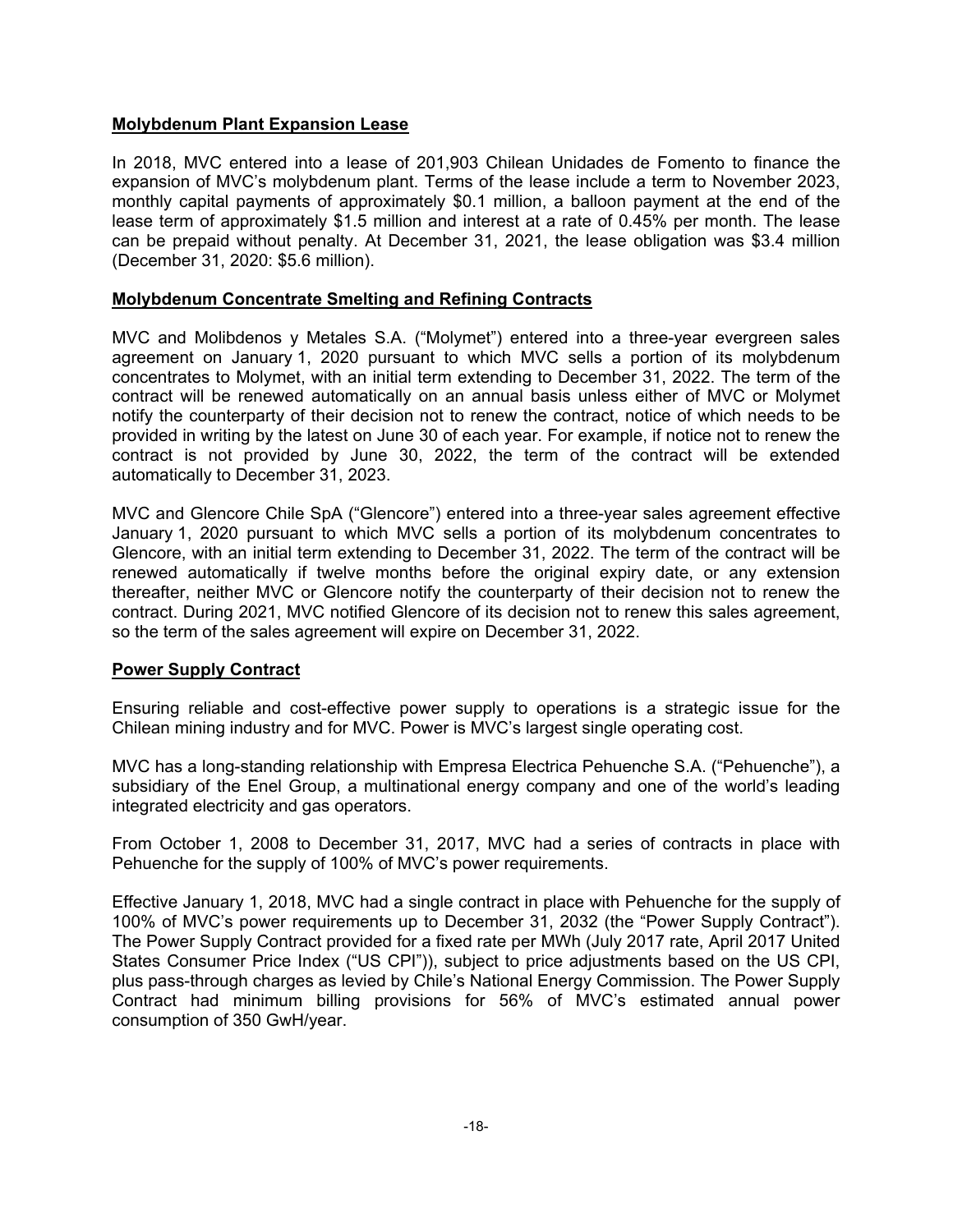Effective January 1, 2020, MVC and Pehuenche entered into a modification of MVC's Power Supply Contract to, among other things, extend the term of the contract from December 31, 2032 to December 31, 2037, reduce the fixed power rate starting on January 1, 2020, and gradually reduce the 2020 fixed rate during the years 2021 to 2023. The fixed rate will continue to be subject to additional pass-through charges and to semi-annual price readjustments starting on July 1, 2020 based on the US CPI of the preceding three months.

All the electricity supplied to MVC under this contract comes from renewable sources. MVC received in July 2021 its first annual Renewable Energy Certificate ("REC") issued by the International REC Standard. The REC is an Energy Attribute Certificate ("EAC") under which MVC can reliably claim that the 308,653 MWh it consumed during the year 2020, representing 100% of MVC's electricity consumption, came from renewable sources.

In 2021, MVC's average power cost was, \$0.0919/kWh (2020: \$0.0953/kWh; 2019: \$0.0987/kWh) and total annual power costs were \$31.3 million (2020: \$28.5 million; 2019: \$32.4 million).

The Company has two 10 megawatt generators which are operated by a third party when the grid price exceeds the generators' operating costs, in exchange for a fixed monthly fee and a share of revenue. The economic benefit received from the generators' operator is reported in the Company's financial statement as a reduction to power cost. The annual contribution from operating the generators was \$0.4 million in 2019 and 2020 and \$0.2 million in 2021.

In December 2021, MVC satisfactorily completed the external audits required to obtain the ISO 50001 Energy Management Systems certification. MVC is now certified as an organization with a system in place to achieve continual improvement of energy performance, including energy efficiency, use and consumption.

## **Other Royalties**

Pursuant to an agreement dated March 15, 2003 (the "Assignment Agreement") and approved by the Company's shareholders in June 2003, Steven G. Dean and Klaus M. Zeitler assigned to the Company an option to acquire MVC (the "Option"). The Assignment Agreement provided that, as consideration for the assignment of the Option to the Company, Messrs. Dean and Zeitler could choose to receive 7,500,000 common shares of the Company ("Common Shares") or a production royalty (the "MVC Royalty"). Messrs. Dean and Zeitler chose to receive the MVC Royalty. The parties agreed to set up AIHC so that the Company's obligation to pay the MVC Royalty could be discharged through the payment of a monthly royalty dividend ("Royalty Dividend") through AIHC, and Messrs. Dean and Zeitler obtained indirect interests in the Class A Common Shares in the capital of AIHC.

During 2005, it was brought to the attention of Amerigo's Board of Directors that, by virtue of a mutual mistake in documentation among the Company and Messrs. Dean and Zeitler, the description of the MVC Royalty was incomplete. Based on independent legal advice from external counsel, the Company agreed to take the steps necessary to rectify the description of the MVC Royalty to reflect the original intent and agreement of the parties. As a result, the parties agreed that the Royalty Dividend calculation should be changed to be on a copper equivalent basis to recognize the inclusion of other metals in addition to copper. The shareholders of AIHC agreed to amend AIHC's articles to make this change and several other amendments in connection with the rectification, so that the Royalty Dividend is calculated as follows: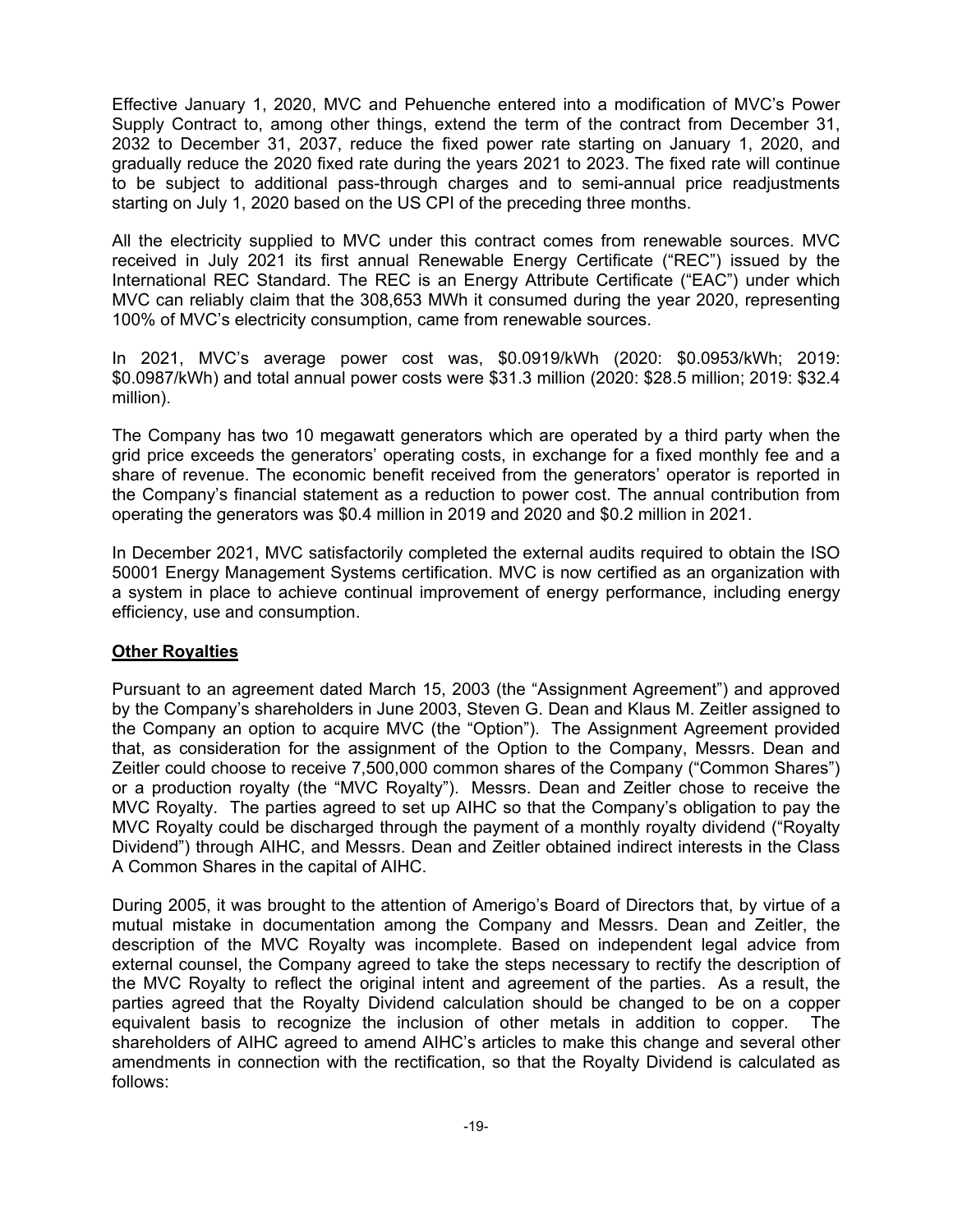- \$0.01 for each pound of copper equivalent produced by MVC or any successor entity to MVC from El Teniente tailings if the price of copper is under \$0.80, or
- \$0.015 for each pound of copper equivalent produced by MVC or any successor entity to MVC from El Teniente tailings if the price of copper is \$0.80 or more.

The Class A Common Shares of AIHC are owned indirectly by Mr. Dean, an associate of Mr. Dean, Dr. Zeitler and an associate of Dr. Zeitler. Dr. Zeitler is a director and an officer of AIHC and Mr. Dean is a director of AIHC. In the event of the liquidation, dissolution or winding up of AIHC, or other distribution of the assets of AIHC among the members for the purpose of winding-up its affairs, each holder of Class A Common Shares will be entitled to receive, in preference to and priority over any distribution to the Class B Common Shareholders, a pro rata portion of the net present value of the Royalty Dividend.

The shareholders of AIHC are also party to a shareholders' agreement setting the number of directors of AIHC at five. The Company, through its holding of Class B Common shares, has the right to elect three directors, and the holders of the Class A Common Shares have the right to elect two of the directors of AIHC.

## **Risk Factors**

An investment in the securities of the Company should be considered speculative due to the nature of the business of the Company, and involves significant risks which should be carefully considered by prospective investors. In addition to the other information set forth elsewhere in this AIF, the following risk factors should be given special consideration when evaluating trends, risks and uncertainties relating to the Company's business. Any of the following risks could have a materially adverse effect upon the Company, its business and future prospects. In addition, other risks and uncertainties not presently known by management of the Company could impair the Company's business in the future.

#### *Availability of Tailings*

The supply of fresh tailings to MVC forms an important part of the Company's operations, and changes in El Teniente's mine plans can adversely affect MVC's operations. During 2006, DET reduced the flow of fresh tailings to MVC and prohibited MVC from processing historic tailings for a period of approximately 4 months, while it took steps to reinforce a bridge which forms part of DET's tailings launder. This had an adverse effect on the Company's 2006 production and financial results. DET continued to prohibit MVC from processing historic tailings until Q4-2007 and the flow of fresh tailings was stopped for an additional period during Q2-2007 for final repairs to be made to the bridge, both of which had an adverse effect on the Company's 2007 production and financial results. In 2010, the tailings launder was damaged as a result of a massive earthquake that struck Chile, and MVC's operations were suspended for approximately one week until power and tailings flow were restored. During 2011, a strike by contractors working for DET resulted in the restriction of the flow of fresh tailings to MVC, and the loss of approximately 2,500 tonnes of copper production. In 2015, a fire at El Teniente negatively affected the tonnage and quality of fresh failings delivered to MVC.

DET's tailings system was shut down during a 6-day period in March, 2019 during which DET conducted maintenance work in various sections of the entire DET tailings concrete channel. In order to carry out this work, DET suspended the flow of fresh tailings to MVC's plant and MVC was required to suspend production from Cauquenes, as it did not have access to DET's concrete channel to deposit processed tailings. MVC required an additional day of suspended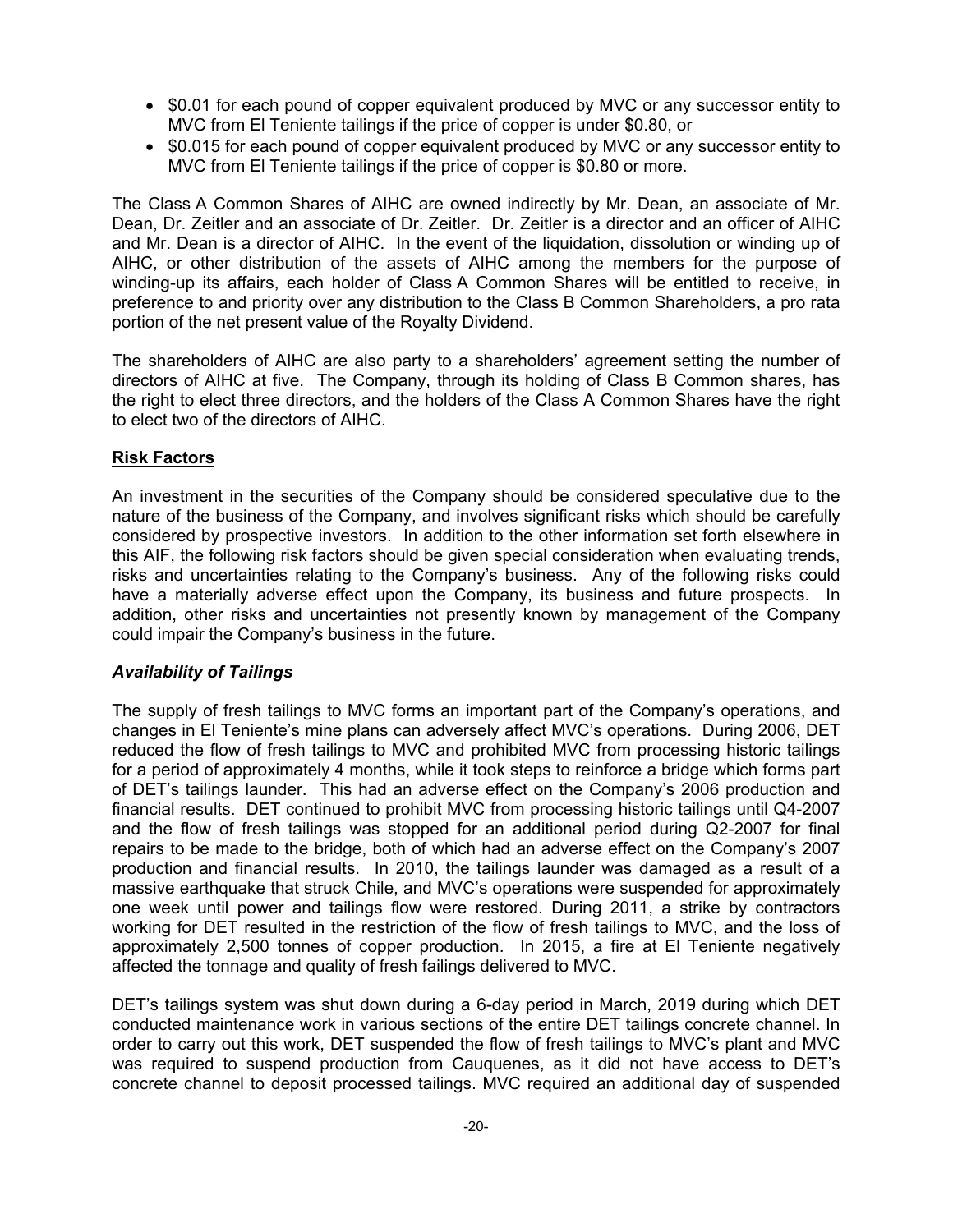operations, for a total estimated suspension of 7 days to restart equipment and normalize processing flow at the MVC plant. Suspension of production from MVC during this 7-day period affected 2019 production, which was already estimated to be lower than average as MVC's mine plan presented lower quality Cauquenes material impacting grade and recoveries.

In future, the Company may encounter similar or more severe interruptions, disruptions or reduced quality in fresh tailings and historic tailings for similar or different reasons or mining events such as cave-ins, fires, earthquakes or other natural disasters, or non mining events such as falling commodity prices, changing environmental or tax regulations or legislation, or labour disputes.

The El Teniente mine has been in operation for more than 100 years, and there is a mine plan and planned capital expenditures that are projected to increase the mine life by a number of decades at present production rates. However, there is no guarantee that DET's operations will continue uninterrupted in the future.

There is no guarantee that the Company will be able to successfully extract historic tailings from the Colihues and Cauquenes deposits in future.

## *Fluctuating Metal Prices*

Prolonged or major declines in copper and molybdenum prices, such as those experienced in 2020, 2015-2016 and at the time of the 2008 global financial crisis, may significantly and adversely affect the Company's financial results and the price of the Company's Common Shares. Copper and molybdenum prices may fluctuate significantly and are affected by numerous factors beyond the Company's control such as interest rates, exchange rates, inflation or deflation, fluctuation in the value of the United States dollar and foreign currencies, global and regional supply and demand, speculative activities, increased production due to new extraction developments and improved extraction and production methods, and the political and economic conditions of major copper-producing and consuming countries throughout the world. Future additional price declines could cause continued development of and commercial production from the Company's projects and operations to be uneconomical. During the period from June 2009 to May 2010, MVC hedged approximately 45-50% of its production by entering into minimum/maximum pricing arrangements. The Company may decide to enter into similar transactions in future but, despite such transactions and depending on the prices of copper and molybdenum, cash flow from operations may not be sufficient and the Company may be forced to discontinue production altogether.

In April 2015, in response to low molybdenum market prices, MVC suspended molybdenum production. Production was restarted in August 2016.

MVC also suspended production from Colihues in July 2015 in response to low copper prices. While the suspension negatively impacted production and revenue, it directly contributed to a substantial reduction in tolling and production costs and reduced operating gross loss.

Global financial conditions and commodity markets have been volatile in recent years. From time to time, access to financing has been negatively affected by many factors, including the financial distress of banks and other credit market participants. This volatility has affected and may in the future affect our ability to obtain equity or debt financing on acceptable terms and may make it more difficult to plan our operations and to operate effectively. If volatility and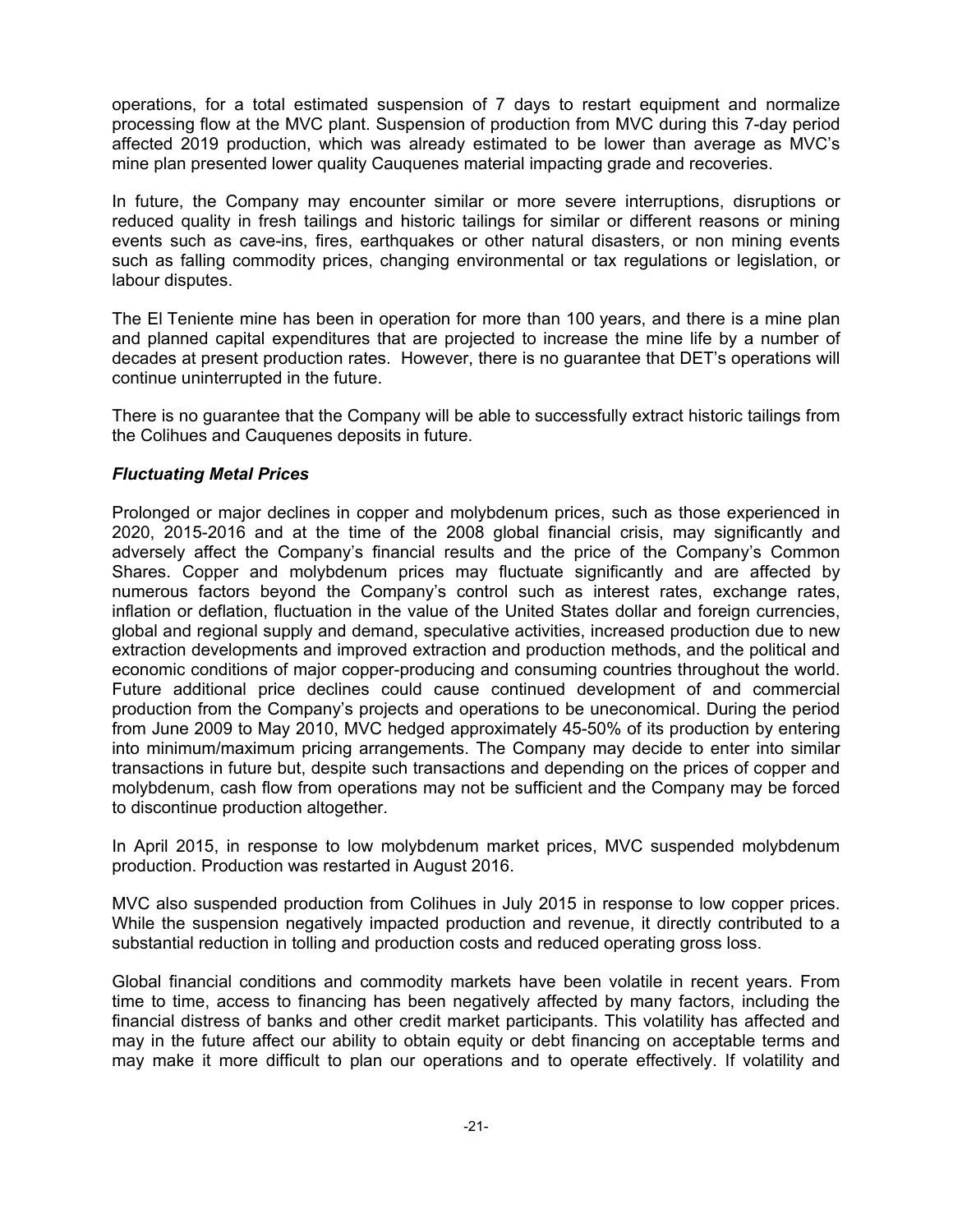market disruption affect our access to financing on reasonable terms, our operations and financial condition could be adversely affected.

## *COVID-19*

The COVID-19 pandemic has resulted in significant disruption and volatility in financial and commodities markets, and restrictions on the conduct of business in Canada and Chile, and has caused general economic uncertainty, any of which may have a significant adverse effect on the Company and MVC's operations, business and financial condition. During the pandemic, a number of mining projects were suspended as cases of COVID-19 were confirmed, for precautionary purposes or as governments declared a state of emergency or taken other actions. To date, the COVID-19 pandemic has not significantly impacted either the Company or MVC. The Company and MVC continue to monitor the COVID-19 pandemic with a view to continue to minimize its potential impact at its operations. The Company and MVC also continue to implement measures and precautionary steps to manage and respond to the risks associated with COVID-19 to ensure the safety of the Company's and MVC's employees, contractors, suppliers and surrounding communities while continuing to operate. The Company and MVC are continually updating these plans and response measures based on the safety and wellbeing of its workforce, the severity of the pandemic in Chile and Canada, global response measures and government restrictions. If MVC's operation is suspended as a result of COVID-19, it may have a material adverse impact on the Company's profitability, results of operations, financial condition and the trading price of the Company's securities. If the COVID-19 pandemic were to worsen, it could have a broader impact on investors, businesses, the global economy or financial and commodity markets which may also have a material adverse impact on the Company's profitability, results of operations, financial conditions and the trading price of the Company's securities.

## *Availability of Water*

MVC's main source of water is the water contained in the DET fresh tailings. Other sources of water include rainfall, water rights from local water beds and water reserves stored in the Colihues dam. All these water input sources are ultimately related to regional rainfall levels and are negatively affected annual rainfall is lower than normal, more so under drought conditions.

The region where MVC is located experienced has been experiencing lower than normal rain for a number of years and faced a severe drought in 2019 (annual rainfall of 124 mm) compared to normal annual rainfall of approximately 410 mm. To prevent operational shutdowns during the drought, MVC was forced to reduce Cauquenes tonnage processing during the first semester of 2020. Cauquenes tonnage processing averaged 43,763 tpd in Q1-2020 and 35,875 TPD in Q2- 2020. In July 2020, the drought ended and annual rainfall returned to normal levels. Normalized rain conditions resulted in improved water reserves at Colihues, which increased from a low point of 300,000 cubic meters earlier in 2020 to 8.5 million cubic meters at year end 2020. Under these conditions, MVC was able to re-establish normal processing rates at Cauquenes of 54,292 TPD in Q3-2020 and 54,541 TPD in Q4-2020.

The drought experienced in 2019/2020 made it clear that MVC's operation and ultimately the Company's production results are heavily dependent on having adequate water supply. Additionally, there is a changed environment with respect to water usage in Chile. Most mining organizations, including DET, are implementing aggressive plant initiatives to permanently reduce water consumption.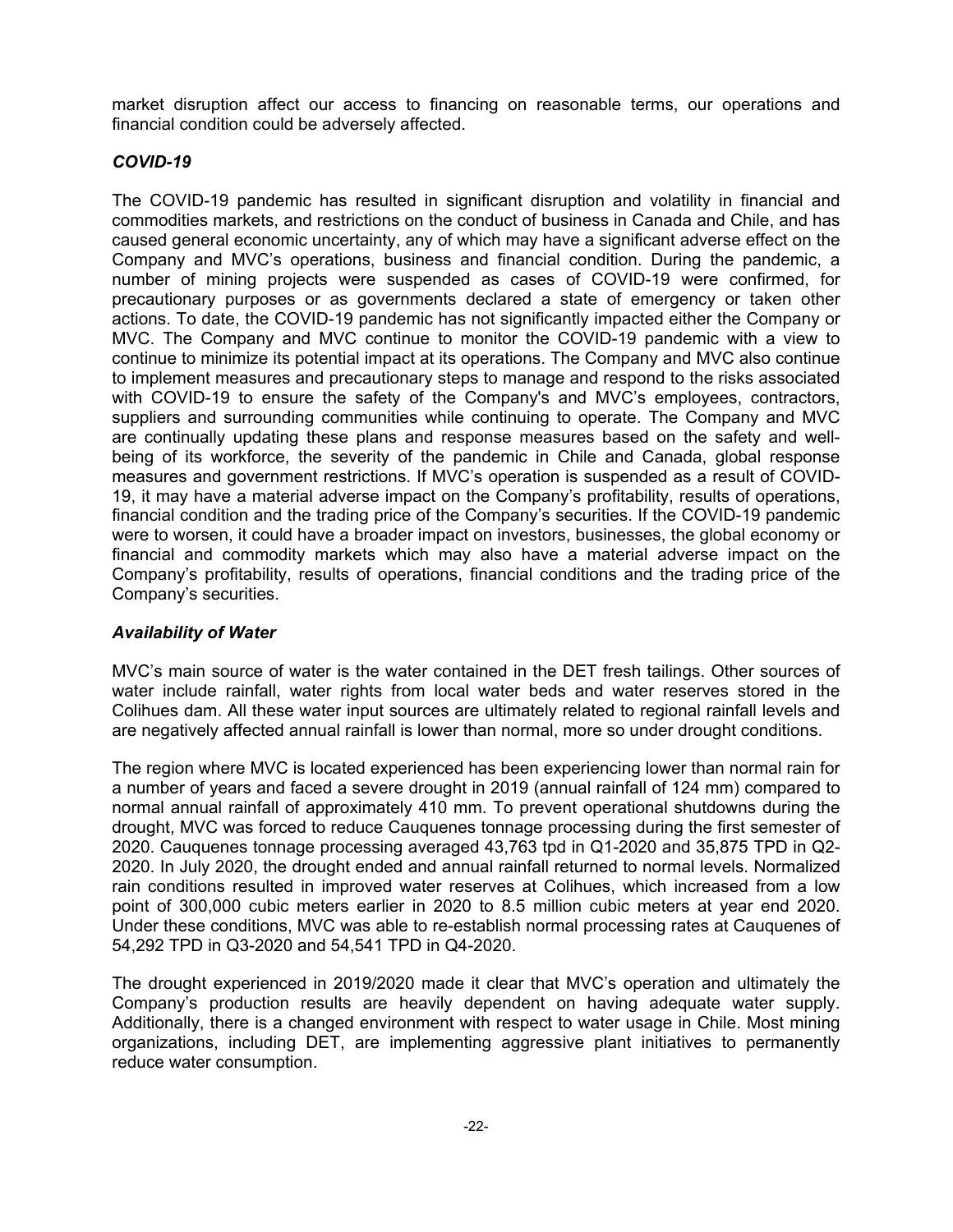In 2020, MVC replaced 28 of the 40 hydro-cyclones used to classify fresh tailings and all of the 42 hydro-cyclones to classify Cauquenes to 15" units that operate better with high density (low water) tailings.

Maximizing water recycling at MVC and minimizing water lost in the water discharge downstream from MVC are critical for the Company's sustainable water matrix. These objectives are achieved by optimizing the performance of MVC's water thickeners. These thickeners received water used at MVC' plant and recirculated this water to Colihues at a rate of 1,400 liters per second. In 2020, the Company completed the installation of a new water pumping line that increased recirculation to 1,600 liters per second and installed new reductors to ensure the thickeners could mechanically handle this additional load.

In 2020, MVC also retained the services of rheology experts Patterson & Cooke ("P&C") to explore additional thickener optimization initiatives. The P&C report provided directions for improved water management, including more consistent dilution water addition, the addition of variable speed underflow pumps, and increased bed depth. The implementation of several of the recommendations in the MVC plant resulted in an improvement in water recovery of between 10% and 15%.

Water supply risk remains a known risk, albeit a currently managed one. MVC's water reserves have remained at higher-than-expected levels and MVC has continued to work on water recirculation efficiencies. To the extent that processing from Cauquenes can be scaled back without sacrificing production targets (a result of the higher returns from fresh tailings earlier described), MVC utilizes less water. MVC has a system in place to measure and monitor an 18 month "rolling forecast" of water supply vs. water consumption, which remains in good standing at this time.

#### *History of Profits and Dividends*

Amerigo began paying dividends on its shares in 2005 and paid \$33.5 million in dividends from then until 2009 when dividend payments were suspended as a result of the global financial crisis. In 2011, Amerigo reintroduced the declaration of a dividend on its shares and paid a total of \$13.7 million in dividends during 2011 and 2012, when dividends were again suspended.

In Q4-2021, Amerigo's Board of Directors reached a decision to reinstate the declaration and payment of dividends, on a quarterly basis. On November 1, 2021, the Board declared a quarterly dividend of Cdn\$0.02 per share, payable on December 20, 2021 to shareholders of record as of November 30, 2021.

Subsequent to the year ended December 31, 2021, on February 22, 2022, the Board declared a quarterly dividend of Cdn\$0.03 per share, payable on March 21, 2022 to shareholders of record as of March 4, 2022.

Refer to Dividends in this AIF. Payment of dividends in future is dependent upon, among other things, the Company's cash flow and short term and long term needs and objectives, and therefore cannot be guaranteed.

#### *Working Capital and Liquidity Risk*

Liquidity risk is the risk that the Company will not be able to meet its financial obligations as they fall due. While MVC is a valuable long-life asset, the Company operates in a cyclical industry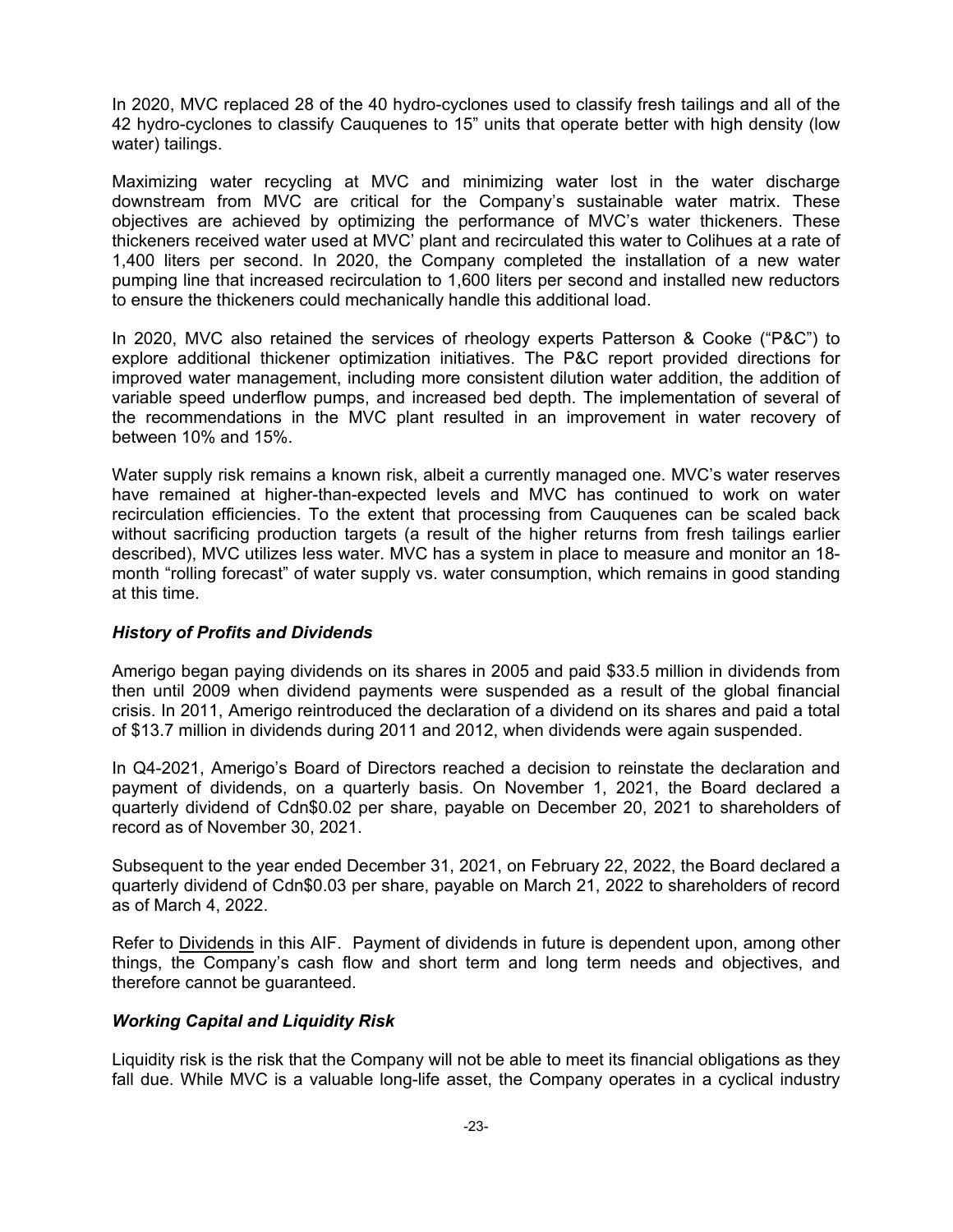where levels of cash flow, corporate liquidity and financial position are highly dependent on copper prices.

In 2021, the Company generated \$69.5 million of operating cash flow before changes in noncash working capital (2020: \$29.1 million), and \$93.1 million in operating cash flow including changes in non-cash working capital (2020: \$19.8 million).

The Company expects that it will continue to be able to meet obligations for the next 12 months from operating cash flow. The Company manages liquidity risk through close controls on cash requirements and regular updates to short-term cash flow projections.

In periods of depressed copper prices, the Company also faces a high risk of having negative working capital positions. At December 31, 2021 the Company had a working capital of \$24.6 million (December 31, 2020: negative working capital of \$6.1 million).

There is no guarantee the Company will have positive working capital in future, or that the working capital generated from MVC's operations will be sufficient to meet the Company's financial obligations, undertake any expansion plans or be sufficient for future acquisitions. The Company may be required to raise funds from the sale of equity capital of the Company or its investments in other reporting issuers, if any, debt financing or the exercise of outstanding share purchase options or warrants. There can be no assurance that the Company will be able to raise funds by any of these methods.

#### *Financial and Other Covenants*

The Company is party to the Finance Agreement, which contains two bank covenants required to be met semi-annually on June 30 and December 31: debt/EBITDA ratio (requirement =< 3) and net worth (requirement => \$100.0 million). These were met on December 31, 2021.

MVC is required to have a debt service reserve account to be funded monthly with 1/6 of the next debt payment (principal and interest) such that semi-annual debt payments are fully funded a month prior to the payment date, and a second reserve account of \$3.5 million to be released on January 1, 2025. On December 31, 2021, MVC held the required reserved funds in the amount of \$0.7 million and \$3.5 million, respectively, shown as restricted cash on Amerigo's statement of financial position.

If the Company breaches a covenant contained in the Finance Agreement, it may constitute an event of default thereunder failing receipt of a waiver in respect of such breach, and the Company may be required to redeem, repay, repurchase or refinance its existing debt obligations prior to their scheduled maturity. The Company's ability to do so may be restricted or limited by the prevailing conditions in the capital markets, available liquidity and other factors. In addition, the Finance Agreement is secured by a charge on all of MVC's assets. If the Company is unable to refinance any of its debt obligations in such circumstances, its ability to make capital expenditures and its financial condition and cash flows could be adversely impacted.

In addition, from time to time, new accounting rules, pronouncements and interpretations are enacted or promulgated which may require the Company, depending on the nature of those new accounting rules, pronouncements and interpretations, to reclassify or restate certain elements of the financing agreements and other debt instruments, which may in turn cause a breach of the financial or other covenants contained in the financing agreements and other debt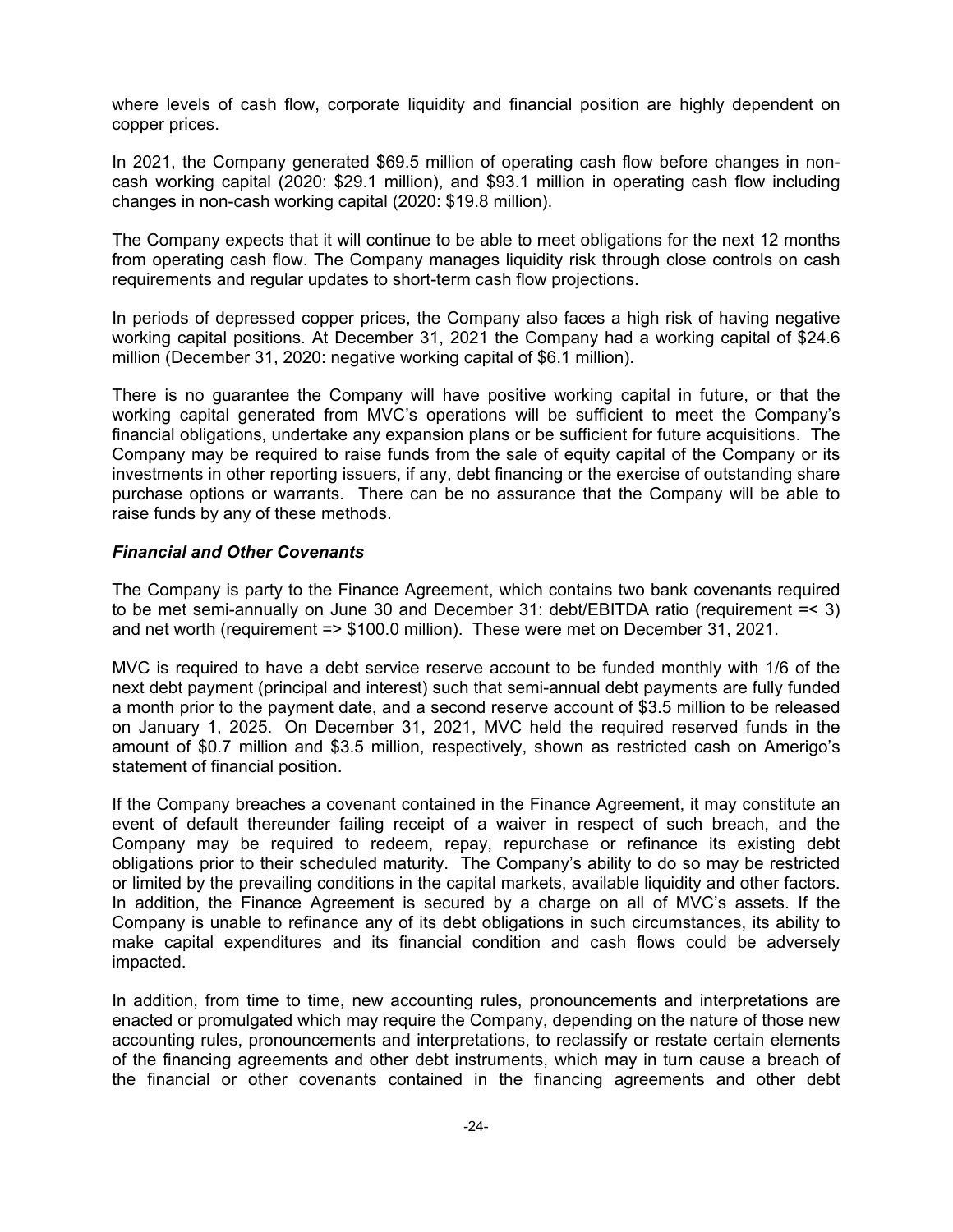instruments. If future debt financing is not available to the Company when required or is not available on acceptable terms, the Company may be unable to grow its business.

## *Operating and Development Risks*

The Company's operations involve a degree of risk which even a combination of experience, knowledge and careful evaluation may not be able to overcome. In 2013, there was a slide in an area of the Colihues tailings deposit that resulted in a pit wall failure and adversely affected MVC's production and the Company's financial results in 2013 and 2014. There is no guarantee MVC will not experience additional operational problems in future which could have a material adverse effect on the Company's operations and profitability. There is also no guarantee that MVC will in future receive a lower volume of fresh tailings due to similar risk with respect to DET's operations.

The Company may become subject to liability for pollution, accidents, environmental hazards, the discharge of toxic chemicals and other hazards. Such occurrences, against which it cannot insure, or may elect not to insure, may delay production, increase production costs or result in liability to the Company. The payment of any liabilities caused by such occurrences may have a material, adverse effect on the Company's financial position.

Prices and availability of commodities consumed or used in connection with mining, smelting and refining, such as natural gas, diesel, oil and electricity, as well as reagents and grinding balls, fluctuate and these fluctuations affect our costs of production. The treatment charges we negotiate fluctuate depending on market conditions. These fluctuations can be unpredictable, can occur over short periods of time and may have a materially adverse impact on our operating costs or the timing and costs of our expansion projects. Our general policy is not to hedge our exposure to changes in prices of the commodities we use in our business.

## *Foreign Operations*

The Company's operations are in Chile. Although Chile has proven to be a stable democracy, it faced a wave of social unrest in 2019 that led to the establishment of a Constitutional Convention which is currently drafting a new constitution. The people of Chile will vote on whether to accept or reject the proposed new constitution in 2022.

Operations in any foreign country may be exposed to economic and other risks and uncertainties which may include, but are not limited to, terrorism; hostage taking; military repression; expropriation; extreme fluctuations in currency exchange rates; high rates of inflation; labour unrest; the risks of war or civil unrest; expropriation and nationalization; renegotiation or nullification of existing leases, licenses, permits and contracts; changes in taxation policies; restrictions on foreign exchange and repatriation; and changing political conditions, currency controls and governmental regulations that favour or require the awarding of contracts to local contractors or require foreign contractors to employ citizens of, or purchase supplies from, a particular jurisdiction.

COVID-19 has imposed traveling restrictions and/or limited the Company's management from being in Chile.

Changes, if any, in mining or investment policies or shifts in political attitudes in Chile may adversely affect the Company's operations or profitability. Operations may be affected in varying degrees by government regulations with respect to, but not limited to, new production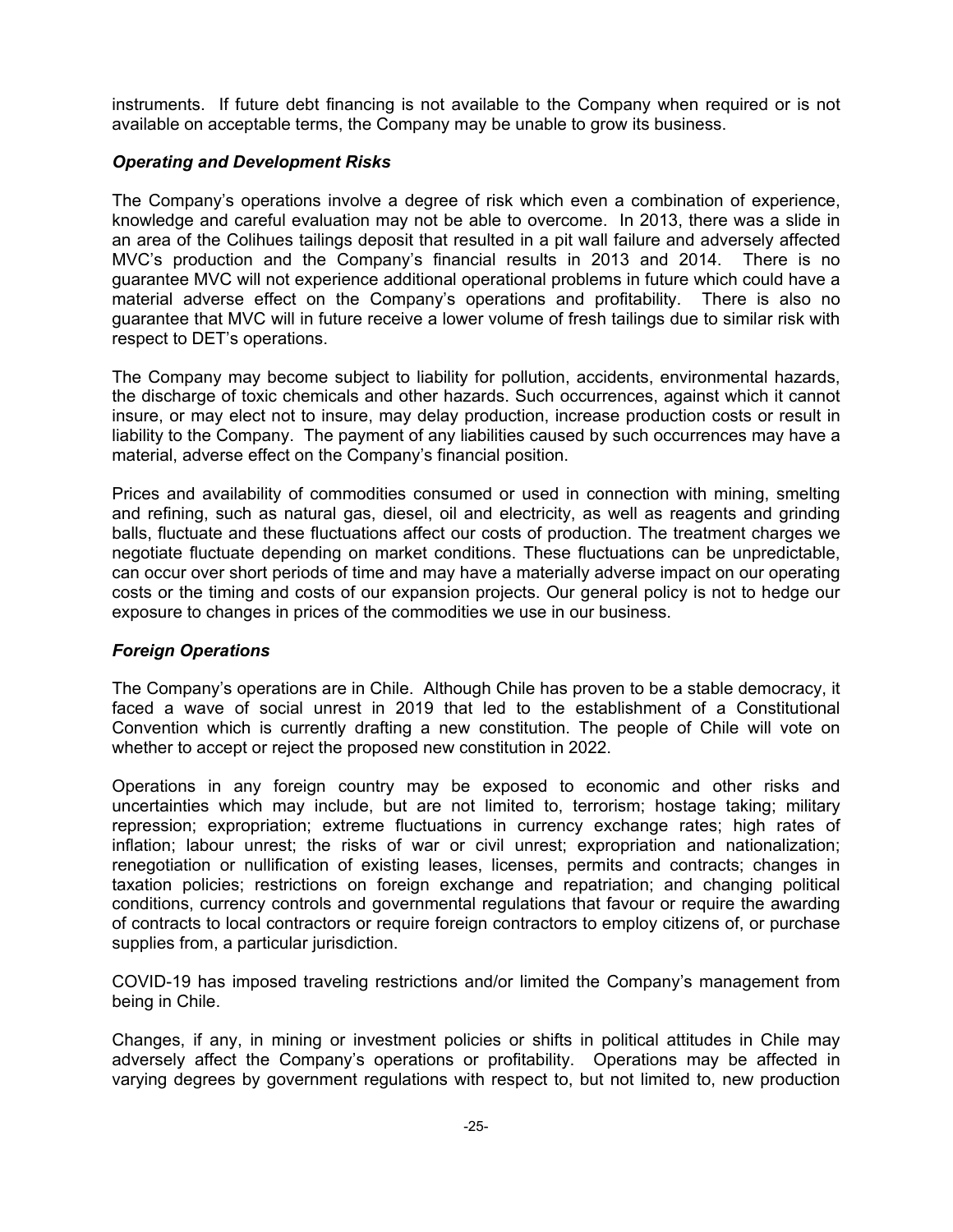royalties, restrictions on production, price controls, export controls, currency remittance, income taxes, expropriation of property, foreign investment, maintenance of claims, environmental legislation, land use, land claims of local peoples, water use and mine safety.

#### *Environmental and Other Regulatory Requirements*

The current or future operations of the Company, including development activities and expansion of production on its projects, may require permits from various federal and local governmental authorities. Such operations are and will be governed by laws and regulations governing prospecting, development, mining, production, exports, taxes, labour standards, occupational health, waste disposal, toxic substances, land use, environmental protection, safety and other matters.

Mining companies worldwide, including MVC in Chile, are facing heightened environmental compliance. In the Company's case, MVC has 7 different environmental permits with a total of 776 environmental commitments.

In 2020, MVC received a notification from Chile's Environmental Supervisory Unit (Superintendencia del Medio Ambiente, ("SMA")) under which MVC was charged with three counts of non-compliance in respect of certain of its environmental obligations. Two of the charges were in respect of deficiencies in MVC's environmental compliance reports and the third count was associated with a delay in the application of dust suppressing polymers on certain areas of Cauquenes. None of the charges caused environmental damages. MVC filed with the SMA a Compliance Plan (Plan de Cumplimiento ("PDC")) which included MVC's proposal to fully remedy the reporting and operational charges presented by the SMA. The SMA approved the PDC and MVC is in the process of carrying out the actions outlined in the PDC within the various agreed timeframes. On completion of all actions, charges would be dropped without any sanctions to MVC.

Companies engaged in the development and operation of mines and related facilities generally experience increased costs and delays in production and other schedules as a result of the need to comply with applicable laws, regulations and permits. The Company believes it is in substantial compliance with all material laws and regulations that currently apply to its activities, including those with respect to the Cauquenes expansion. There can be no assurance, however, that all permits which the Company may require for the conduct of its operations will be obtainable on reasonable terms or that such laws and regulations would not have an adverse effect on any project which the Company might undertake. Failure to comply with applicable laws, regulations and permitting requirements may result in enforcement actions thereunder, including orders issued by regulatory or judicial authorities causing operations to cease or be curtailed, and may include corrective measures requiring capital expenditures, installation of additional equipment, or remedial actions. Parties engaged in such operations may be required to compensate those suffering loss or damage by reason of such activities and may have civil or criminal fines or penalties imposed for violations of applicable laws or regulations.

Regulatory requirements and environmental standards are subject to constant evaluation and may become more onerous, which could have a significantly adverse effect on the business of the Company. Any operations involving the Company may be subject to environmental regulations promulgated by government agencies from time to time. Environmental legislation often includes provisions relating to restrictions and prohibitions on spills, releases or emissions of various substances produced in association with operations, which would result in environmental pollution. A breach of such legislation may result in the imposition of fines and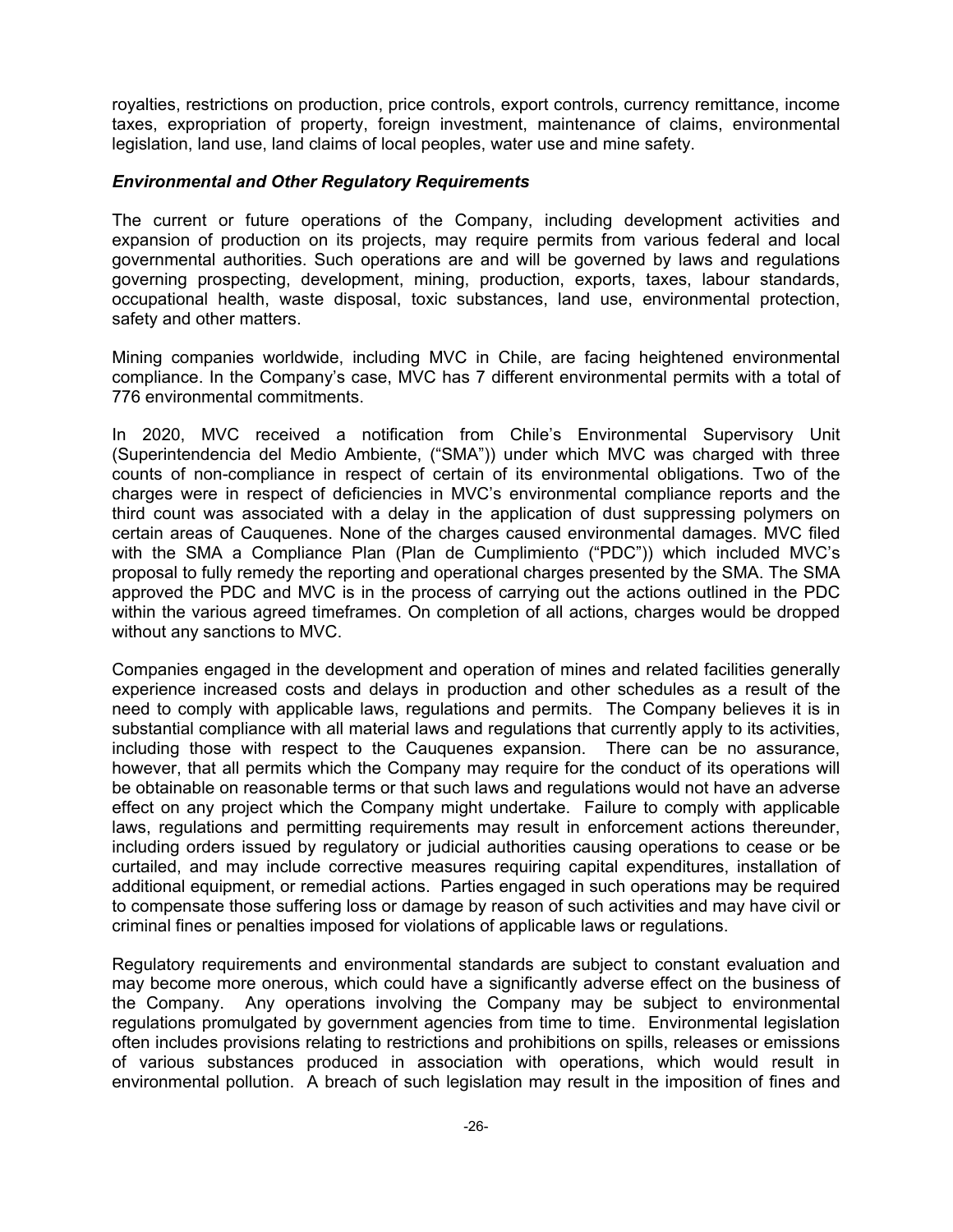penalties. In addition, certain types of operations require the submission and approval of environmental impact assessments. Environmental legislation is evolving in a manner that requires stricter standards and enforcement, and fines and penalties for non-compliance are more stringent. Environmental assessments of proposed projects carry a heightened degree of responsibility for companies and their directors, officers and employees. The cost of compliance with environmental legislation and changes in such legislation has the potential to reduce the profitability of operations below an acceptable level. Stricter standards in environmental legislation may be imposed on the industry, the Company or DET in the future, which could materially and adversely affect the business of the Company or its ability to develop its projects on an economic basis. In addition, should the Company be found to be in serious non-compliance with any environmental legislation, regulatory requirements or environmental standards, there may be a possibility of the cancellation of the Company's contractual and other arrangements with DET and Codelco.

## *Competition for Acquisitions*

Significant and increasing competition exists for mineral acquisition opportunities, some of which is with large established mining companies with substantial capabilities and far greater financial and technical resources than the Company. As a result, the Company may be unable to acquire additional attractive resource projects and business opportunities on terms it considers acceptable.

## *Repatriation of Earnings*

There is no assurance that Chile or any of the countries in which the Company may operate in future will not impose restrictions on the repatriation of earnings to foreign entities.

Under the Term Loan, MVC will be able to determine annually the amount of cash flow available for distribution to Amerigo shareholders, provided that MVC has a debt service coverage ratio of at least 1.4x in respect of its preceding year annual financial statements, MVC maintains cash of at least \$15.0 million after the distribution, and the amount to be distributed does not exceed 60% of free cash flow generated in the preceding year, which is defined as earnings before interest, taxes, depreciation and administration, less tax payments, less Capex, plus or minus changes in working capital less debt service.

#### *Currency Fluctuations*

The operations of the Company in Chile or any of the countries in which the Company may operate in future are subject to currency fluctuations against the Canadian and US dollar and the Chilean peso, and such fluctuations may materially affect the financial position and results of the Company.

#### *Foreign Exchange Controls*

The Company may be subject from time to time to foreign exchange controls in Chile and in other countries in which it may operate outside of Canada.

#### *Uninsurable Risks*

In the course of mineral project exploration, development and production, certain risks, and in particular, unexpected or unusual operating conditions including, fires, flooding and earthquakes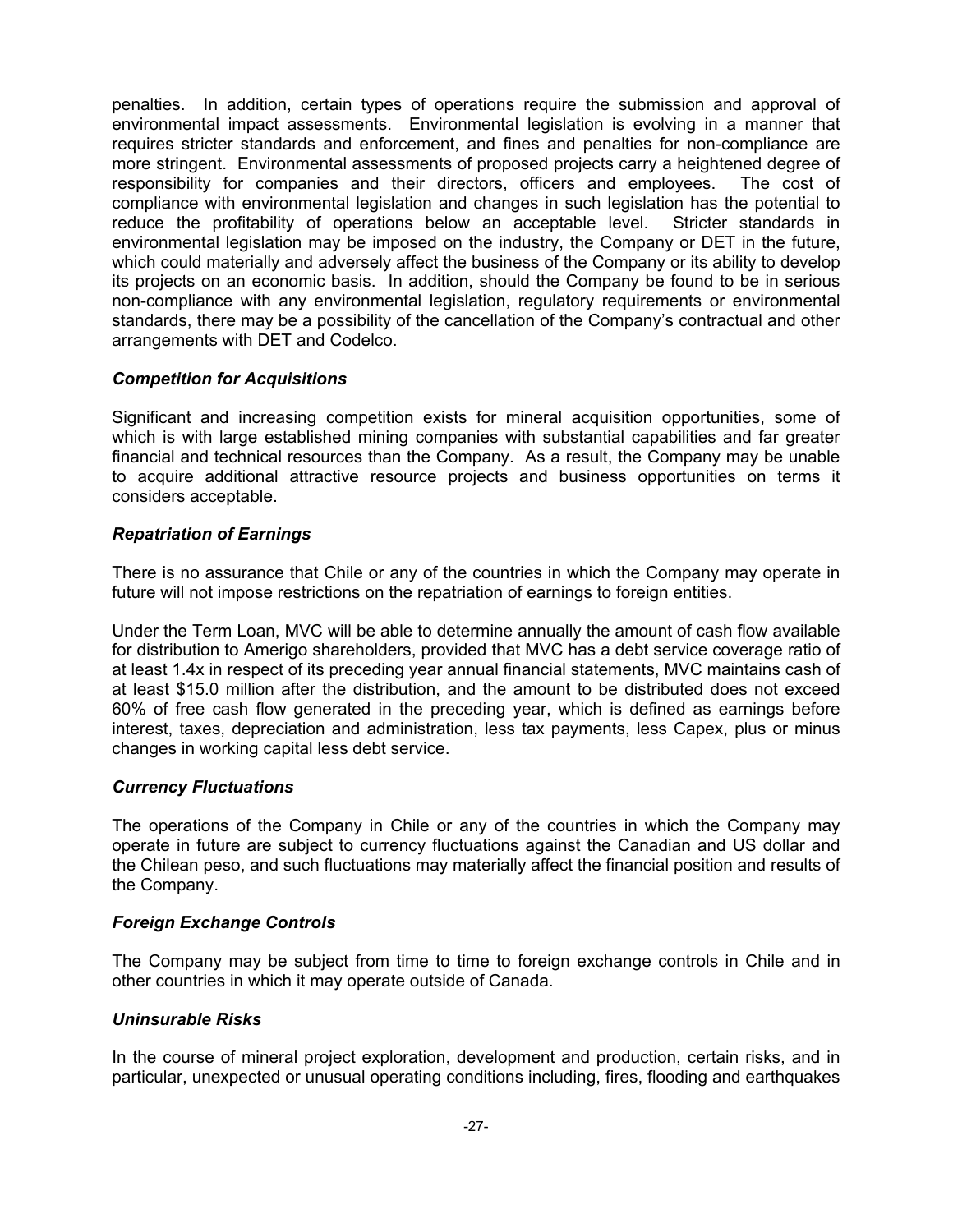may occur. It is not always possible to fully insure against such risks and the Company may decide not to take out insurance against such risks as a result of high premiums or other reasons, or the amounts of its insurance may not be sufficient to fully insure against risks covered by insurance. Should liabilities arise as a result of insufficient insurance or uninsured risks, they could reduce or eliminate any future profitability and result in increased costs and a decline in the value of the securities of the Company.

## *Price Volatility of Public Stock*

Publicly quoted securities are subject to a relatively high degree of price volatility. It may be anticipated that the quoted market for the Common Shares will be subject to market trends generally, notwithstanding any potential success of the Company's projects, and there may be significant fluctuations in the price of the Common Shares.

## *Shares Reserved for Future Issuance*

Amerigo has reserved shares for issuance in respect of stock options granted to date and may also enter into commitments in the future which could result in the issuance of additional Common Shares, and Amerigo may grant share purchase warrants and additional stock options. Any issue of shares reserved for future issuance may result in dilution to the existing shareholdings of the holders of Amerigo shares.

## *Management*

The business of the Company is highly dependent on the technical and financial ability of the Company's management. Any change in management of the Company could therefore have a negative effect on the business of the Company. The Company does not have key person insurance in place.

#### *Conflicts of Interest*

Some of the directors and officers of the Company are, or may be, on the boards of other natural resource companies from time to time resulting in conflicts of interests. In addition, Dr. Zeitler is a director of the Company and is indirectly entitled to a royalty on all of MVC's production, which is being paid as a royalty dividend from AIHC. There is the potential for a conflict of interest between the Company and its directors and officers. Any such conflict will be resolved in accordance with the governing legislation regarding conflicts of interests.

## **MINERA VALLE CENTRAL TECHNICAL REPORT**

The information shown below is extracted from the executive summary of the technical report prepared by Hamid Samari, PhD, MMSA, Todd Harvey, PhD, PE, SME, Terre Lane, MMSA, SME and Larry Breckenridge, PE, of Global Resource Engineering, Ltd. entitled "NI 43-101 Mineral Resource Estimate Technical Report Minera Valle Central Operation Rancagua, Region VI, Chile" (the "Technical Report") with an effective date of February 1, 2022. The Technical Report may be found on the Company's website and on SEDAR at www.sedar.com under the Company's profile.

The following summary is reproduced from the Technical Report, which is hereby incorporated into this AIF by reference. The following summary does not purport to be complete and is subject to all the assumptions, qualifications and procedures as set out in the Technical Report.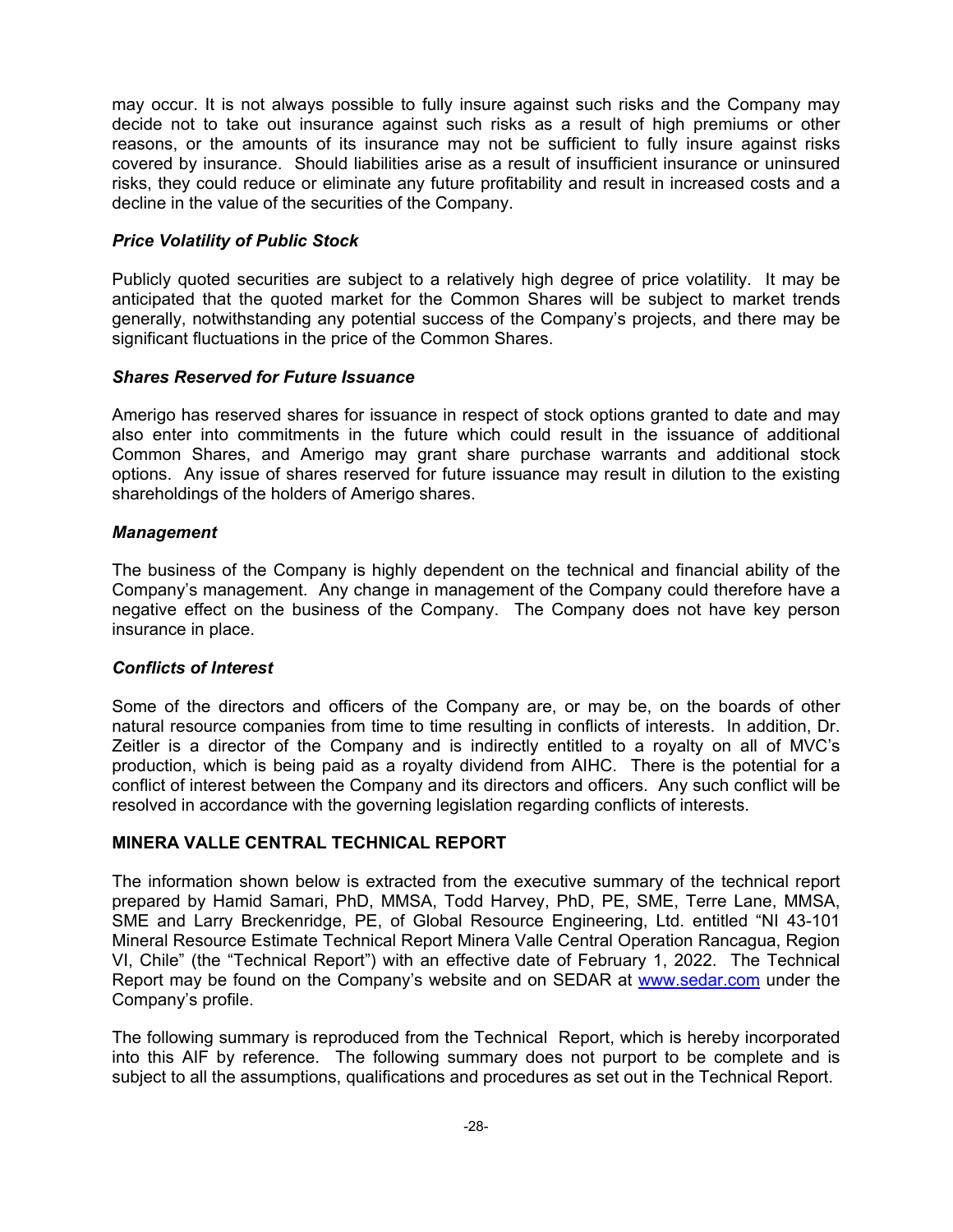## "**1.0 SUMMARY**

Global Resource Engineering, LLC (GRE) was retained by Amerigo Resources Ltd. to prepare a National Instrument (NI) 43-101 compliant Mineral Resource Estimate for the Cauquenes and Colihues tailings impoundments and Technical Report for the Minera Valle Central operations, Rancagua, Region VI, Chile. Minera Valle Central, S.A. ("MVC") is a wholly owned subsidiary of Amerigo Resources Ltd. ("Amerigo" or the "Company"), a company listed on the Toronto Stock Exchange. This report has been prepared in accordance with the Canadian Securities Administrators (CSA) NI 43-101, and the Resources have been classified in accordance with standards as defined by the Canadian Institute of Mining, Metallurgy and Petroleum (CIM) "CIM Definition Standards–For Mineral Resources and Mineral Reserves," prepared by the CIM Standing Committee on Reserve Definitions and adopted by CIM Council on December 17, 2010, as amended May 10, 2014 and the generally accepted CIM "Estimation of Mineral Resources and Mineral Reserves Best Practice Guidelines (November 29, 2019)".

This Technical Report is preliminary in nature and includes Inferred Mineral Resources that are considered too speculative geologically to have the economic considerations applied to them that would enable them to be categorized as Mineral Reserves.

The Qualified Persons (QPs) responsible for the preparation of this Technical Report are:

- Dr. Hamid Samari
- Dr. Todd Harvey
- Terre A. Lane
- Larry Breckenridge

## **1.1 Property Description and Location**

The MVC operation is located in Region VI (Libertador Bernardo O'Higgins Region) of central Chile. The site is 8 kilometres (km) east of the city of Rancagua and 90 km south of Santiago. Personnel and supplies are transported by road between the site and Rancagua or Santiago. The MVC plant is located at an elevation of 650 metres above sea level with a Mediterraneantype climate characterized by long, warm, dry summers (8 months) and mild, rainy winters (4 months).

MVC has been in operation since 1992 and produces copper (Cu) and molybdenum (Mo) concentrates by reprocessing tailings produced by the El Teniente mine, which is owned and operated by Corporación Nacional del Cobre (Codelco). MVC has the rights from Codelco to process the Fresh Tailings (TEN) generated at the El Teniente mine. The Fresh Tailings are transported to MVC via a 36-km long launder. MVC also has the rights from Codelco to remove and process tailings from the historic Colihues and Cauquenes (CQNS) tailings facilities located south of the MVC plant. MVC currently mines the Cauquenes tailings with hydraulic monitors.

The MVC processing facility has a capacity of 185,000 tonnes per day (tpd) and consists of grinding and flotation plants to recover copper and molybdenum concentrates. Once the tailings have been reprocessed by MVC, they are returned to the El Teniente tailings launder and transported to the Carén tailings impoundment located approximately 50 km to the west of the MVC site. In 2021, MVC processed 66 million tonnes of tailings and produced 63.4 million pounds of copper and 1.3 million pounds of molybdenum.

MVC operates in material compliance with applicable environmental laws and regulations, and there are no known material environmental concerns at MVC. MVC has an approved mine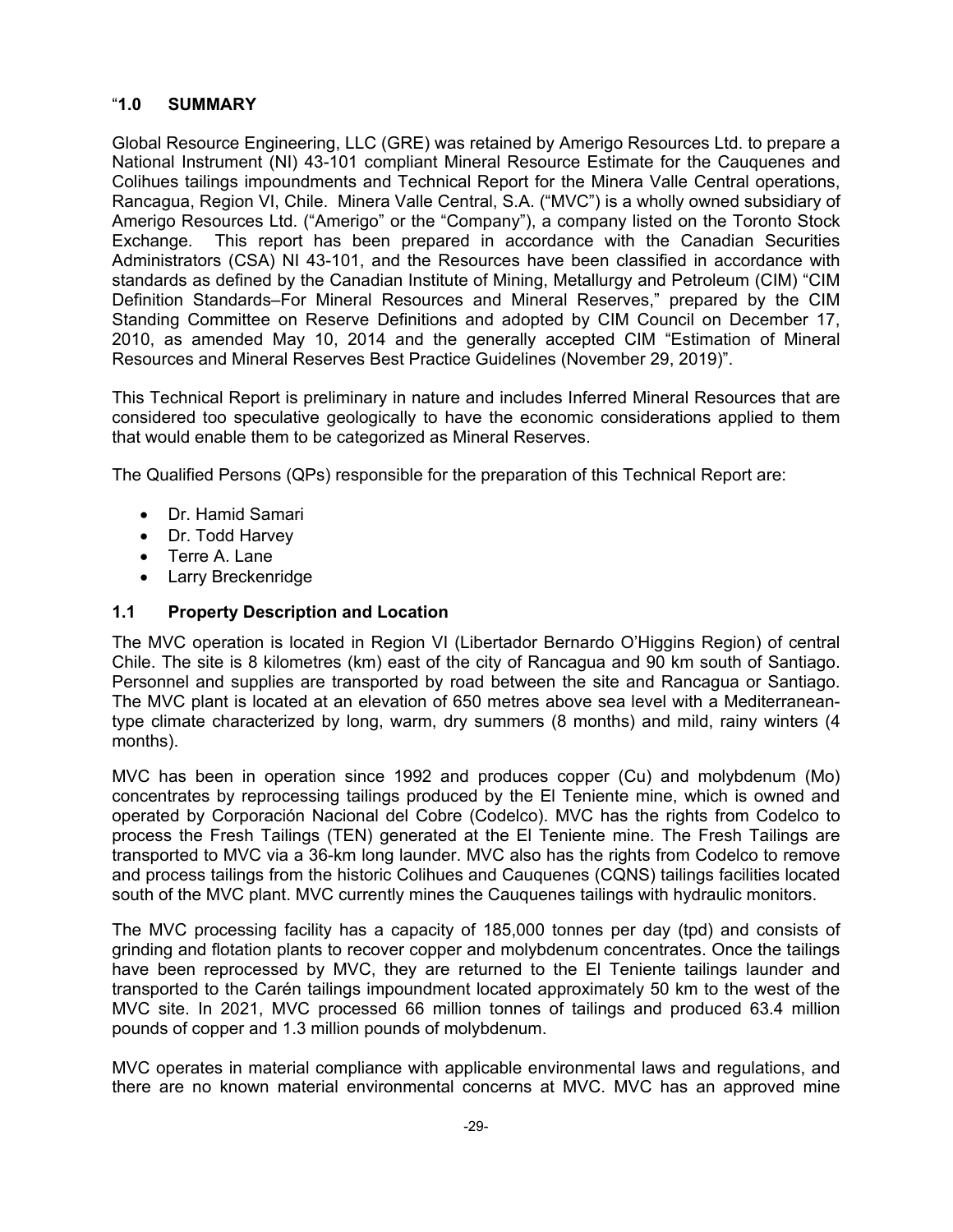closure plan under Chilean Law 20.551 and has provided a financial guarantee in accordance with the approved schedule.

## **1.2 History**

The El Teniente mine commenced copper production in 1905, and the mill concentrator tailings have been deposited in four separate impoundments: Barahona (1919 to 1936), Cauquenes (1936 to 1977), Colihues (1977 to 1986) and Carén (1986 to the present). MVC commenced operation in 1992, and Amerigo acquired MVC in 2003.

## **1.3 Geology Setting and Mineralization**

El Teniente is a porphyry copper-molybdenum deposit located in the Andes of central Chile. Most of the high-grade copper ore at El Teniente is hosted by vertically extensive hydrothermal breccia pipes hosted in a mafic intrusive complex. The deposit is zoned from a barren core through a narrow zone of bornite-rich mineralization outwards into the main chalcopyrite dominant mineralized breccias. Several phases of breccia emplacement with associated copper and molybdenum mineralization occurred over a period of two million years. El Teniente has been in production since 1905, and, in 2021, the mine produced 459,817 metric tons of fine copper. In 2023, El Teniente plans to complete their New Mine Level project at a cost of US\$ 5.1 billion. With this initiative, the world's largest underground mine is expected to be able to extend its useful life by more than 50 years. For the year end 2020, El Teniente's total ore reserves (Proven and Probable in accordance with Law 20.235 of the Chilean Republic) are 1,293 million tonnes of ore at a grade of 0.83 % copper containing 10.7 million tonnes of copper.

Codelco's historical records of El Teniente's mill tailings represent a detailed account of the tonnage and grade of material stored in the Cauquenes and Colihues impoundments. From 1936 to 1977, approximately 364 million tonnes of tailings at a 0.31% Cu grade were deposited in the Cauquenes tailings impoundment. From 1977 to 1986 approximately 216 million tonnes of tailings at a 0.26% Cu grade were deposited in the Colihues tailings impoundment. A limited amount of drilling has been conducted on both impoundments, and mineral resource estimates have been completed on Cauquenes and Colihues.

## **1.4 Drilling, Sampling and Analysis**

A total of 83 holes have been drilled on the Cauquenes tailings in ten separate campaigns. The most recent drilling by MVC in 2021 consisted of ten hydraulic probe drill holes, twenty five reverse circulation (RC) drill holes, five hollow stem auger drill holes, and forty three sonic drill holes on Cauquenes to obtain confirmatory samples for grade, mineralogy, and metallurgy tests. The drilling was performed in 6-inch diameter casings, and the holes were vertical.

MVC personnel supervised the sample preparation according to company standards. The samples were handled, prepared, and tested in MVC's laboratory. The samples were assayed for total copper, soluble copper, molybdenum, and iron. Measures were taken to ensure the security of the samples, and the samples did not leave MVC premises. The samples were bagged and labeled according to MVC standards. Comparisons of duplicate samples were used to ensure full quality control. Five percent of the samples were randomly selected for duplicate analysis. No abnormal data was reported.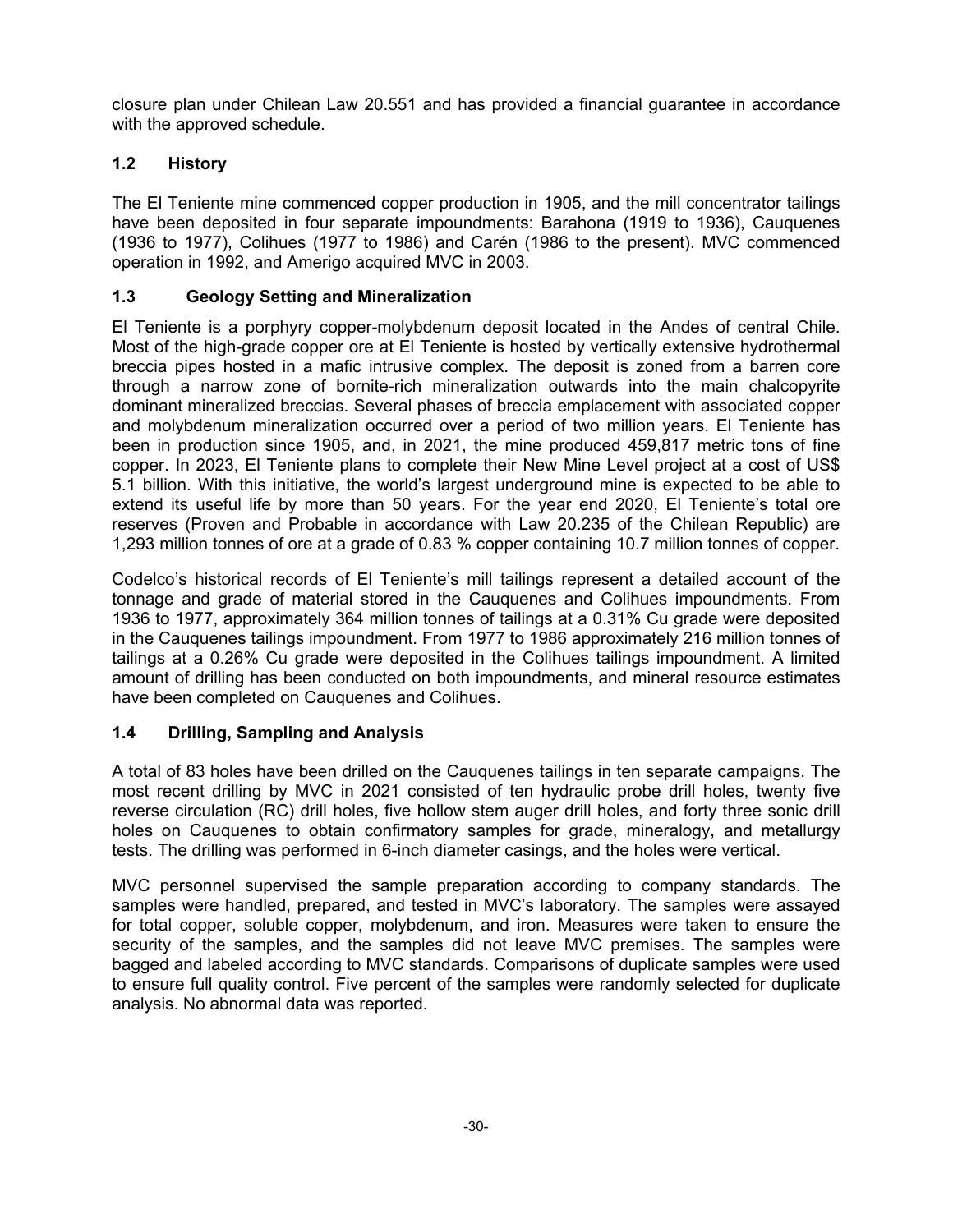## **1.5 Mineral Processing and Metallurgical Testing**

MVC is a large concentrator in Chile that produces copper and molybdenum sulfide concentrates from previously treated tailings. Currently, feed to the plant is derived from two sources: fresh rougher tailings from the Codelco's El Teniente concentrator and hydraulically recovered tails from the Cauquenes tailings impoundment. The mineralogy of the feeds varies, and the most recent mineralogy indicates that the main copper and molybdenum-bearing minerals are sulfide in nature. In the fresh tailings the majority of the copper (47%) occurs as chalcopyrite, with significant secondary copper sulfide forms: chalcocite, bornite, and covellite (40%). In the historic tailings, approximately 75% of the copper occurs as secondary copper minerals and about 17% of the copper occurs in the form of chalcopyrite. The portion of poor floating copper minerals (copper in iron oxides and sulfates) ranged from 7 to 13% for the historic and fresh tailings, respectively. In both tailings streams, the molybdenum occurs as molybdenite.

The flowsheet has evolved over the life of the project (29 years) and has recently been streamlined to improve operational performance. Much of the recent laboratory test work has been focused on the particle size impacts on copper and molybdenum flotation response.

MVC has made significant improvements to the plant performance based on analysis and supporting test work. These improvements have led to increased copper production (9%), and a more consistent operation. Over the last several years the following upgrades have been undertaken (dates are approximate ranges):

- Modernization and standardization of the primary cyclones mid-2020 to end 2020
- Increased the overall regrind capacity by reassigning an existing mill from the Cauquenes and Cascade concentrate circuit – Aug 2020.
- Increased El Teniente tonnage from 125,000 tonnes per day (tpd) to approximately 150,000 tonnes per day. The flotation feed increased from approximately 42,000 tpd to 60,000 and then to 75,000 tpd – Jan 2021.
- Improved rougher froth handling through a change in frother blend and the upgrade of pumping systems and descaling of the associated pipes and launders – 2020.
- Improved water recovery from the tailings thickener by changing the underflow and overflow pumps and utilizing a new low viscosity flocculent – Sept 2020
- Additional rougher flotation capacity through the reassignment of a rougher bank to TEN from a cleaner scavenger role – April 2021
- Grinding improvements through the assignment of a CQNS ball mill to TEN with an additional mill assignment pending. Also, due to better cyclone performance, the ball mill feed density was improved along with an increased ball loading – late 2021
- Added a cleaner column to the molybdenum circuit Jan 2022.

The MVC plant is treating a low-grade porphyry tailings stream from fresh and historic tailings. It is basically a scavenging system where value is optimized by maximizing throughput and reducing costs (limiting grinding).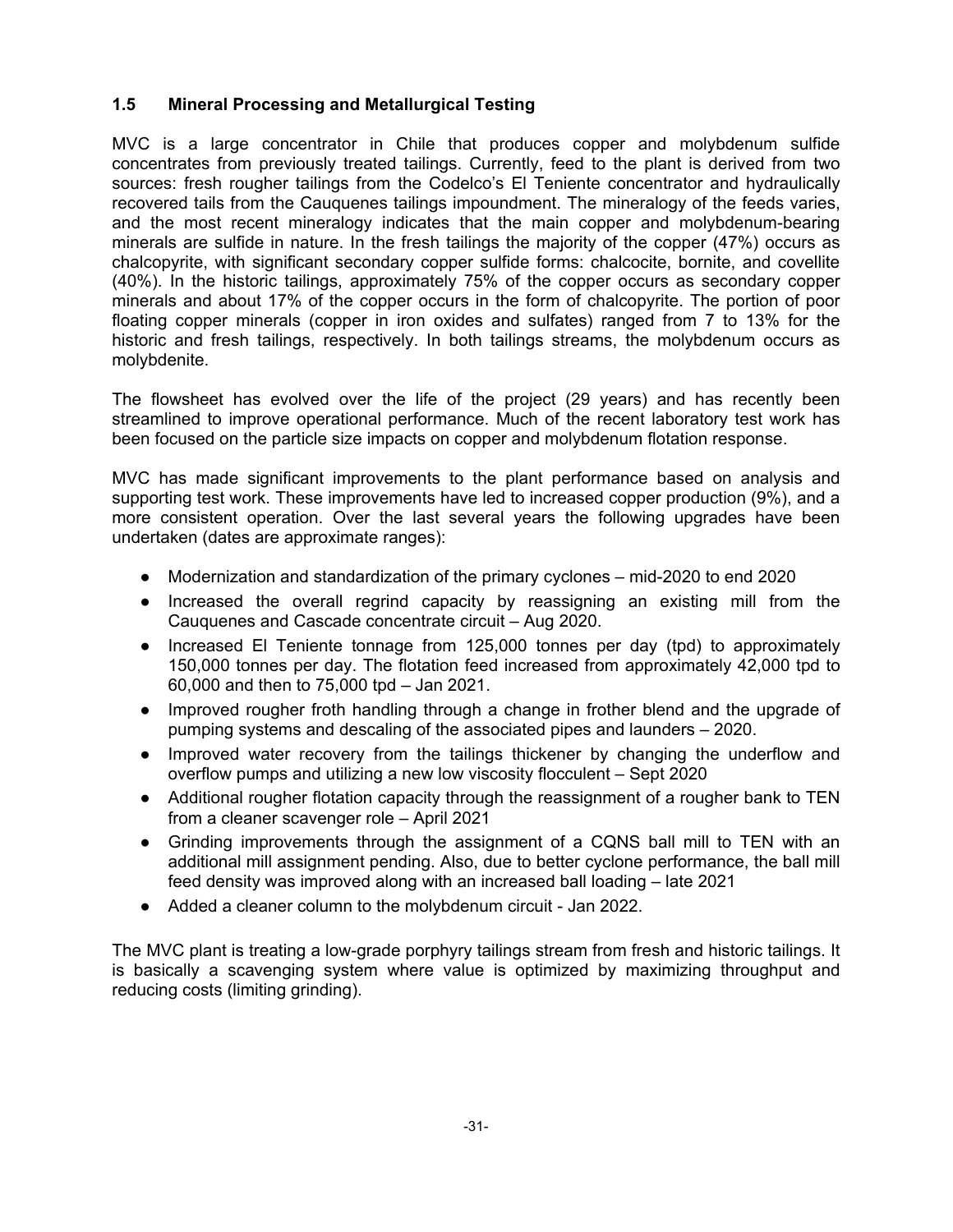## **1.6 Mineral Resource Estimate**

MVC has an operating record of economic extraction of copper and molybdenum from fresh and Colihues tailings and the Cauquenes deposit.

The Cauquenes tailings deposit has an inferred and indicated mineral resource estimate of 220.7 million tonnes at a grade of 0.256% Cu and 0.0205% Mo containing 1,048 million pounds of copper and 100 million pounds of molybdenum. Table 1-1 shows the summary of the mineral Resources for the Cauquenes Deposit. The total mineral resource of 220.7 million tonnes is available, of which 185.23 million tonnes is included in the mine plan at a grade of 0.255% Cu and 0.0202% Mo, with 877 million pounds of copper and 82 million pounds of molybdenum.

The historic tailings were deposited in Cauquenes by El Teniente between 1936 and 1977. The mineralogy of the feeds varies and the most recent mineralogy indicates that the main copper and molybdenum-bearing minerals are sulfide in nature. In the fresh tailings the majority of the copper (47%) occurs as chalcopyrite, with significant secondary copper sulfide forms: chalcocite, bornite, and covellite (40%). In the historic tailings, approximately 75% of the copper occurs as secondary copper minerals and about 17% of the copper occurs in the form of chalcopyrite. The portion of poor floating copper minerals (copper in iron oxides and sulfates) ranged from 7 to 13% for the historic and fresh tailings, respectively. In both tailings streams, the molybdenum occurs as molybdenite.

|                             |                      |                   | <b>Average Value</b> |                            |        |                | <b>Material Content</b>        |               |
|-----------------------------|----------------------|-------------------|----------------------|----------------------------|--------|----------------|--------------------------------|---------------|
| <b>Resource</b><br>Category | <b>Mass</b><br>(M t) | K<br><b>Ratio</b> | CuT<br>(%)           | <b>Floatable</b><br>Cu (%) | Mo(%)  | CuT (M<br>lbs) | <b>Floatable</b><br>Cu (M lbs) | Mo (M<br>lbs) |
| Indicated                   | 207.09               | 0.205             | 0.255                | 0.213                      | 0.0203 | 1,163.55       | 973.66                         | 92.58         |
| Inferred                    | 13.61                | 0.137             | 0.278                | 0.248                      | 0.0238 | 83.41          | 74.52                          | 7.15          |
| Total                       | 220.70               | 0.201             | 0.256                | 0.215                      | 0.0205 | 1,246.96       | 1,048.17                       | 99.73         |

**Table 1-1: Mineral Resource for the Cauquenes Deposit** 

Differences may occur in totals due to rounding.

Based on the historical records, the Colihues tailings has an inferred mineral resource of 144 million tonnes at 0.261% Cu.

## **1.7 Recovery Methods**

MVC initially utilizes two separate circuits to produce copper and molybdenum concentrates from fresh and historic tailings: fresh rougher tailings from Codelco's El Teniente concentrator and hydraulically recovered tails from the Cauquenes tailings impoundment. Primary classification, or desliming, is performed on the tailings streams to separate the fine and coarse fractions. The fines go for scavenging flotation in a cascade system, while the coarse fraction is subjected to grinding before conventional froth flotation. The ground coarse fraction is transported to a conventional rougher/cleaner flotation circuit to produce a combined bulk copper-molybdenum concentrate. The bulk concentrate is reground and cleaned to upgrade the copper and molybdenum grades. The cleaned bulk concentrate is subjected to selective flotation for molybdenum recovery. The molybdenum circuit tailings become the final copper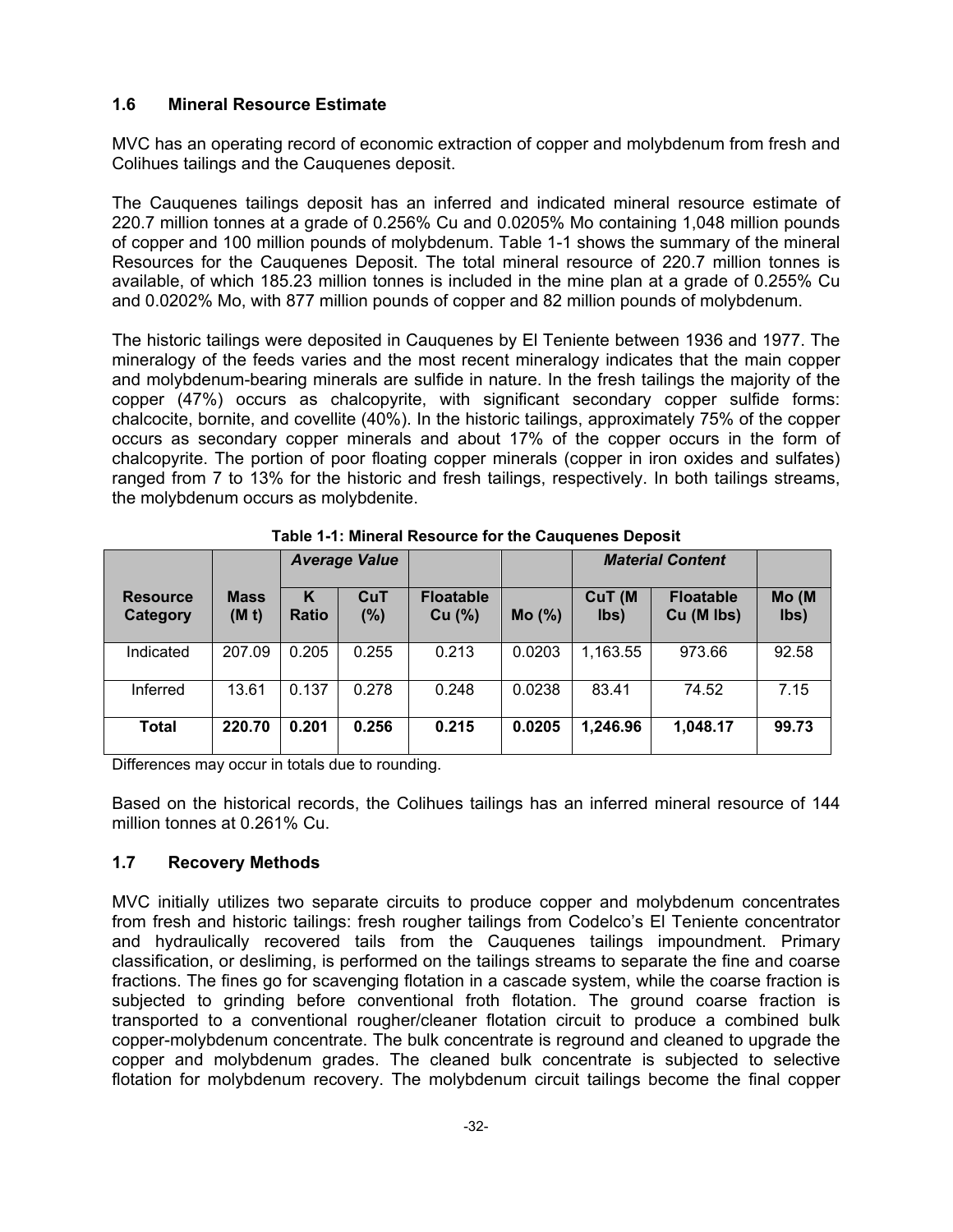concentrate. Final tailings from both the fresh and Cauquenes circuits report to thickening before final discharge to the El Teniente tailings channel and report to the Caren impoundment. Overflow thickener water is recirculated to the plant as process water.

## **1.8 Environmental Studies and Permits**

MVC operates within the specifications and guidelines established by the Ministry of Mining, Sernageomin (National Mining and Geology Service), other local environmental authorities and relevant international conventions. MVC is not aware of any significant environmental, social or permitting issues that would prevent exploitation of the Cauquenes deposit.

The Cauquenes Expansion Project Environmental Impact Assessment study was filed with the Chilean authorities in 2013, requesting an increase in historic tailings processing rate via an expansion to the MVC plant. Environmental approval was received in 2014 and MVC is in receipt of the necessary sectorial permits.

## **1.9 Contracts and Royalties**

MVC has the right to process tailings from both the Cauquenes and Colihues deposits and the Fresh Tailings from El Teniente up to 2037. Royalties to El Teniente are based on the quantity of copper and molybdenum produced by MVC and the respective LME metal prices.

MVC's copper concentrate is currently delivered to El Teniente under a tolling or "maquila" contract and MVC's molybdenum concentrate is currently processed under smelting contracts with Molibdenos y Metales S.A. (Molymet) and Glencore Chile SpA (Glencore). Copper concentrates at a grade of approximately 27% Cu are currently trucked to the Las Ventanas smelter located north of Valparaiso approximately 240 km from MVC. The MVC copper concentrate is high quality with minor silver credits and no penalty elements. Molybdenum concentrates at a grade of approximately 40% Mo are currently trucked to Molymet's smelter located approximately 70 km north of MVC and to Glencore, who ships the concentrate overseas. The MVC molybdenum concentrate is high quality with no penalty elements.

Power is MVC's largest single operating cost. Effective January 1, 2020, MVC and Pehuenche entered into a modification of MVC's Power Supply Contract to, among other things, extend the term of the contract from December 31, 2032 to December 31, 2037, reduce the fixed power rate starting on January 1, 2020, and gradually reduce the 2020 fixed rate further during the years 2021 to 2023. The fixed rate is subject to additional pass-through charges and to semiannual price readjustments starting on July 1, 2020 based on the United States Consumer Price Index (US CPI) of the preceding three months. MVC's average cost of power is \$0.0919/kWh for 2021.

## **1.10 Interpretation and Conclusions**

In the opinion of the QP:

• MVC has valid contracts with El Teniente to process Fresh Tailings, the Colihues deposit and the Cauquenes deposit and all royalty obligations to El Teniente have been sufficiently identified. The contracts extend MVC's mine life to 2037.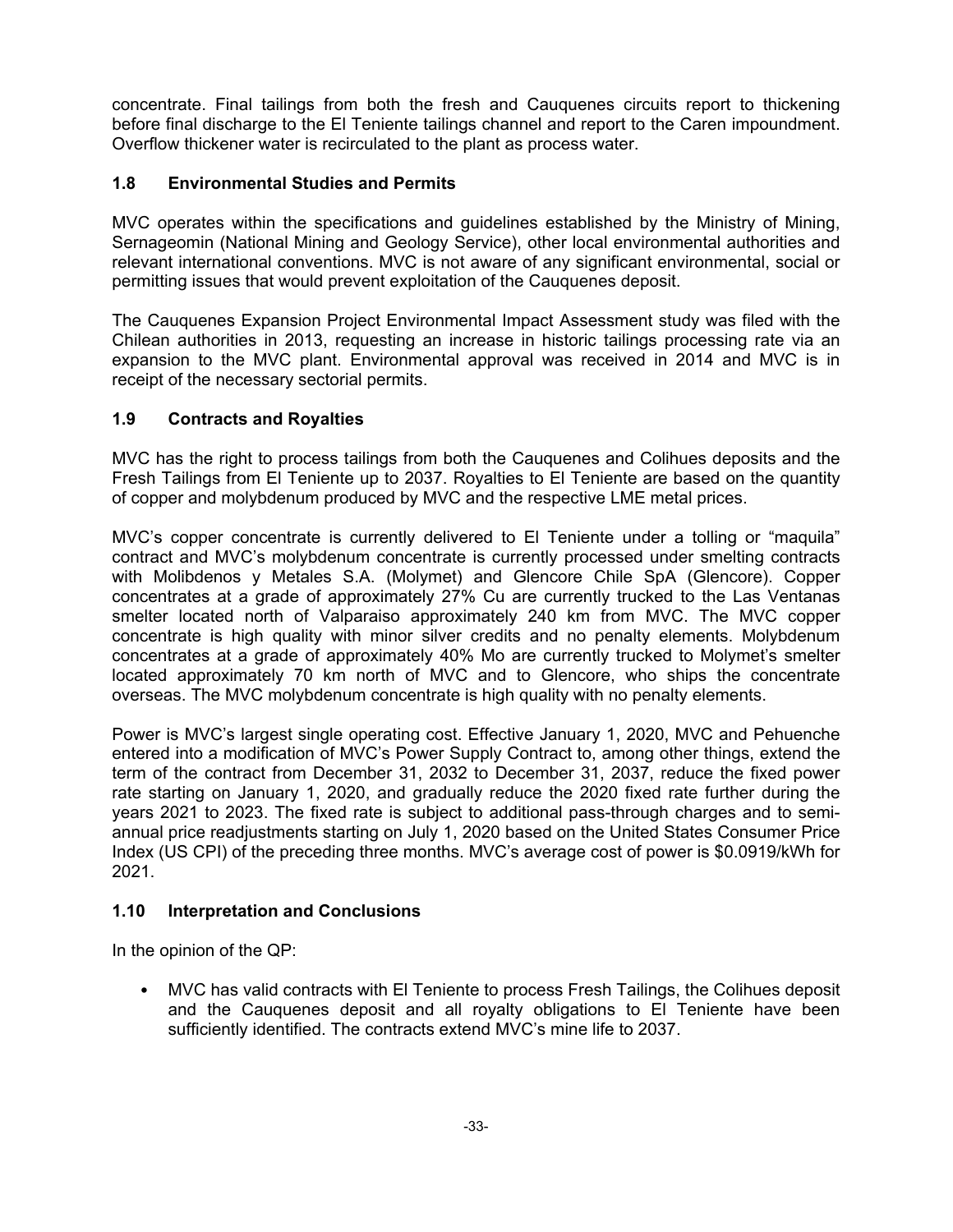- MVC has been in operation since 1992 and operates within the specifications and guidelines established by the Ministry of Mining, other local environmental authorities and relevant international conventions.
- MVC project operates under an approved Environmental Impact Management permit updated to match the current production rate.
- Total water supplies are expected to be sufficient for current and planned operational needs. The mine has a large storage capacity and flexible water sources and is capable of responding to abnormal climate conditions.
- MVC has adopted measures to conserve water within their facility but have no control over extended periods of drought that may adversely impact the ability to maintain targeted production rates.
- The MVC Project has obtained sectorial permits from the various agencies that have authority over environmental resources, construction, operation and closure of the Project.
- Exploration work conducted on the MVC Project is appropriate to the style of mineralization. Results support the interpretations of tonnes and grade from historical records. A limited amount of drilling has been conducted on the Cauquenes deposits and mineral resource estimates have been completed.
- Sampling methods are acceptable, meet industry-standard practice, and are adequate for mineral resource estimation and mine planning purposes.
- The quality of the copper and molybdenum analytical data is reliable and sample preparation and analysis were generally performed in accordance with exploration best practices and industry standards.
- Data verification programs undertaken on the data collected from the Project adequately support the geological interpretations and the database quality, and therefore support the use of the data in mineral resource estimation.
- The geological understanding of the deposits is sufficient to support estimation of indicated and inferred mineral resources. Codelco's historical records of El Teniente's mill tailings represent a detailed account of the tonnage and grade of material deposited in the Cauquenes and Colihues deposits. These records have been verified by independent checks on tonnage and grade of the historical tailings deposits.
- Mineral resources have been estimated to industry best practices and conform to the requirements of CIM (2014).
- The metallurgical testwork completed on the MVC Project has been appropriate to establish the optimal processing routes. Metallurgical tests on Fresh, Colihues and Cauquenes tailings were performed on samples that were representative of the mineralization. Metal recovery factors have been estimated for copper and molybdenum that appear appropriate to the mineralization styles and the planned extraction facilities.
- The major components of the flowsheet and process plant design of the MVC plant expansion are based on current technologies supported by operating data and laboratory testwork.

In the opinion of the QP, the Project that is outlined in this Technical Report has met its objectives. Mineral resources have been estimated for the Project. The data supporting the indicated and inferred mineral resource estimates were appropriately collected, evaluated and estimated, and the Project objective of identifying tailings mineralization that could potentially support future processing operations has been achieved.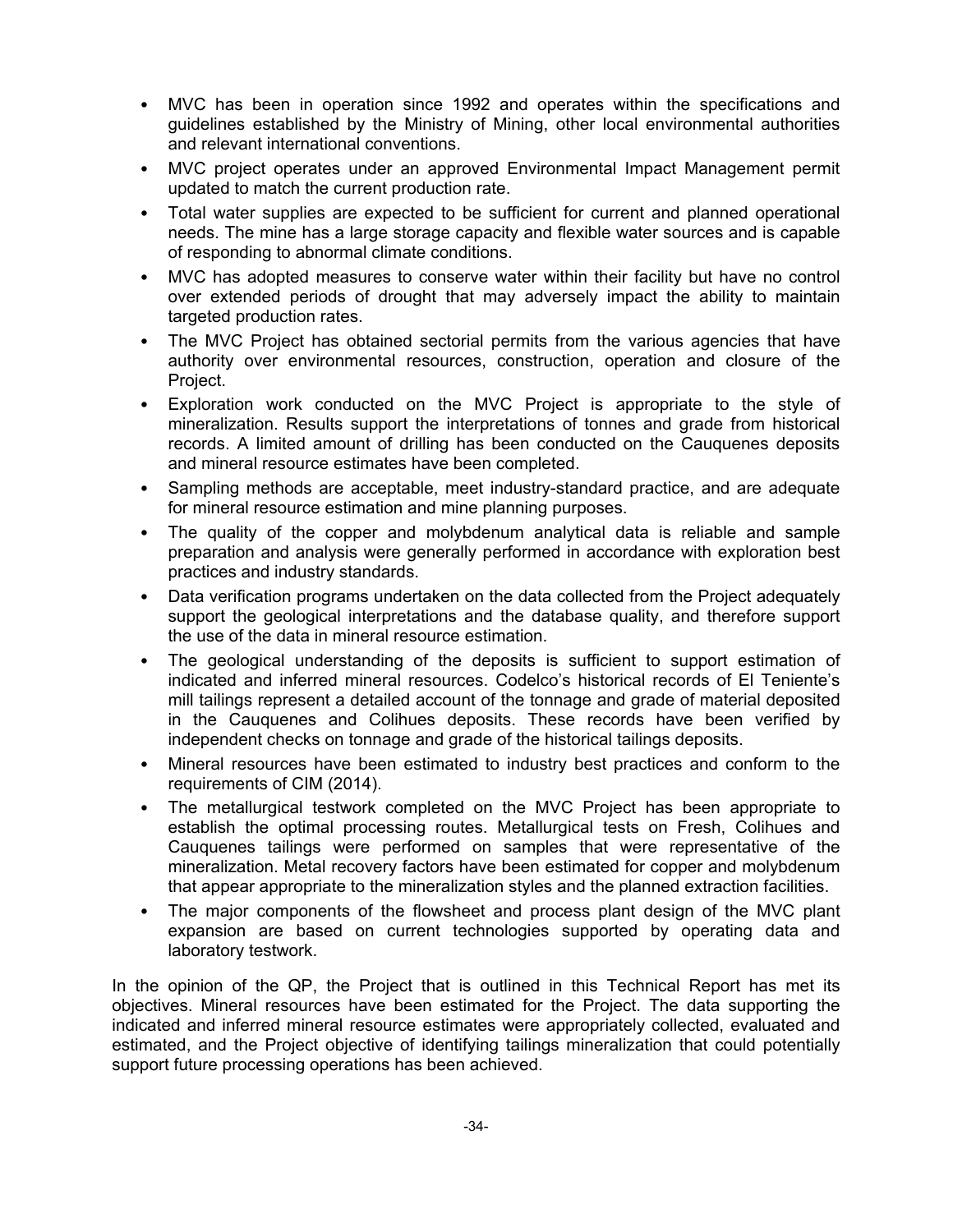## **1.11 Recommendations**

MVC has a twenty-nine year operating history of processing El Teniente's tailings and the contract with El Teniente is expected to provide a stable supply of tailings material until 2037. Sources of mill feed include Fresh Tailings, the Colihues deposit and the Cauquenes deposit. Extraction of material from the Cauquenes deposit commenced in 2015.

GRE recommends using a probabilistic water balance to better quantify the risks posed to the MVC water supply over time and with climate change.

The recommendation of the QP is to continue with the production of copper and molybdenum concentrates at MVC."

#### **DIVIDENDS**

In 2005, Amerigo's Board of Directors approved a policy of declaring and paying semi-annual dividends. The dividend policy stated that, under normal circumstances and after considering the Company's cash flow and short- and long-term needs and objectives, the Board would declare and pay dividends on the Common Shares averaging at least one-third of reported net earnings calculated over a period of years. The declaration of each dividend , was in the discretion of the Board which reserved the right to adjust or terminate the declaration and payment of dividends from time to time according to the prevailing business environment and cash needs of the Company.

Pursuant to the stated dividend policy, on September 1, 2005, the first dividend of Cdn\$0.045 per common share was declared and paid. Amerigo also declared and paid dividends of Cdn\$0.045 per common share on each of April 7, 2006 and September 1, 2006, and then declared and paid dividends of Cdn\$0.065 per common share on each of April 4, 2007, August 31, 2007, April 2, 2008 and September 5, 2008. During the period 2005 to 2008, dividend payments totalled \$33.5 million.

Amerigo suspended dividend payments in 2009 as a result of the global financial crisis and the precipitous drop in copper and molybdenum prices, all of which had an extremely adverse effect on the Company's financial results and liquidity.

In 2011, Amerigo reinstated the declaration and payment of dividends and declared and paid semi-annual dividends of Cdn\$0.02 per common share on each of May 5, 2011, November 30, 2011, May 25, 2012 and November 29, 2012. During 2011 and 2012, dividend payments totalled \$13.7 million.

In May 2013, Amerigo's Board of Directors decided that, due in part to volatility in the copper price, it would be prudent to defer the dividend decision until later that year, at which time the Board of Directors decided that the Company should preserve cash rather than pay a dividend, given the Company's relatively low cash position at that time and its plan to undertake the Cauquenes expansion.

On September 28, 2021, Amerigo's Board of Directors reinstated the declaration and payment of dividends, on a quarterly basis commencing in the fourth quarter of 2021. The declaration of dividends will remain at the discretion of the Board and will depend upon the financial results of Amerigo and other factors of relevance determined by the Board and will be subject to the maintenance of appropriate levels of working capital.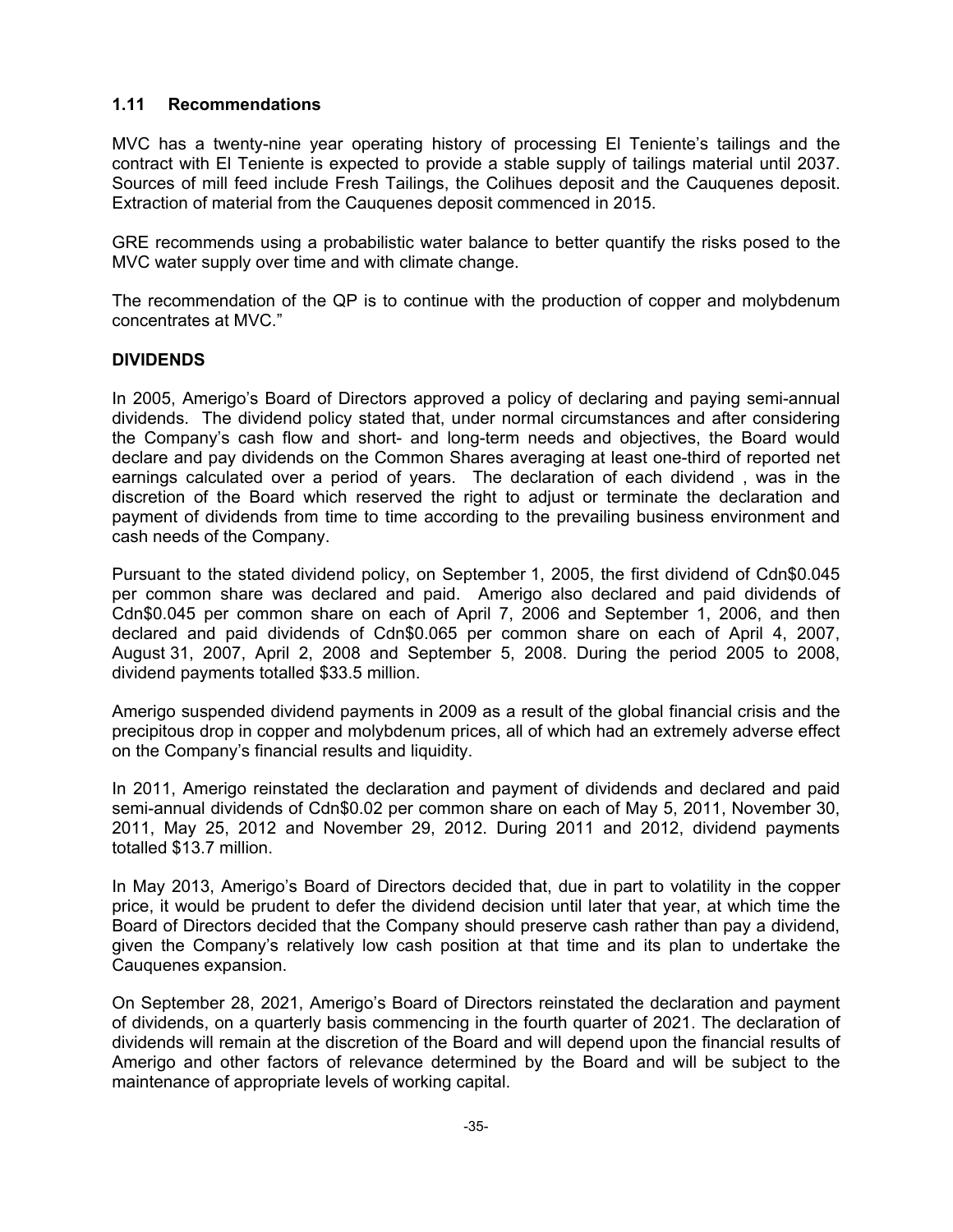On November 1, 2021, the Board declared a quarterly dividend of Cdn\$0.02 per Common Share. The dividend payment totalled \$3.5 million.

On February 22, 2022, the Board of Directors of Amerigo declared an increased quarterly dividend of Cdn\$0.03 per share, for a total dividend payment of \$4.1 million. Concurrently, the Board stated its intention to continue to declare dividends at a sustainable quarterly rate and, depending on a number of factors including but not limited to the Company's financial performance, the copper market outlook and the level of activity of the Company's share buyback programs, its intention to also pay an annual dividend at a higher rate such that the Company's cash levels are maintained in the range of \$20.0 to \$25.0 million.

Amerigo has designated the entire amount of the taxable dividends paid to shareholders to be "eligible dividends" for purposes of the Income Tax Act (Canada), as amended from time to time.

## **DESCRIPTION OF CAPITAL STRUCTURE**

Amerigo has an authorized share structure of an unlimited number of Common Shares without par value. The Company had 173,512,899 Common Shares issued and outstanding on December 31, 2021 and 172,876,548 Common Shares issued and outstanding as of the date of this AIF.

The holders of the Common Shares are entitled to receive notice of and to attend and vote at all meetings of Amerigo's shareholders, and each Common Share confers the right to one vote in person or by proxy at all such meetings. The holders of the Common Shares, subject to the prior rights, if any, of the holders of any other class of shares of the Company, are entitled to receive such dividends in any financial year as Amerigo's Board of Directors may determine. In the event of the liquidation, dissolution or winding up of the Company, whether voluntary or involuntary, the holders of the Common Shares are entitled to receive, subject to the prior rights, if any, of the holders of any other class of shares of the Company, the remaining property and assets of the Company.

Amerigo has a rolling 10% stock option plan (the "Stock Option Plan") pursuant to which the Company is authorized to grant options to directors, officers, employees and consultants for a maximum amount of up to 10% of the issued and outstanding Common Shares of the Company. All options granted to date have a term of five years. Pursuant to the Stock Option Plan, fully vested options may be repurchased by the Company from the optionee by mutual agreement in writing and thereupon terminated and cancelled in consideration for the Company paying to the optionee the "in-the-money" amount of such options (less an amount equal to any requisite tax withholdings) (as determined in accordance with a formula contained in the Stock Option Plan) or such other amount as the optionee and the Company may agree. The former optionee would then concurrently subscribe for Common Shares at the then prevailing market price for the Common Shares.

As of December 31, 2021, there were options to purchase a total of 10,725,005 Common Shares outstanding under the Plan (6.13% of the then issued and outstanding Common Shares) as follows:

| Number of<br><b>Options/Shares</b> | <b>Expiry Date</b> | <b>Exercise Price</b> |
|------------------------------------|--------------------|-----------------------|
| 1,885,000                          | February 24, 2022  | Cdn\$0.53             |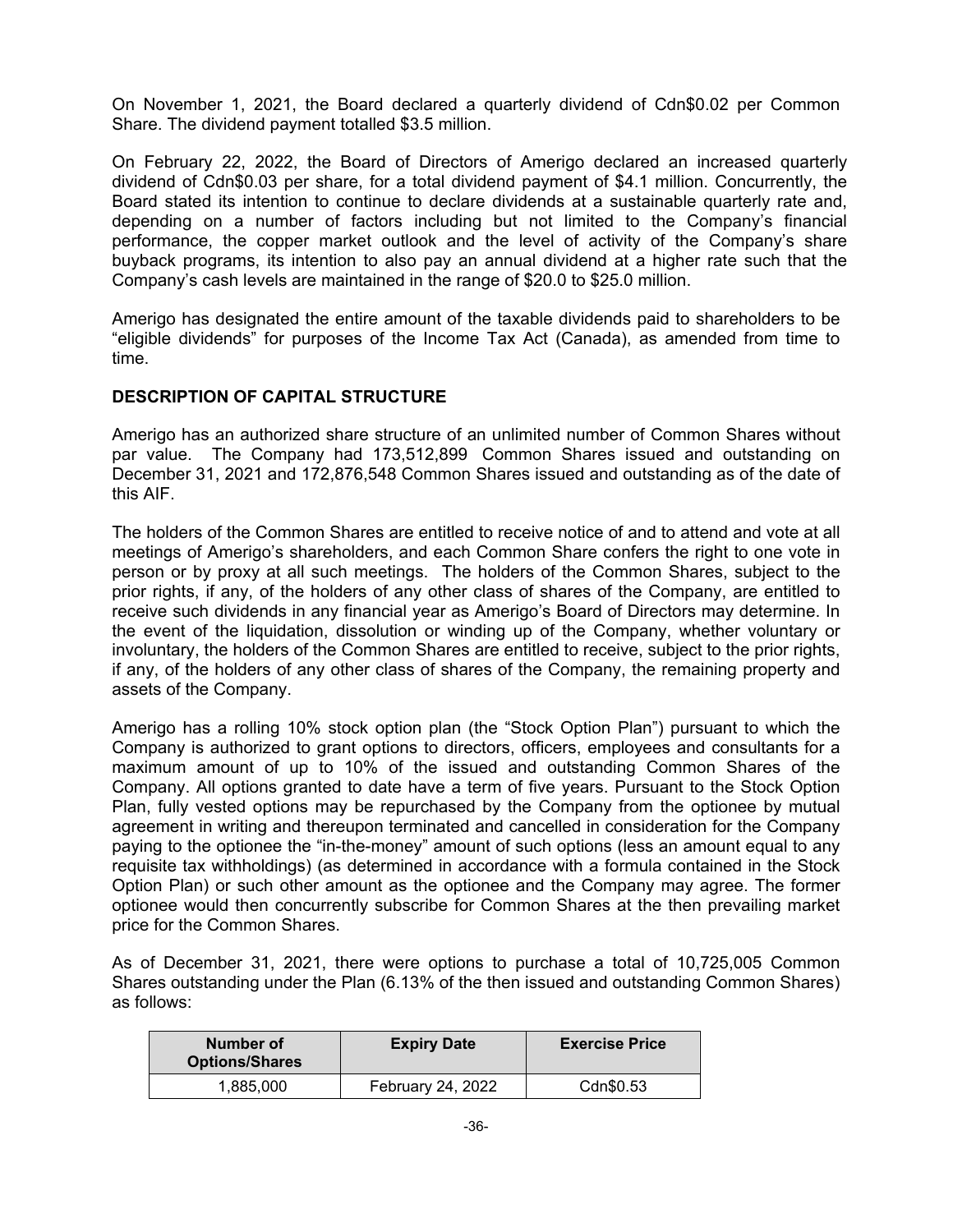| Number of<br><b>Options/Shares</b> | <b>Expiry Date</b> | <b>Exercise Price</b> |
|------------------------------------|--------------------|-----------------------|
| 2,150,000                          | February 23, 2023  | Cdn\$1.06             |
| 2,350,000                          | March 11, 2024     | Cdn\$1.11             |
| 1,456,671                          | March 2, 2025      | Cdn\$0.40             |
| 150,000                            | August 4, 2025     | Cdn\$0.52             |
| 53,334                             | November 9, 2025   | Cdn\$0.53             |
| 2,360,000                          | February 22, 2026  | Cdn\$0.91             |
| 320,000                            | June 7, 2026       | Cdn\$1.29             |

The price of the Common Shares as quoted by the TSX on December 31, 2021 was Cdn\$1.46 per share. Of the options outstanding on that date, 10,725,005 (100%) were in the money on December 31, 2021.

On February 28, 2022, the Company granted an additional 2,645,000 options with an exercise price of \$1.62, which options expire February 28, 2027.

#### **MARKET FOR SECURITIES**

## **Trading Price and Volume**

The Company's shares are listed for trading on the TSX under the ticker symbol "ARG". The following table sets out the monthly price ranges and volumes of Amerigo Common Shares on the TSX during 2021:

| <b>Month</b>      | <b>Volume</b> | High (Cdn\$) | Low (Cdn\$) |
|-------------------|---------------|--------------|-------------|
| December 2021     | 6,753,800     | 1.46         | 1.23        |
| November 2021     | 8,997,800     | 1.37         | 1.23        |
| October 2021      | 7,213,500     | 1.55         | 1.25        |
| September 2021    | 7,253,400     | 1.33         | 1.14        |
| August 2021       | 3,073,900     | 1.34         | 1.18        |
| <b>July 2021</b>  | 4,192,600     | 1.33         | 1.10        |
| June 2021         | 6,789,700     | 1.47         | 1.12        |
| May 2021          | 14,228,500    | 1.61         | 1.19        |
| April 2021        | 4,553,500     | 1.23         | 0.90        |
| <b>March 2021</b> | 6,341,400     | 1.15         | 0.85        |
| February 2021     | 4,325,100     | 0.96         | 0.68        |
| January 2021      | 2,940,200     | 0.93         | 0.75        |

Source: Yahoo Finance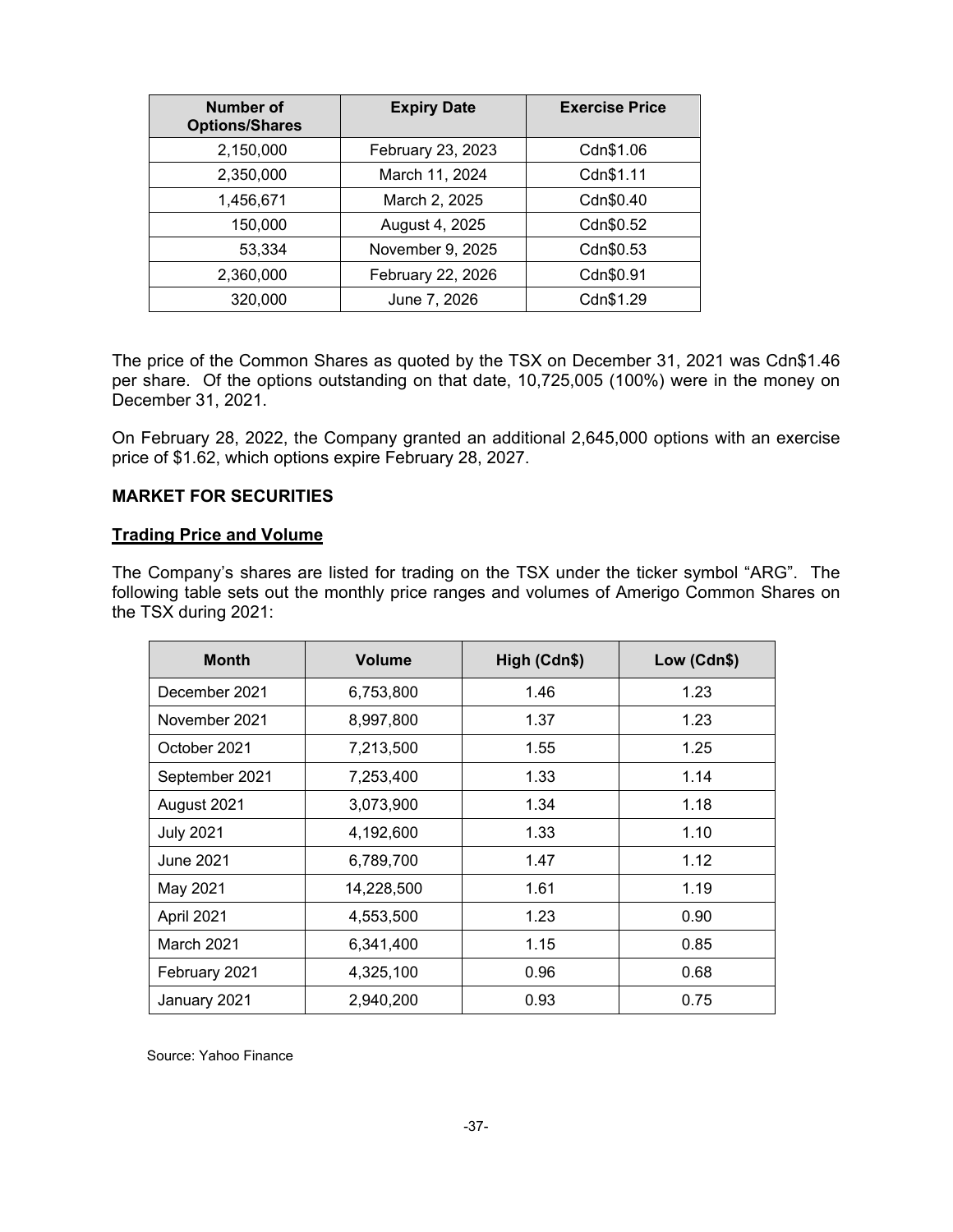The price of the Common Shares as quoted by the TSX at the close of business on December 31, 2021 was Cdn\$1.46 per share.

## **Prior Sales**

During the recently completed financial year ended December 31, 2021, the following securities of the Company were issued:

| Date of Issuance  | <b>Class of Securities</b> | <b>Number</b>     | <b>Issuance Price</b>    |
|-------------------|----------------------------|-------------------|--------------------------|
| March 1, 2021     | <b>Common Shares</b>       | $1,021,027^{(1)}$ | Cdn\$0.14                |
| August 20, 2021   | <b>Common Shares</b>       | $16,932^{(1)}$    | Cdn\$0.53                |
| August 24, 2021   | <b>Common Shares</b>       | $45,323^{(1)}$    | Cdn\$0.40                |
| November 18, 2021 | <b>Common Shares</b>       | 200,000           | Cdn\$0.53                |
| December 6, 2021  | <b>Common Shares</b>       | $15,816^{(1)}$    | Cdn\$0.53                |
| December 6, 2021  | <b>Common Shares</b>       | $108,445^{(1)}$   | Cdn\$0.40                |
| February 22, 2021 | <b>Stock Options</b>       | 2,540,000         | Cdn\$0.91 <sup>(2)</sup> |
| June 7, 2021      | <b>Stock Options</b>       | 320,000           | Cdn\$1.29(2)             |

#### Notes:

- $(1)$  Cashless exercise.<br> $(2)$  The weighted averal
	- The weighted average exercise price of these stock options is CDN\$0.95. The weighted average fair value of the option grants, CDN\$0.53 per option, was estimated at the time of the grants using the Black-Scholes option pricing model with assumptions for grants as follows: Weighted average exercise price CDN\$0.95; Weighted average grant date share price CDN\$0.95; Risk-free interest rate 0.56%; Expected life: 4.31 years; Expected volatility 73.39%; Dividend rate 0%.

## **DIRECTORS AND OFFICERS**

#### **Directors**

As of the date of this AIF, the Company's directors are:

| Name, Province, State<br>and Country of Residence  | <b>Principal Occupations within Previous Five Years</b>                                                                                                                             | <b>Director Since</b> |
|----------------------------------------------------|-------------------------------------------------------------------------------------------------------------------------------------------------------------------------------------|-----------------------|
| Dr. Klaus Zeitler<br>British Columbia, Canada      | Executive Chairman and Director of the Company;<br>former Chairman and Chief Executive Officer of the<br>Company; Chairman and director of Rio2 Limited, a<br>mining company        | April 1, 2003         |
| <b>Aurora Davidson</b><br>British Columbia, Canada | President and Chief Executive Officer of the<br>Company since December 6, 2019; former Chief<br>Financial Officer of the Company; former Executive<br>Vice President of the Company | May 4, 2020           |
| Dr. Robert Gayton<br>British Columbia, Canada      | Consultant to various public companies since 1987                                                                                                                                   | August 15, 2004       |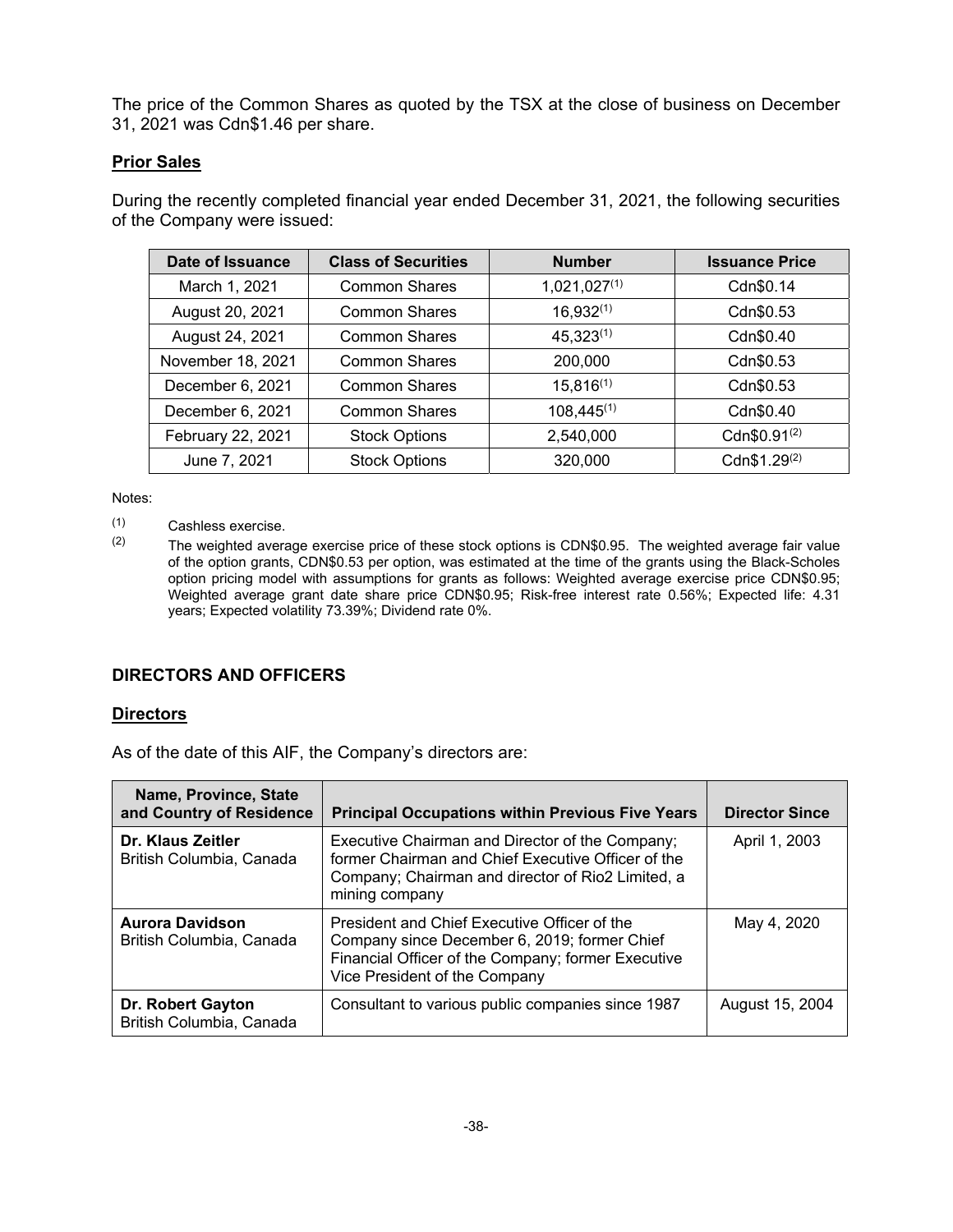| Name, Province, State<br>and Country of Residence | <b>Principal Occupations within Previous Five Years</b>                                                                                                                                                                                                                                                                                                                                                                                            | <b>Director Since</b> |
|---------------------------------------------------|----------------------------------------------------------------------------------------------------------------------------------------------------------------------------------------------------------------------------------------------------------------------------------------------------------------------------------------------------------------------------------------------------------------------------------------------------|-----------------------|
| <b>Alberto Salas</b><br>Santiago, Chile           | Chairman of Chile's SQM S.A. and INACAP<br>(National Institute of Professional Training); director<br>of the Company's subsidiary Minera Valle Central,<br>CAP Minería and ENAEX S.A.; President of the<br>Mining Engineers Foundation of the University of<br>Chile; President of the Chilean Pacific Foundation;<br>President of the Inter-American Mining Society and<br>President of the Latin American Mining Organization                    | May 9, 2011           |
| George Ireland<br>Massachusetts, USA              | President and Chief Investment Officer of Geologic<br>Resource Partners LLC, an investment advisory firm                                                                                                                                                                                                                                                                                                                                           | June 4, 2012          |
| <b>Michael Luzich</b><br>Las Vegas, USA           | Founder and managing partner of Luzich Partners<br>LLC, an investment firm; founder and president of<br>various investment, real estate and international<br>trading companies                                                                                                                                                                                                                                                                     | May 12, 2020          |
| <b>Margot Naudie</b><br>Ontario, Canada           | Capital markets professional with global investment<br>expertise as Senior Portfolio Manager for global<br>natural resource portfolios. Has held senior roles at<br>leading multi-billion-dollar asset management firms,<br>including TD Asset Management, Marret Asset<br>Management, and CPP Investment Board.<br>Independent Director of BTU Metals Corp., Osino<br>Resources Corp., Abaxx Technologies Inc. and<br>Polaris Infrastructure Inc. | June 7, 2021          |

**Dr. Klaus Zeitler** received his professional education at Karlsruhe University from 1959 to 1966 and obtained a PhD in economic planning. Dr. Zeitler is a member of the Canadian Institute of Mining and Metallurgy and the Prospectors and Developers Association. Dr. Zeitler financed, built and managed base metal and gold mines worldwide (Europe, Africa, North America, South America, Pacific) with a total investment value of \$4.0 billion. Dr. Zeitler was a managing director of Metallgesellschaft AG, a German metals conglomerate, and in 1986 founded and was a director and the first CEO of Metall Mining (later Inmet Mining Corporation) with assets of over \$4.0 billion, and base metal and gold mines in different parts of the world. After having been a director of Teck and Cominco for many years, Dr. Zeitler joined Teck in 1997 as Senior Vice President and had responsibilities for the exploration and development of mines in Peru, Mexico and the USA. Since his retirement in 2002 from Teck, Dr. Zeitler has been a director and Chairman of several mining companies.

**Aurora Davidson** is a Chartered Professional Accountant (CPA, CGA). She obtained her designation from the former Certified General Accountants Association of British Columbia and holds a BSc in Business Administration from Alliant International University in San Diego, California. Ms. Davidson has more than 30 years of experience in financial and general business management having assisted private and public companies in the roles of Chief Financial Officer, Vice-president, Finance and Corporate Controller within the mineral exploration and technology sectors.

**Dr. Robert Gayton**, FCPA (FCA), graduated from the University of British Columbia in 1962 with a Bachelor of Commerce degree and in 1964 earned the Chartered Professional Accountant (CPA, CA) designation while at Peat Marwick Mitchell. Dr. Gayton joined the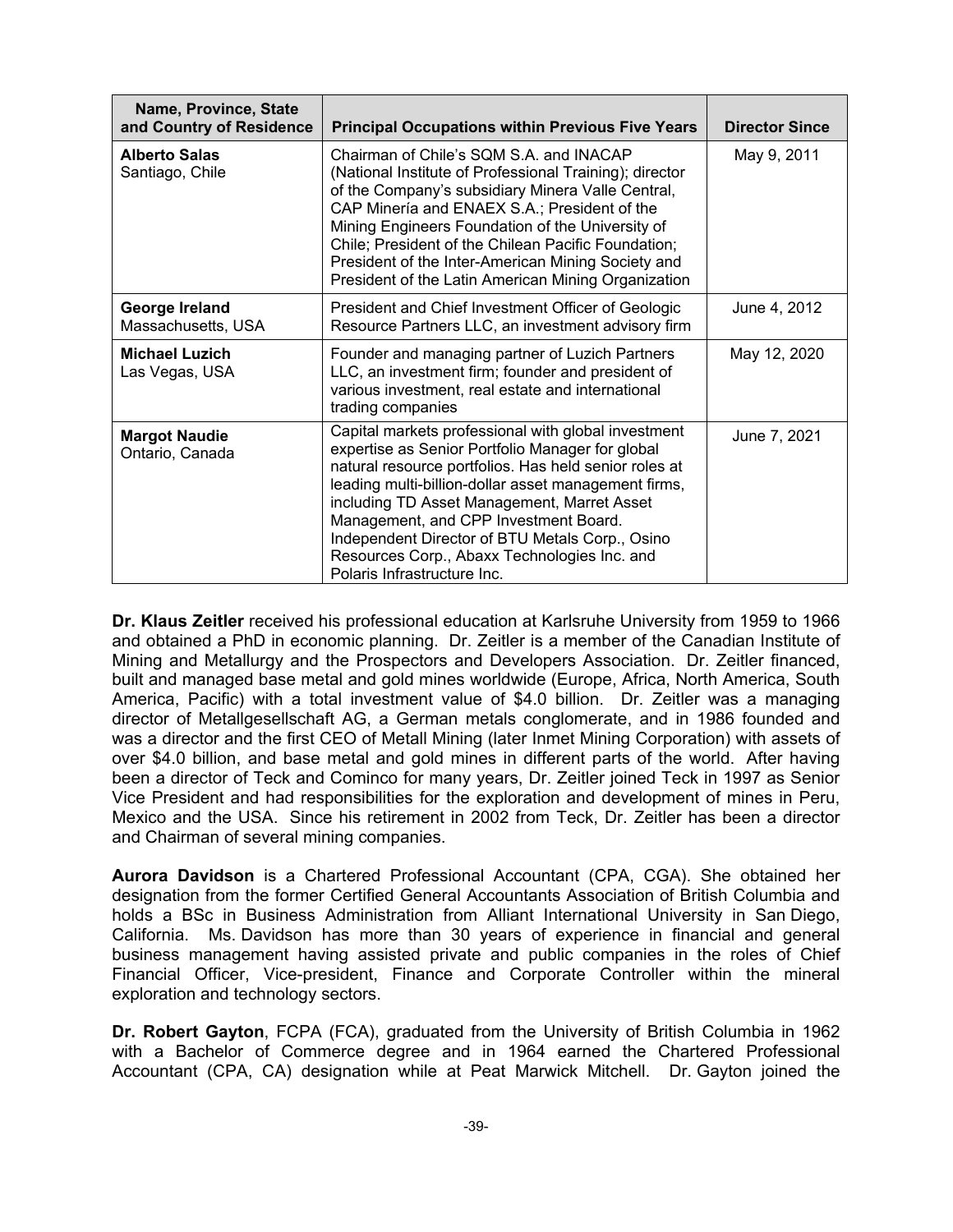Faculty of Business Administration at the University of British Columbia in 1965, beginning 10 years in the academic world, including time at the University of California, Berkeley, earning a Ph.D. in business. Dr. Gayton rejoined Peat Marwick Mitchell in 1974 and became a partner in 1976 where he provided audit and consulting services to private and public company clients for 11 years. Dr. Gayton has directed the accounting and financial matters of public companies in the resource and non-resource fields since 1987.

**Alberto Salas** is a mining entrepreneur, currently Chairman of Chile's SQM S.A. and Chairman of the National Institute of Professional Training (INACAP), Chile's largest higher education and training institute. He is also a director of Minera Valle Central, CAP Mineria and ENAEX S. A.; President of the Mining Engineers Foundation of the University of Chile; President of the Chilean Pacific Foundation; President of the Inter-American Mining Society and President of the Latin American Mining Organization. In Chile, Mr. Salas served as a director of Teck's Quebrada Blanca Mining Company and Teck's Carmen de Andacollo Mining Company, the National Mining Company (ENAMI) and the National Petroleum Company (ENAP). He is a former member of the APEC Business Advisory Council. Mr. Salas is a Mining Civil Engineer from the University of Chile with post-graduate studies in Corporate Finance from the Adolfo Ibáñez University in Chile.

**George Ireland** has over thirty years of experience in the mining and metals industry in positions ranging from field geologist to banking and venture capital. Mr. Ireland founded Geologic Resource Partners in 2004 and serves as Chief Investment Officer and Chief Executive Officer. Prior to that, from 2000 to 2004, he was General Partner of Ring Partners, LP, an investment partnership which merged into Geologic Resource Partners. From 1993 to 2000, Mr. Ireland was an analyst for and a partner in Knott Partners LP where he specialized in resource investing. Prior to 1993, Mr. Ireland held a variety of positions at Cleveland Cliffs Inc., the Chase Manhattan Bank, ASARCO Inc. and Ventures Trident LP. Mr. Ireland graduated from the University of Michigan with a Bachelor of Science degree from the School of Natural Resources, and is a Fellow in the Society of Economic Geologists.

**Michael Luzich** is the founder of Luzich Partners LLC, a multi-strategy investment firm formed in 2013 and a significant shareholder in the Company. Michael Luzich brings to the Board more than 30 years of investment and development expertise and has been founder and president of various investment, real estate and international trading companies. He attended Marquette University and is a graduate of the OPM program at the Harvard Business School.

**Margot Naudie** is a seasoned 25-year capital markets professional with global investment expertise as a Senior Portfolio Manager for long-only and long/short North American and global natural resource portfolios. She has held senior roles at leading multi-billion-dollar asset management firms, including TD Asset Management, Marret Asset Management, and CPP Investment Board. Margot was cited as a Brendan Wood TopGun Investment Mind (Platinum) for five consecutive years. She is an active and engaged Independent Director on public and private company boards, where she acts as Lead Director, serves on Investment Committees and Chairs Audit, Compensation, and HR and ESG Committees. She has a Bachelor of Arts in Politics/Economics from McGill University, an MBA from the Ivey School of Business and is a Chartered Financial Analyst.

Each Director is elected to hold office until the Company's next annual general meeting or until a successor is duly elected or appointed.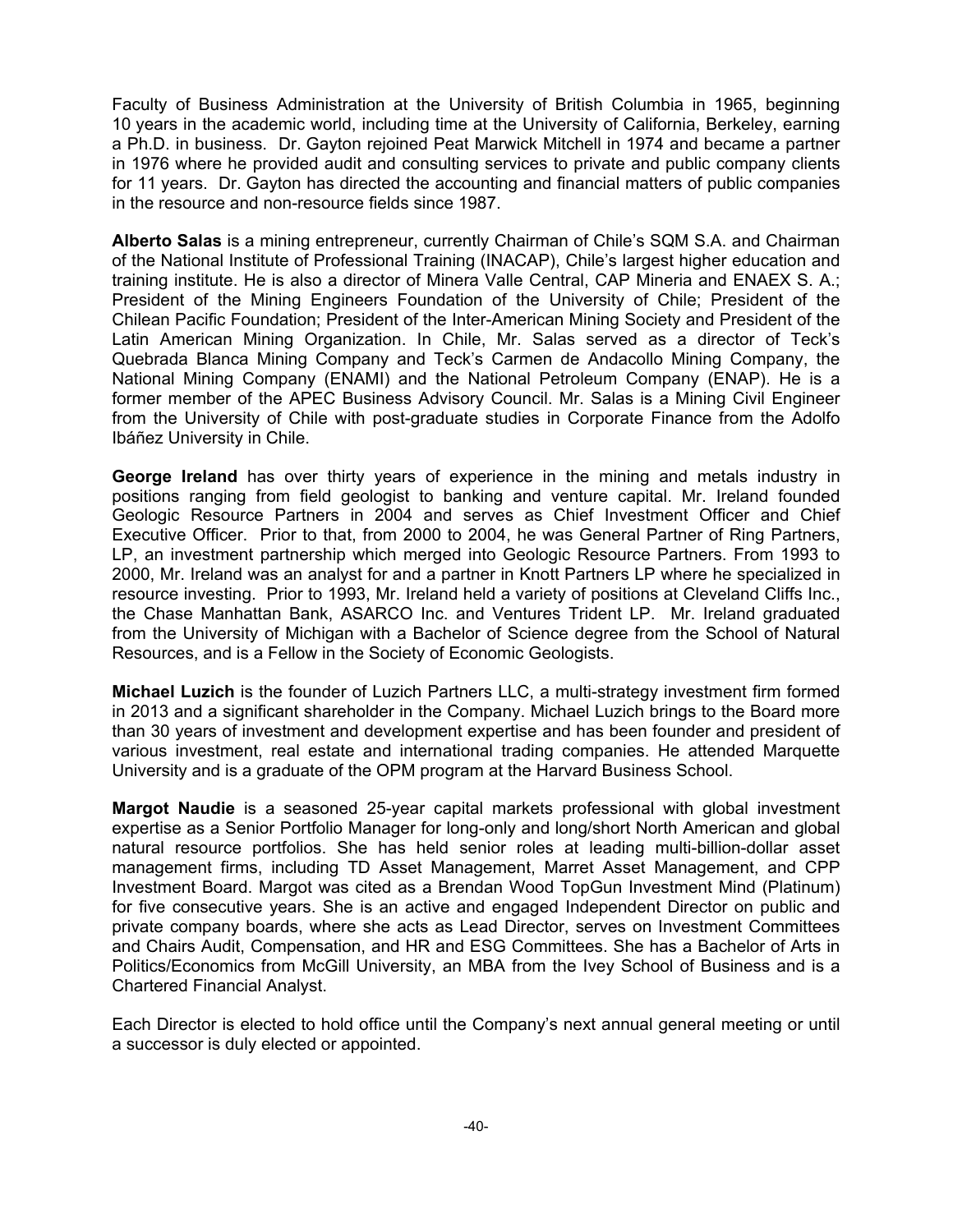## **Committees**

The committees of Amerigo's Board of Directors and the directors serving on each of the committees are described below.

*Audit Committee* – The Audit Committee oversees the Company's financial reporting obligations, financial systems and financial disclosure. It reviews the quarterly and annual financial statements, monitors and assesses the integrity of the Company's internal control systems, meets regularly with the Company's auditors and liaises between the Board of Directors and the auditors. The members of the Company's Audit Committee are Dr. Robert Gayton (Chairman), George Ireland and Margot Naudie, all three of whom are independent directors. The Company's auditors, PricewaterhouseCoopers LLP, report directly to the Audit **Committee** 

*Corporate Governance, Nominating and Compensation Committee* – The Corporate Governance, Nominating and Compensation Committee reviews the performance of the Company's senior management, the Board of Directors as a whole, and individual directors. It oversees the orientation program for new recruits to the Board and when required, recommends nominees for election to the Board of Directors to fill vacancies or newly created director positions. The Committee is responsible for determining the compensation to be paid to the Company's executive officers and for reviewing their corporate goals and objectives. The members of the Company's Corporate Governance, Nominating and Compensation Governance committee are George Ireland (Chairman), Alberto Salas and Dr. Robert Gayton, all three of whom are independent directors.

The Company has a Disclosure Committee, with the objective of ensuring that communications from the Company to the investing public are timely, factual and accurate, and are broadly disseminated in accordance with all applicable legal and regulatory requirements. The Disclosure Committee consists of the members of Amerigo's Board of Directors, including Aurora Davidson, the Company's President and CEO.

The Company also has an Environmental, Health and Safety Committee (the "EHS Committee") that oversees the Company's Safety, Occupational Health, Environmental and Social Responsibility Policy. The members of the EHS Committee are Margot Naudie and Michael Luzich.

## **Officers**

As of the date of this AIF, the executive officers of the Company are:

| Name, Province/State and<br><b>Country of Residence</b> | <b>Office Held with Company and Principal</b><br><b>Occupations within Previous Five Years</b>                                                | <b>Officer Since</b> |
|---------------------------------------------------------|-----------------------------------------------------------------------------------------------------------------------------------------------|----------------------|
| <b>Klaus Zeitler</b><br>British Columbia, Canada        | Executive Chairman; former Chairman and Chief<br>Executive Officer of the Company; Chairman and<br>director of Rio2 Limited, a mining company | <b>April 2003</b>    |
| <b>Aurora Davidson</b><br>British Columbia, Canada      | President, CEO and director; former Executive<br>Vice President and CFO of the Company                                                        | January 2004         |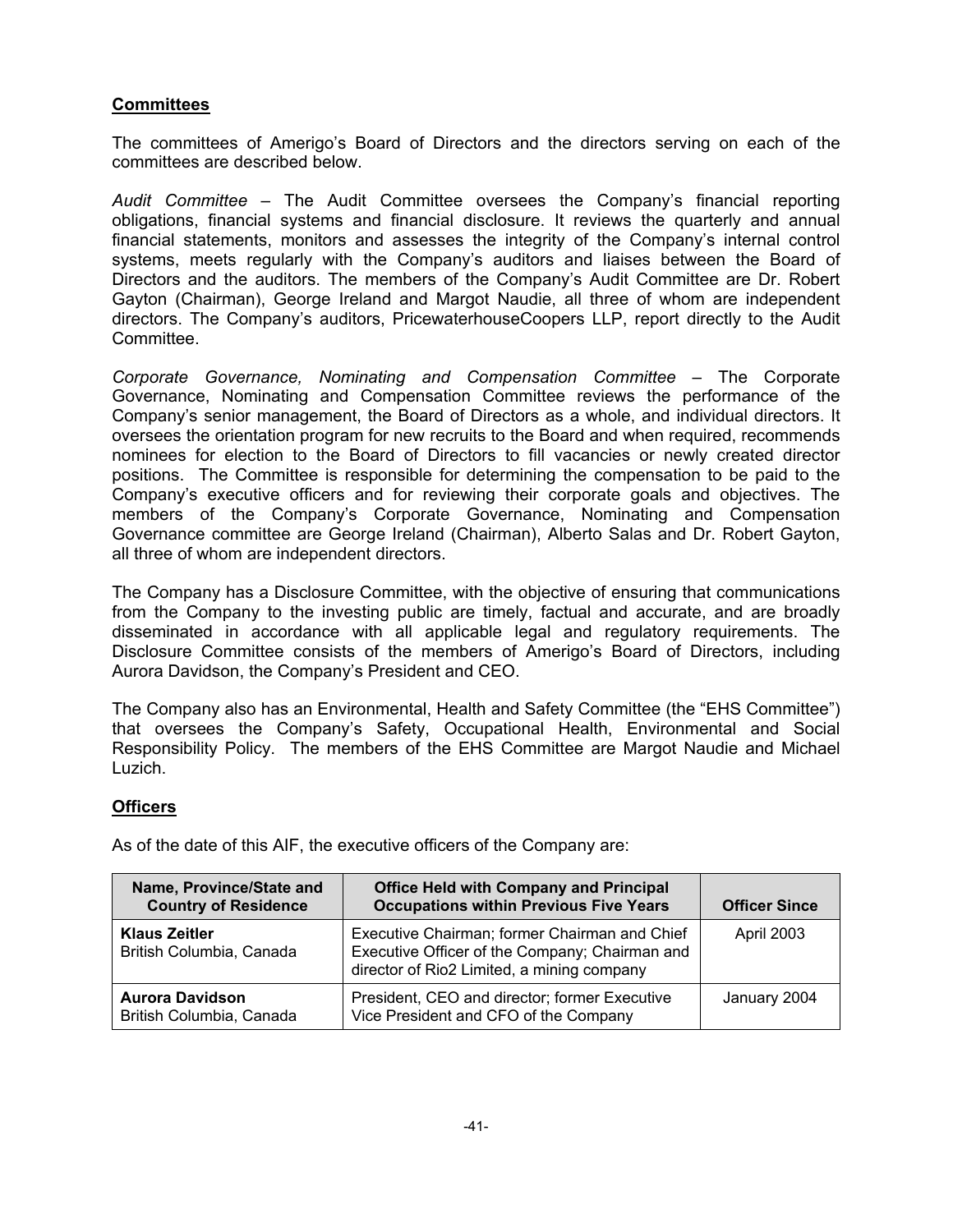| Name, Province/State and<br><b>Country of Residence</b> | <b>Office Held with Company and Principal</b><br><b>Occupations within Previous Five Years</b>                                                           | <b>Officer Since</b> |
|---------------------------------------------------------|----------------------------------------------------------------------------------------------------------------------------------------------------------|----------------------|
| <b>Carmen Amezquita</b><br>British Columbia, Canada     | CFO of the Company; Chartered Professional<br>Accountant; Chief Financial Officer and former<br>Controller of public companies in the mining<br>industry | August 4, 2020       |
| <b>Christian Cáceres</b><br>Rancagua, Chile             | General Manager, MVC; former Assistant<br>General Manager, MVC                                                                                           | October 2015         |
| <b>Kimberly Thomas</b><br>British Columbia, Canada      | Corporate Secretary; former legal assistant to the<br>Company                                                                                            | January 2016         |

**Carmen Amezquita** is a Chartered Professional Accountant having received her Chartered Accountant designation in 2010. Prior to joining Amerigo, Ms. Amezquita worked as the Chief Financial Officer and Controller of public companies in the mining industry. She holds a Bachelor of Arts degree from UBC and has a Diploma in Accounting from the UBC Sauder School of Business.

**Christian Cáceres** is a metallurgical engineer with an MBA. He has been with MVC since 1994 and has extensive experience in metallurgical processes, tailings processing, engineering projects, operations management and environmental compliance and sustainability. Mr. Cáceres was responsible for developing and delivering the first and second phase of development of Cauquenes.

**Kimberly Thomas** has over 25 years of experience working with public companies. Ms. Thomas has assisted the management teams and board of directors of Geodex Minerals Ltd., First Quantum Minerals Ltd., Ascot Resources Ltd. and various other public companies and has extensive experience with various stock exchanges and securities commissions in Canada and the United States. Ms. Thomas joined the Company in January 2010.

#### **Ownership of Securities by Directors and Officers**

As of the date of this AIF, the Company's directors and executive officers as a group beneficially owned or exercised control or direction over, directly or indirectly, an aggregate of 33,388,024 Common Shares, representing approximately 19.31% of the issued and outstanding Common Shares.

In addition, Dr. Klaus Zeitler with an associate beneficially owns, directly or indirectly, or exercises control or direction over, a 50% interest in a private company which owns 1,900,000 Class A Common Shares of AIHC, representing 100% of the shares of that class.

#### **Cease Trade Orders, Bankruptcies, Penalties or Sanctions**

To the knowledge of Amerigo, after reasonable enquiry, no director or executive officer of the Company is, as at the date of this AIF, or was within 10 years before the date of this AIF, a director, chief executive officer or chief financial officer of any company (including the Company) that: (a) was subject to a cease trade order, an order similar to a cease trade order, or an order that denied the relevant company access to any exemption under securities legislation, that was in effect for a period for more than 30 consecutive days (together, an "order"), that was issued while the director or executive officer was acting in the capacity as director, chief executive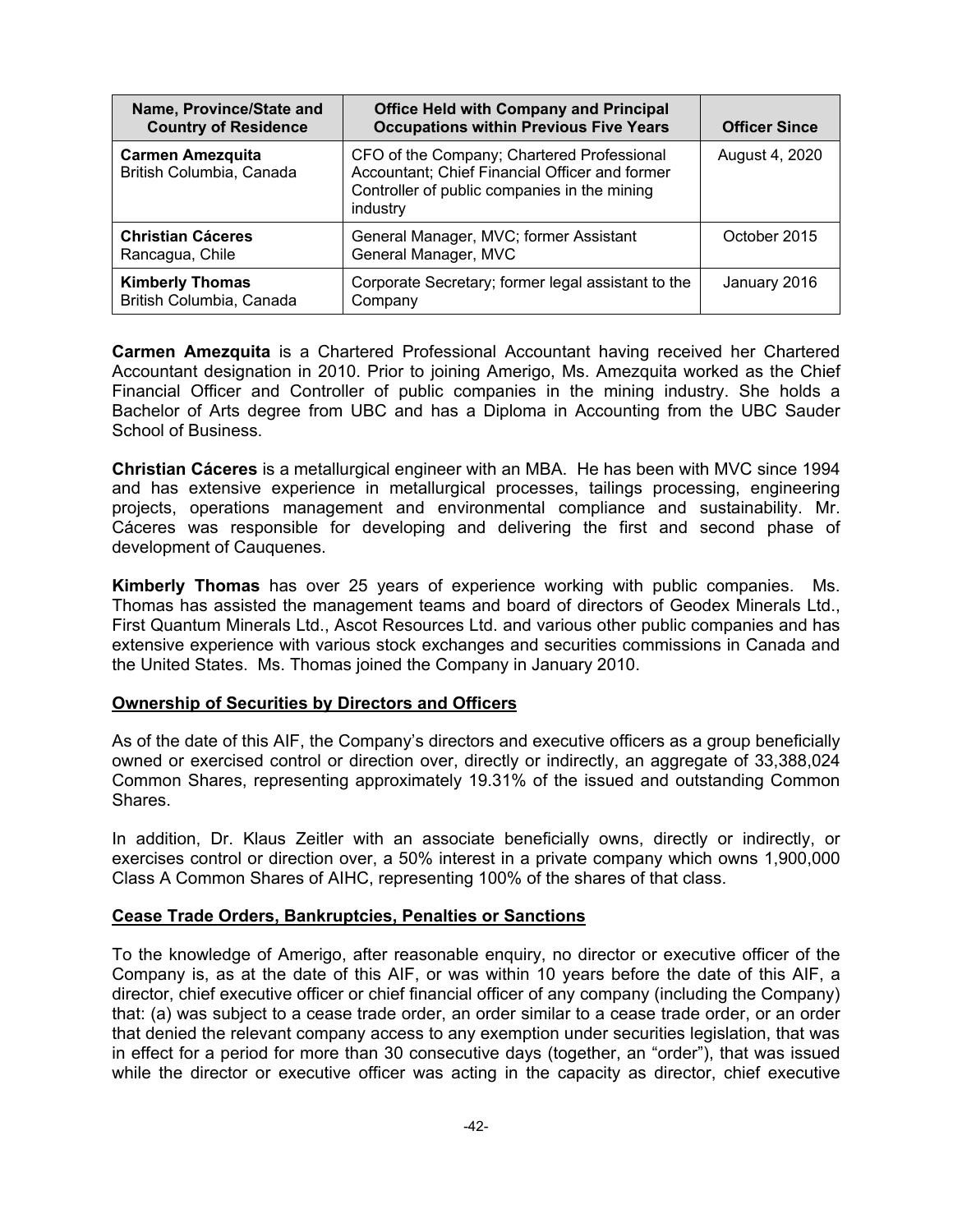officer or chief financial officer; or (b) was subject to an order that was issued after the director or executive officer ceased to be a director, chief executive officer or chief financial officer and which resulted from an event that occurred while that person was acting in the capacity as director, chief executive officer or chief financial officer.

To the knowledge of Amerigo, after reasonable enquiry, no director or executive officer of the Company, or a shareholder holding a sufficient number of securities of Amerigo to affect materially the control of the Company: (a) is as at the date of this AIF, or has been within the 10 years before the date of this AIF, a director or executive officer of any company (including the Company) that, while that person was acting in that capacity, or within a year of that person was acting in that capacity, became bankrupt, made a proposal under any legislation relating to bankruptcy or insolvency or was subject to or instituted any proceedings, arrangement or compromise with creditors or had a receiver, receiver manager or trustee appointed to hold its assets; or (b) has, within the 10 years before the date of this AIF, become bankrupt, made a proposal under any legislation relating to bankruptcy or insolvency, or become subject to or instituted any proceedings, arrangement or compromise with creditors, or had a receiver, receiver manager or trustee appointed to hold the assets of the director, executive officer or shareholder.

To the knowledge of Amerigo, after reasonable enquiry, no director or executive officer of the Company, or a shareholder holding a sufficient number of securities of Amerigo to affect materially the control of the Company has been subject to any penalties or sanctions imposed by a court relating to securities legislation or by a securities regulatory authority or has entered into a settlement agreement with a securities regulatory authority, or any other penalties or sanctions imposed by a court or regulatory body that would likely be considered important to a reasonable investor in making an investment decision.

## **Conflicts of Interest**

Certain of the Company's directors and officers serve or may agree to serve as directors or officers of other companies or have significant shareholdings in other companies and, to the extent that such other companies may participate in ventures in which the Company may participate, the directors of the Company may have a conflict of interest in negotiating and concluding terms respecting the extent of such participation. In the event that such a conflict of interest arises at a meeting of the Company's directors, a director who has such a conflict will abstain from voting and will not participate in negotiating and concluding terms of any proposed transaction. From time to time, several companies may participate in the acquisition, exploration and development of natural resource properties, thereby allowing for their participation in a greater number of and larger programs, and reducing financial exposure in respect of any one program. A particular company may also assign all or a portion of its interest in a particular program to another of these companies due to the financial position of the company making the assignment. Under the laws of the Province of British Columbia, the directors of the Company are required to act honestly, in good faith and in the best interests of the Company. In determining whether or not the Company will participate in a particular program and the interest therein to be acquired by it, the directors will primarily consider the degree of risk to which the Company may be exposed and its financial position at that time. Please refer as well to Description of the Business – Risk Factors – Conflicts of Interest, in this AIF.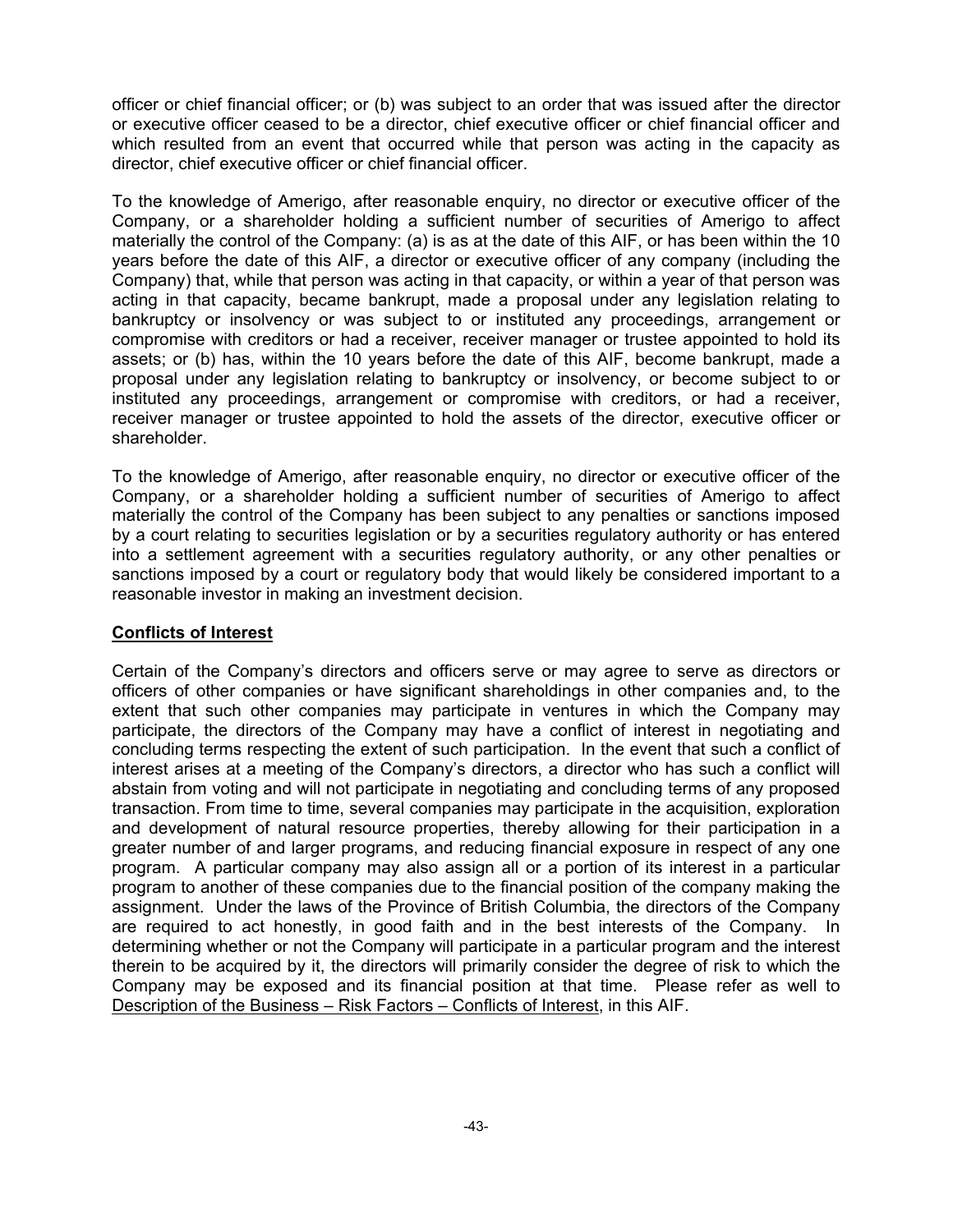## **AUDIT COMMITTEE INFORMATION**

#### **Audit Committee Mandate**

The Company's Audit Committee has a charter (the "Audit Committee Charter") in the form attached to this AIF as Schedule "A".

#### **Composition of the Audit Committee**

Amerigo's Audit Committee consists of three members all of whom are independent and financially literate as defined by National Instrument 52-110 – Audit Committees ("NI 52-110"). The members of the Audit Committee are: Dr. Robert Gayton (Chair), Margot Naudie and George Ireland.

#### **Relevant Education and Experience**

Each member of the Audit Committee is financially literate, i.e., has the ability to read and understand financial statements. Collectively, the Audit Committee has the education and experience to fulfill the responsibilities outlined in the Audit Committee Charter. A description of the education and experience of Audit Committee members that is relevant to the performance of their responsibilities as members of the committee can be found under Directors in this AIF.

## **Reliance on Certain Exemptions**

At no time since the commencement of the Company's most recently completed financial year has the Company relied on any of the exemptions in sections 2.4, 3.2, 3.3(2), 3.4, 3.5 or 3.6 of NI 52-110, or an exemption from NI 52-110, in whole or in part, granted under Part 8 of NI 52-110, or on section 3.8 of NI 52-110.

#### **Audit Committee Oversight**

Since the commencement of the Company's most recently completed financial year at no time was a recommendation of the Company's Audit Committee to nominate or compensate an external auditor not adopted by Amerigo's Board of Directors.

#### **Pre-Approval Policies and Procedures**

The Audit Committee has adopted specific policies and procedures for the engagement of non-audit services as described under the heading "Independent Auditors" of the Audit Committee Charter set out in Schedule "A" to this AIF.

#### **External Auditor Services Fees (By Category)**

The aggregate fees billed by the Company's external auditors in the last two fiscal years ended December 31, 2021 and December 31, 2020 (all amounts are in Canadian dollars) in respect of all services provided to the Company, including MVC, are as follows: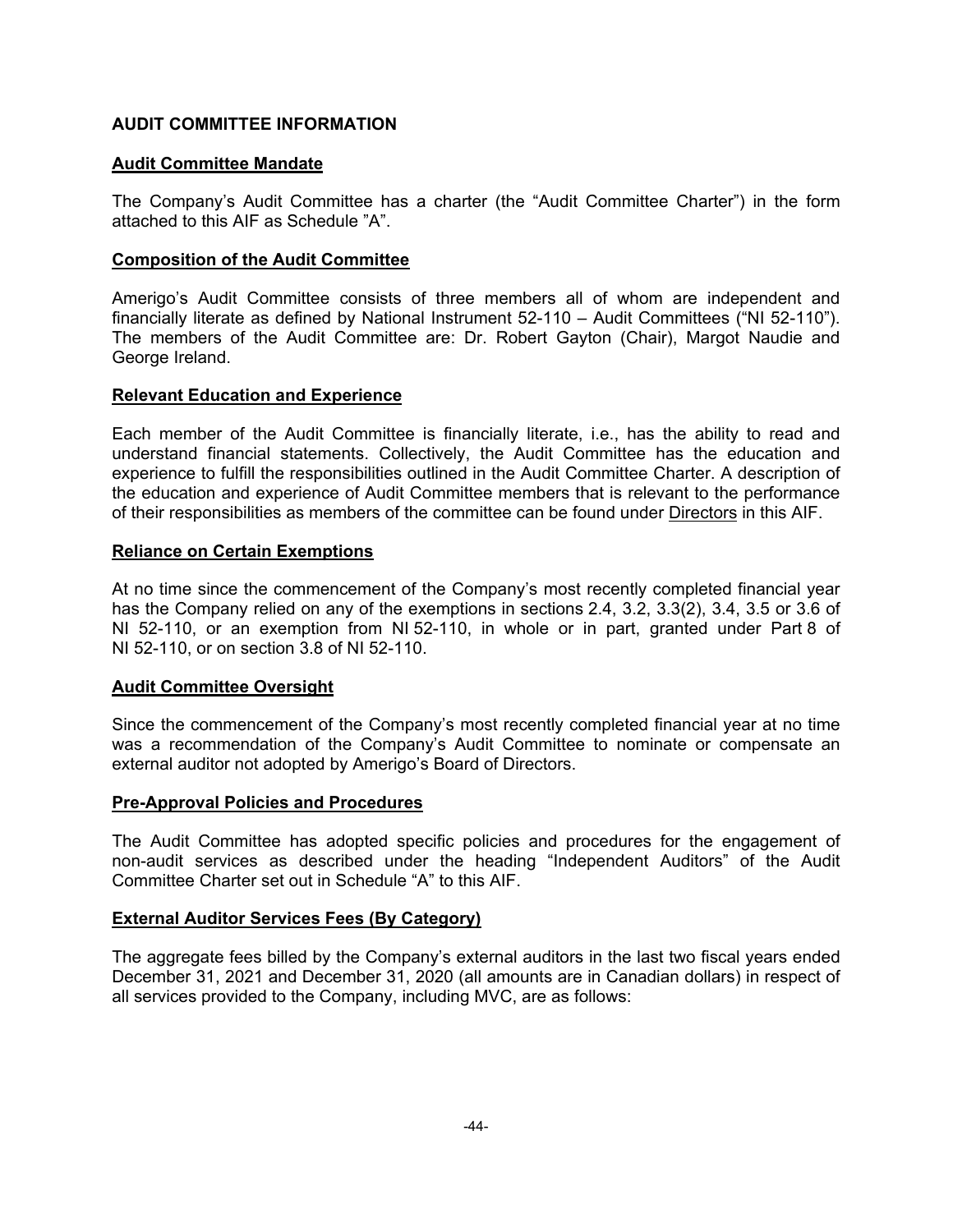| <b>Fee Summary</b>                | 2021<br>(CDN) | 2020<br>(CDN) |
|-----------------------------------|---------------|---------------|
| <b>Audit Fees</b>                 | \$111,815     | \$143,225     |
| Audit-Related Fees <sup>(1)</sup> | \$55,640      | \$50,500      |
| Tax Fees                          | Nil           | Nil           |
| All Other Fees                    | N/A           | N/A           |
| <b>Total</b>                      | \$167,455     | \$193,725     |

Note:

(1) Consists of fees paid for the review of quarterly financial statements.

## **LEGAL PROCEEDINGS AND REGULATORY ACTIONS**

The Company is not a party to any material legal proceedings and is not aware of any such proceedings pending or contemplated during the year ended December 31, 2021. There have been no penalties or sanctions imposed against the Company by a court relating to securities legislation or by a securities' regulatory authority during the last financial year or by a court or regulatory authority that would likely be considered important to a reasonable investor in making an investment decision. The Company did not enter into any settlement agreement with a court relating to securities legislation or with a securities' regulatory authority during its last financial year.

#### **INTEREST OF MANAGEMENT AND OTHERS IN MATERIAL TRANSACTIONS**

Except as otherwise disclosed in this AIF, within the Company's three most recently completed financial years or during the current financial year, no director, executive officer or principal shareholder of the Company, or any associate or affiliate of any of the above, has had any material interest, direct or indirect, in any transaction that has materially affected or will materially affect the Company.

#### **TRANSFER AGENTS AND REGISTRARS**

The Company's transfer agent and registrar is Computershare Trust Company of Canada, 510 Burrard Street, 2nd Floor, Vancouver, British Columbia, V6C 3B9, and Computershare Trust Company of Canada, 4 King Street West, Suite 1101, Toronto, Ontario, M5H 1B6, is the Company's co-transfer agent and registrar.

#### **MATERIAL CONTRACTS**

Except as disclosed in this AIF, there were no other contracts, other than those entered into in the ordinary course of business, that were material to the Company and that were entered into between January 1, 2021 (being the commencement of the Company's most recently completed financial year) and up to the date of this AIF or that were entered before the most recently completed financial year and which remain in effect: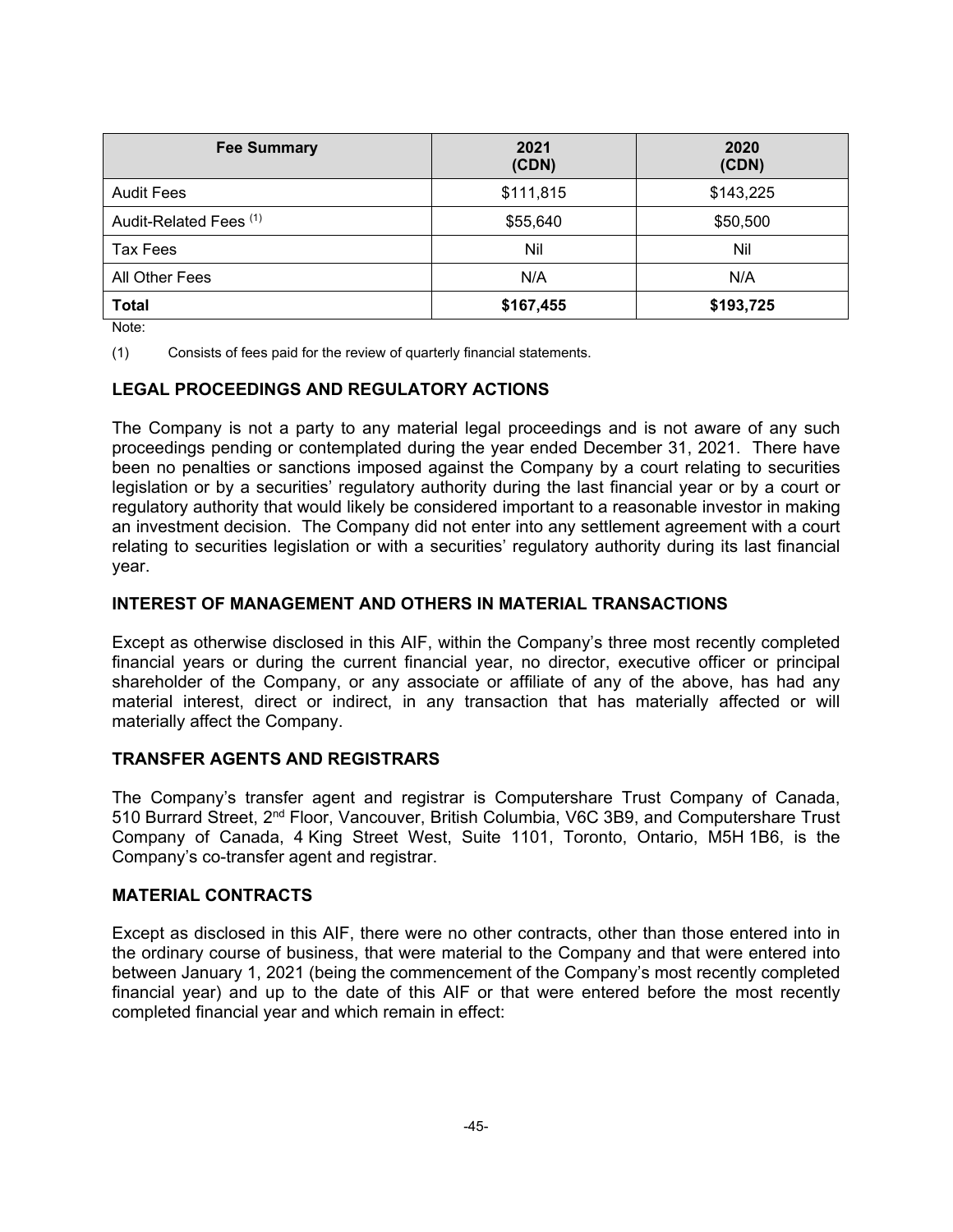## **INTERESTS OF EXPERTS**

PricewaterhouseCoopers LLP ("PwC") of Suite 1400, 250 Howe Street, Vancouver, British Columbia, V6C 3S7, are the auditors for the Company. PwC audited the Financial Statements of the Company for the year ended December 31, 2021. PwC is independent of the Company in accordance with the Chartered Professional Accountants of British Columbia Code of Professional Conduct.

The following is a list of persons or companies whose profession or business gives authority to a statement made by the person or company named as having prepared or certified a report, valuation, statement or opinion described, included or referred to in a filing made by the Company under NI 51-102 during or related to the year ended December 31, 2021:

 Hamid Samari, PhD, MMSA, Todd Harvey, PhD, PE, SME, Terre Lane, MMSA SME and Larry Breckenridge, PE, of Global Resource Engineering, Ltd. are responsible for the preparation of one or more sections of the Technical Report.

To the Company's knowledge, none of the persons referred to above and the designated professionals of the entities through which they provided their services to the Company, held, received or is to receive securities representing 1% or more of the securities of such class.

None of the aforementioned persons or companies, nor any director, officer or employee of any of the aforementioned persons or companies, is or is expected to be elected, appointed or employed as a director, officer or employee of the Company or any associate or affiliate of the Company.

## **ADDITIONAL INFORMATION**

Additional information relating to the Company may be found on SEDAR at www.sedar.com.

Additional information, including directors' and officers' remuneration and indebtedness, principal holders of the Company's securities and securities authorized for issuance under equity compensation plans, where applicable, is contained in the Management Proxy Circular to be issued for our Annual Meeting of Shareholders to be held on May 2, 2022.

Additional financial information is provided in the Company's Financial Statements and MD&A for its most recently completed financial year ended December 31, 2021.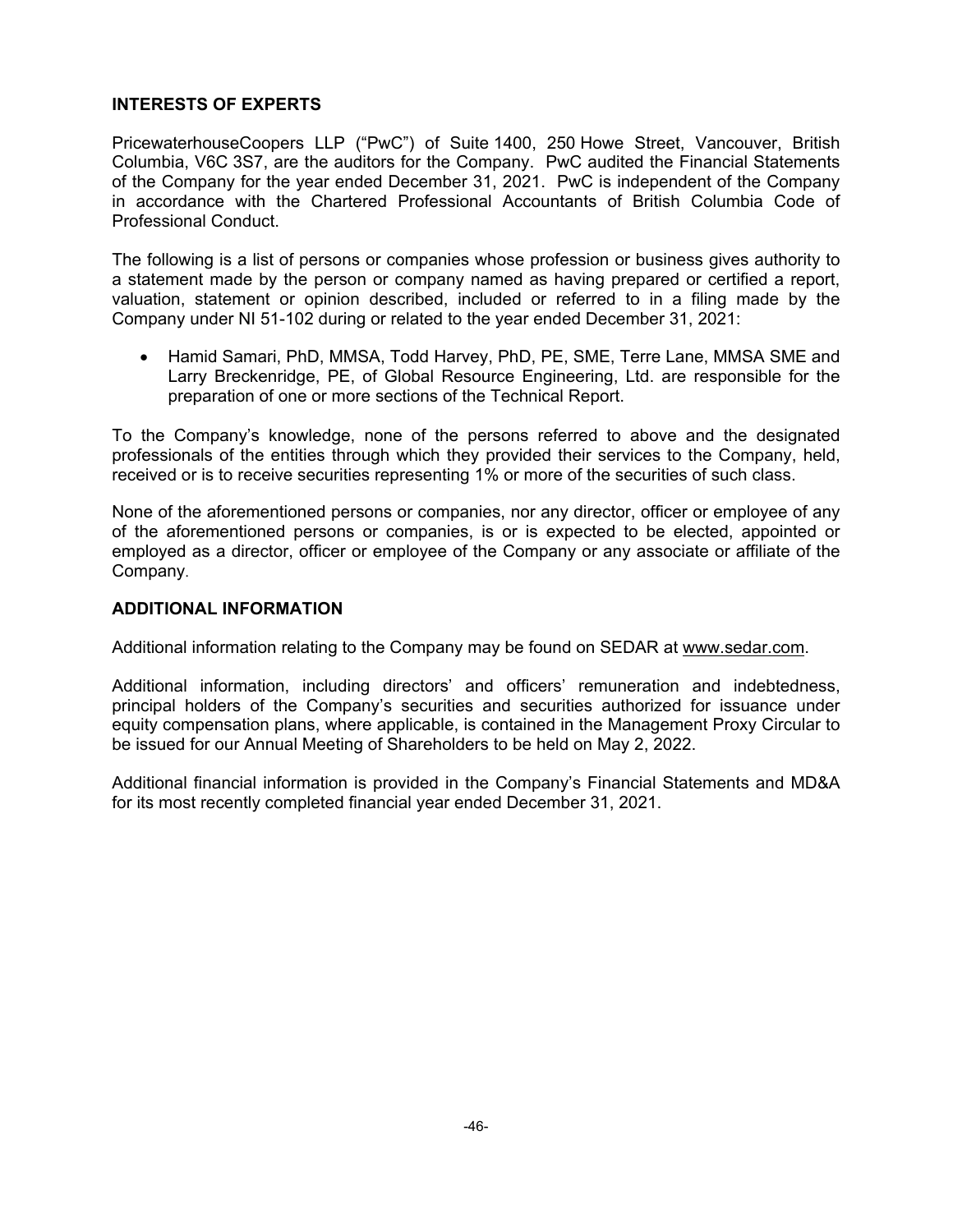## **SCHEDULE A**

## *Audit Committee Charter*

## *Amended September 13, 2021*

## *A. Audit Committee Purpose and Objectives*

The Board of Directors (the "**Board**") of Amerigo Resources Ltd. (the "**Company**") has an overall responsibility to oversee the affairs of the Company for the benefit of the shareholders. The Audit Committee (the "**Audit Committee**") of the Company is appointed by the Board to assist the Board in fulfilling its oversight responsibilities. The Audit Committee's primary duties and responsibilities are to:

- Monitor the integrity of the Company's financial reporting process and systems of internal controls regarding finance, accounting and legal compliance;
- Oversee the audit process and monitor the independence and performance of the Company's independent auditors;
- Provide an avenue of communications among the independent auditors, management and the Board;
- Ensure the effectiveness of the overall process of identifying and addressing principal business risk and the adequacy of the related disclosure;
- Oversee the Company's process for monitoring compliance with laws and regulations and its own code of business conduct; and
- Encourage adherence to, and continuous improvement of, the Company's policies, procedures and practices at all levels.

To perform his or her role effectively, each Audit Committee member will obtain an understanding of the responsibilities of the Audit Committee membership as well as the Company's business operations and risks.

## *B. Authority*

The Audit Committee has the authority to conduct any investigation appropriate to fulfilling its responsibilities, and it has direct access to the independent auditors as well as anyone in the organization. The Audit Committee has the ability to retain, at the Company's expense, special legal, accounting, or other consultants or experts it deems necessary in the performance of its duties. The Board authorizes the Audit Committee, within the scope of its responsibilities, to seek and have access to any information, including Company books and records, it requires from any employee and from external parties, and to ensure the attendance of Company officers at meetings, as the Audit Committee deems appropriate. The internal accounting staff, any external accounting consultant(s) and the external auditors of the Company will have a direct line of communication to the Audit Committee and may bypass management if deemed necessary.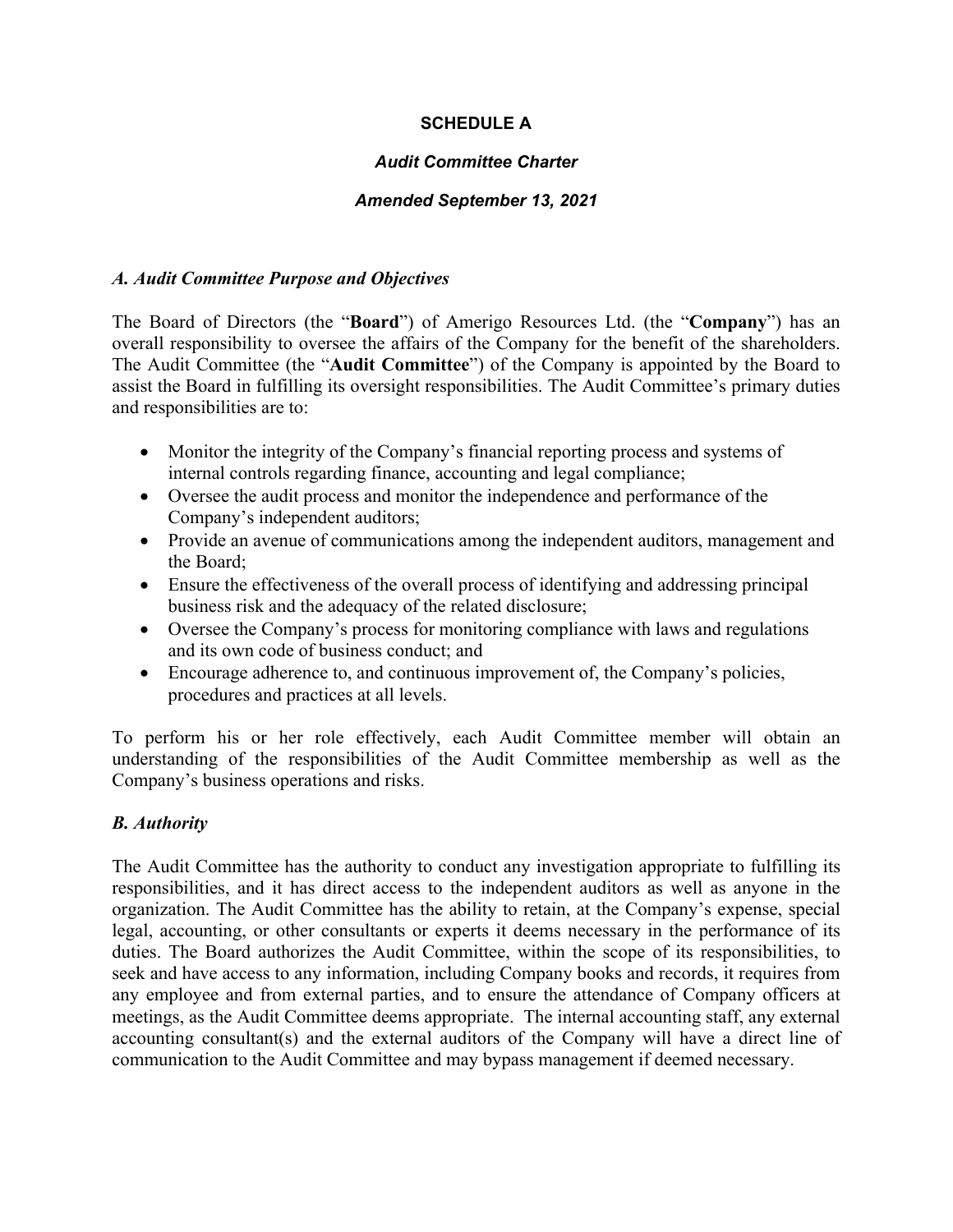## *C. Audit Committee Composition*

Audit Committee members shall meet the requirements of the TSX. The Audit Committee shall be comprised of three or more directors as determined by the Board, each of whom shall be "independent" (as defined in accordance with National Instrument 52-110 *– Audit Committees* and applicable stock exchange rules) non-executive directors, free from any relationship that would interfere with the exercise of his or her independent judgement. All members of the Audit Committee shall have a basic understanding of finance and accounting and be "financially literate" with the ability to read and understand a set of financial statements that present a breadth and level of complexity of accounting issues that are generally comparable to the breadth and complexity of the issues that can reasonably be expected to be raised by the Company's financial statements. At least one member of the Audit Committee shall have past employment experience in finance or accounting, requisite professional certification in accounting, or any other comparable experience or background which results in the individual's financial sophistication, which may include being or having been a chief executive officer, chief financial officer or other executive officer with financial oversight responsibilities.

Audit Committee members shall be appointed by the Board. If the Audit Committee Chair is not designated or present, the members of the Audit Committee may designate a Chair by majority vote of the Audit Committee membership.

## *D. Audit Committee Meetings*

The Audit Committee shall meet at least four times annually, or more frequently as circumstances dictate. The majority of the Audit Committee shall constitute a quorum for the purposes of conducting the business of the Audit Committee. Any decision made by the Audit Committee shall be determined by a majority vote of the members of the Audit Committee present or by consent resolution in writing signed by each member of the Audit Committee.

Notice of each meeting of the Audit Committee shall be given to each member of the Audit Committee, and notice shall be given orally or by email or telephone not less than 48 hours before the time fixed for the meeting. The Audit Committee Chair shall prepare and/or approve an agenda in advance of each meeting. A meeting of the Audit Committee may be held by means of telephone, electronic or other communications facilities as permit all persons participating in the meeting to communicate adequately with each other during the meeting. A record of the minutes of, and attendance at, each meeting of the Audit Committee shall be kept. The approved minutes of the Audit Committee shall be circulated to the Board forthwith.

The Audit Committee shall meet privately in executive session at least annually with management, the independent auditors and as a committee to discuss any matters that the Audit Committee or each of these groups deem necessary.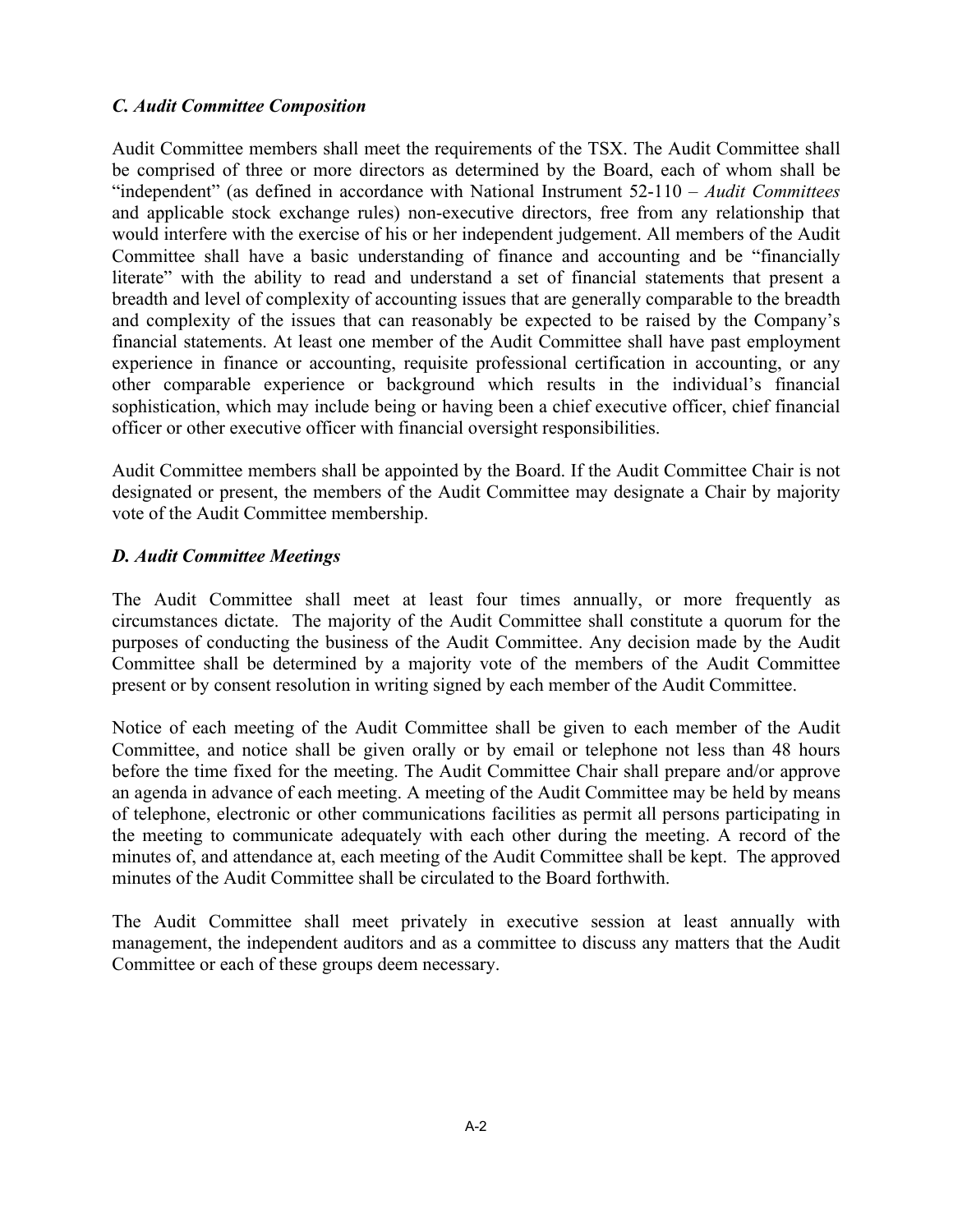## *E. Audit Committee Responsibilities and Duties - Detail*

The responsibilities and duties of the Audit Committee are as follows:

#### Review Procedures

- 1. Oversee the accounting and financial processes of the Company and the audits of the financial statements of the Company.
- 2. Review the Company's annual audited financial statements and management discussion and analysis prior to filing or distribution. Review should include discussion with management and independent auditors of significant issues regarding accounting principles, practices and judgements.
- 3. Review with financial management the Company's quarterly financial results and management discussion and analysis prior to the release of earnings.
- 4. The Chairman of the Audit Committee will review all other disclosure documents to be issued by the Company relating to financial matters, including news releases, annual information forms and information circulars.
- 5. Assess the fairness of the financial statements and disclosures, and obtain explanations from management on whether:
	- (i) actual financial results for the financial period varied significantly from budgeted or projected results;
	- (ii) generally accepted accounting principles have been consistently applied;
	- (iii) there are any actual or proposed changes in accounting or financial reporting practices; and
	- (iv) there are any significant, complex and/or unusual events or transactions such as related party transactions or those involving derivative instruments and consider the adequacy of disclosure thereof.
- 6. Review the terms of reference and effectiveness of any internal audit process, and the working relationship between internal financial personnel and the external auditor.
- 7. In consultation with management and the independent auditors, consider the integrity of the Company's financial reporting processes and controls.
- 8. Review the process under which the Chief Executive Officer and the Chief Financial Officer evaluate and report on the effectiveness of the Company's design of internal control over financial reporting and disclosure controls and procedures.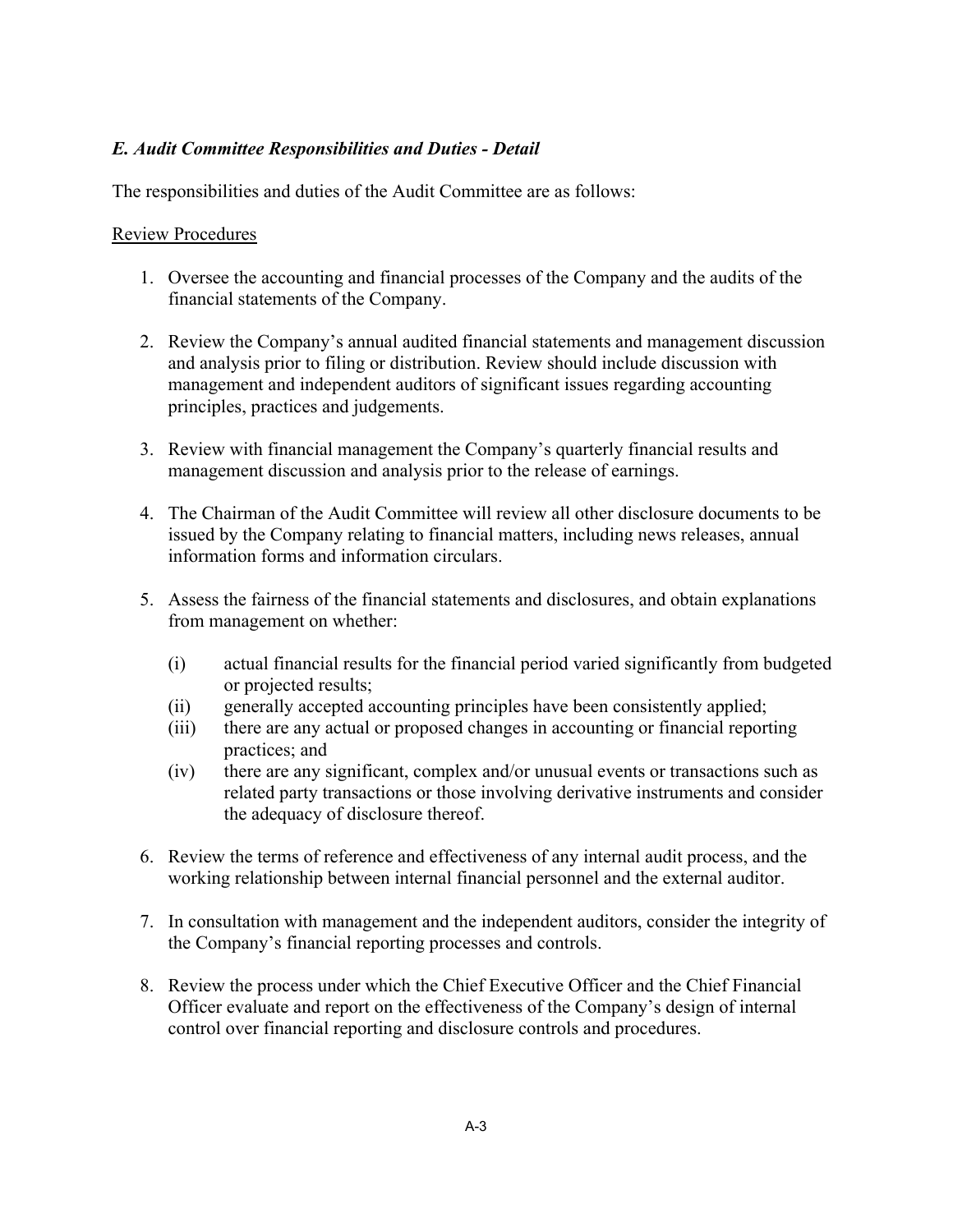- 9. Gain an understanding of the current areas of greatest financial risk and whether management is managing these effectively.
- 10. Discuss significant financial risk exposures and the steps management has taken to monitor, control and report such exposures. Review significant findings prepared by the independent auditors together with management's responses.
- 11. Discuss any significant changes to the Company's accounting principles and any items required to be communicated by the independent auditors.

#### Independent Auditors

- 12. The independent auditors are accountable directly to the Audit Committee. The Audit Committee shall review the independence and performance of the auditors and annually recommend to the Board the appointment of the independent auditors or approve any discharge of auditors when circumstances warrant.
- 13. Approve the fees and other significant compensation to be paid to the independent auditors, and pre-approve any non-audit services that the independent auditors may provide; provided, however, that non-audit engagements may be approved pursuant to a pre-approval policy established by the Audit Committee that (i) is detailed as to the services that may be pre-approved, (ii) does not permit delegation of approval authority to the Company's management, and (iii) requires that the delegate or management inform the Audit Committee of each service approved and performed under the policy. Approval for minor non-audit services is subject to applicable securities laws.
- 14. If it so elects, delegate to one or more members of the Audit Committee the authority to grant such pre-approvals. The delegatee's decisions regarding approval of services shall be reported by such delegate to the full Audit Committee its first scheduled meeting following such pre-approval.
- 15. On an annual basis, the Audit Committee should review and discuss with the independent auditors all significant relationships they have with the Company that could impair the auditor's independence.
- 16. Review and approve the Company's hiring policies regarding partners, employees and former partners and employees of the present and former external auditors of the Company.
- 17. Review and approve the independent auditors' proposed audit plan and engagement letter and review the independent auditors' proposed audit scope and approach with the independent auditors and management and ensure no unjustifiable restriction or limitations have been placed on the scope.
- 18. Prior to releasing the year-end earnings, discuss the results of the audit with the independent auditors.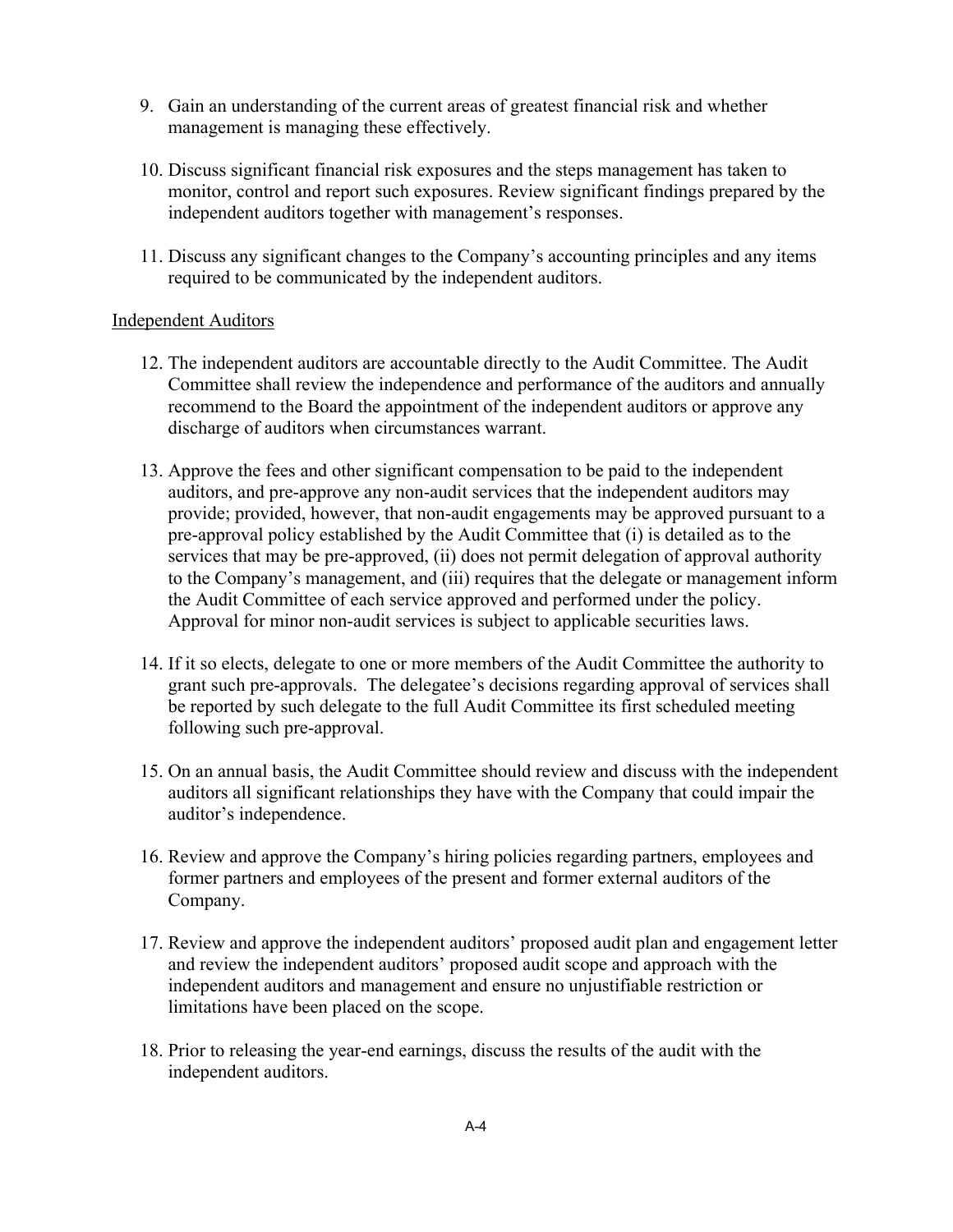- 19. Ascertain whether any significant financial reporting issues were discussed with management and the independent auditors during the fiscal period and the method of resolution.
- 20. Review and resolve any significant disagreement among management and the independent auditors in connection with the preparation of the financial statements.
- 21. Consider the independent auditors' judgements about the quality and appropriateness of the Company's accounting principles as applied in its financial reporting.
- 22. Review the post-audit or management letter, containing the recommendations of the independent auditors, and management's response and subsequent follow-up to any identified weakness.
- 23. Review the evaluation of internal controls and management information systems by the independent auditors, and, if applicable, the internal audit process, together with management's response to any identified weaknesses and obtain reasonable assurance that the accounting systems are reliable and that the system of internal controls is effectively designed and implemented.
- 24. Gain an understanding of whether internal control recommendations made by the independent auditors have been implemented by management.
- 25. Meet separately with the independent auditors to discuss any matters that the Audit Committee or the independent auditors believe should be discussed privately.